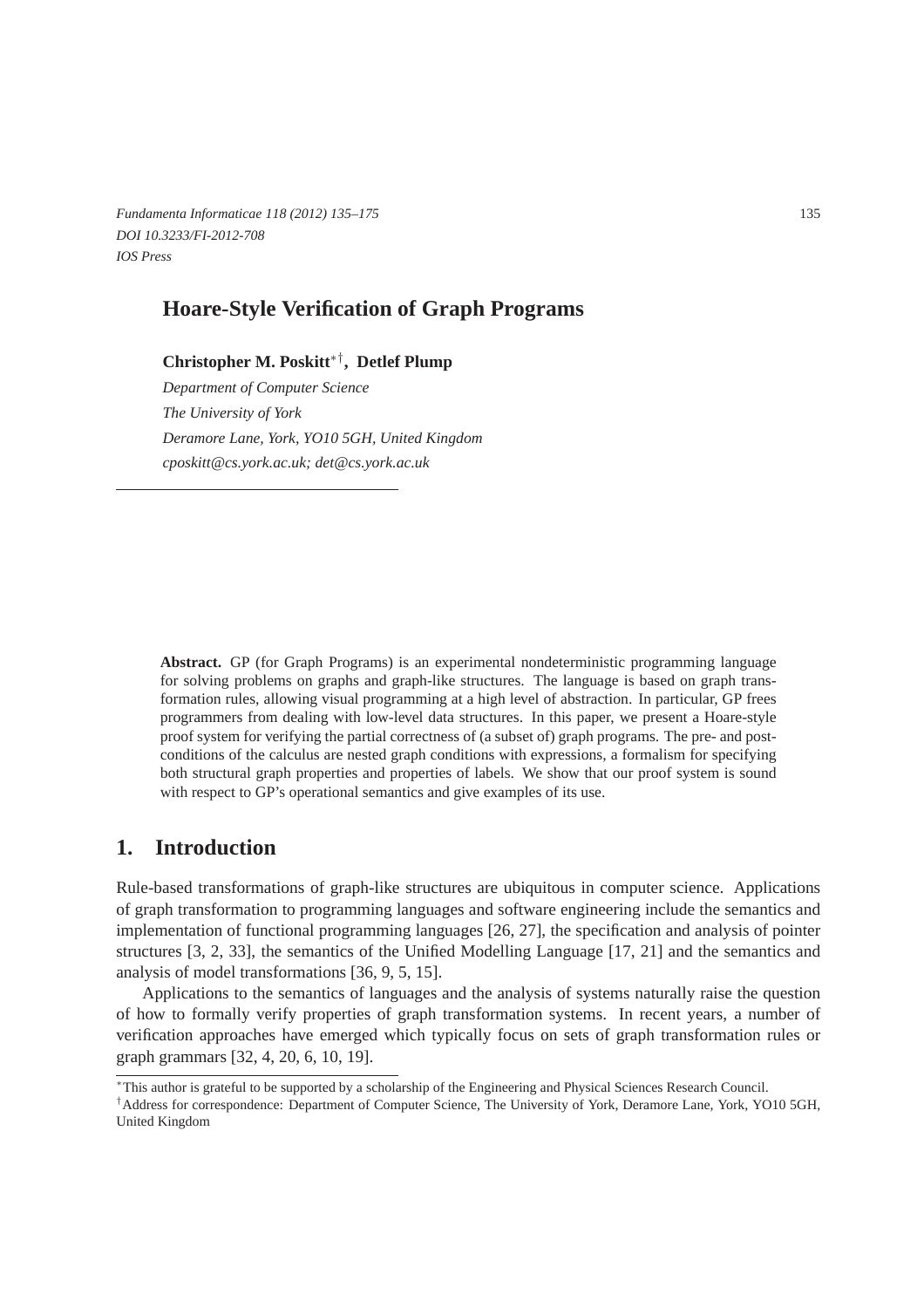Graph transformation languages such as PROGRES [34], AGG [35], Fujaba [23] and GrGen [8], however, provide control constructs on top of graph transformation rules for practical problem solving. To give a simple example, consider the problem of reversing the direction of the edges of an input graph. This requires two loops in sequence: the first applies as long as possible a rule which reverses an edge and marks it as reversed (to ensure termination), the second applies as long as possible a rule which removes the auxiliary edge mark.

The challenge to verify programs in practical graph transformation languages has, to the best of our knowledge, not yet been addressed. A first step beyond the verification of plain sets of rules has been made by Habel, Pennemann and Rensink [11] by constructing the weakest preconditions of so-called high-level programs. These programs provide constructs such as sequential composition and as-longas-possible iteration over sets of conditional graph transformation rules. The authors adopt Dijkstra's approach to program verification: one calculates the weakest precondition for a program and its postcondition, and then needs to prove that the program's precondition implies the weakest precondition. High-level programs fall short of practical graph transformation languages though, in that they cannot calculate with labels (or attributes), a capability which is indispensable for many graph algorithms. For example, computing the shortest path between two nodes requires one to compare and add distances (edge labels). Another drawback of the approach of [11] is that for programs with loops, the generated weakest precondition is infinite.

In this paper we present an approach for verifying programs in the graph programming language GP [28, 22], an experimental nondeterministic language for high-level problem solving in the domain of graphs. GP is based on graph transformation rules and has a simple syntax and semantics, to facilitate formal reasoning about programs. The core of GP consists of just four constructs: single-step application of a set of rules, sequential composition, branching and looping. Our Hoare calculus assumes that the conditions of branching statements and the bodies of loops are sets of conditional rule schemata rather than arbitrary programs.

Instead of adopting the weakest-precondition approach to verification, we follow Hoare's seminal paper [16] and devise a calculus of syntax-directed proof rules. Our proof system aims at human-guided verification and the compositional construction of proofs, assisted by a mechanical theorem prover. This is in line with work on program verification for languages such as Java [30, 18, 37, 25].

The pre- and postconditions of our calculus are *E-conditions*: nested graph conditions in the sense of Habel and Pennemann [10], extended with expressions as labels and assignment constraints for specifying properties of labels. For example, the E-condition  $\exists (\alpha)$   $(\overline{x})$   $\vert x * x = y$  expresses that there exists two nodes labelled with some integers x and y such that  $x^2 = y$ . Such an assertion cannot be finitely expressed with the conditions of [10]. To demonstrate the problem with an even simpler property, consider the E-condition  $\exists (\mathbf{x}) \mid \text{type}(\mathbf{x}) = \text{int}$  which requires the existence of a node labelled with some integer. To specify this with a condition in the sense of [10], we would need to include all integers in the label alphabet (violating that paper's requirement that label alphabets are finite) and then resort to the infinite condition

$$
\exists (\text{ }(\text{ }0 \text{ })) \vee \exists (\text{ }(\text{ }0 \text{ })) \vee \exists (\text{ }(\text{ }0 \text{ })) \vee \exists (\text{ }(\text{ }0 \text{ })) \vee \exists (\text{ }(\text{ }0 \text{ })) \vee \ldots
$$

The rest of this paper is organised as follows. We briefly review some preliminaries in Section 2, graph transformation in Section 3, and graph programs in Section 4. Following this, we present Econditions in Section 5, and then use them to define a proof system for GP in Section 6, where its use will be demonstrated by proving properties of graph colouring programs. In Section 7, we formally define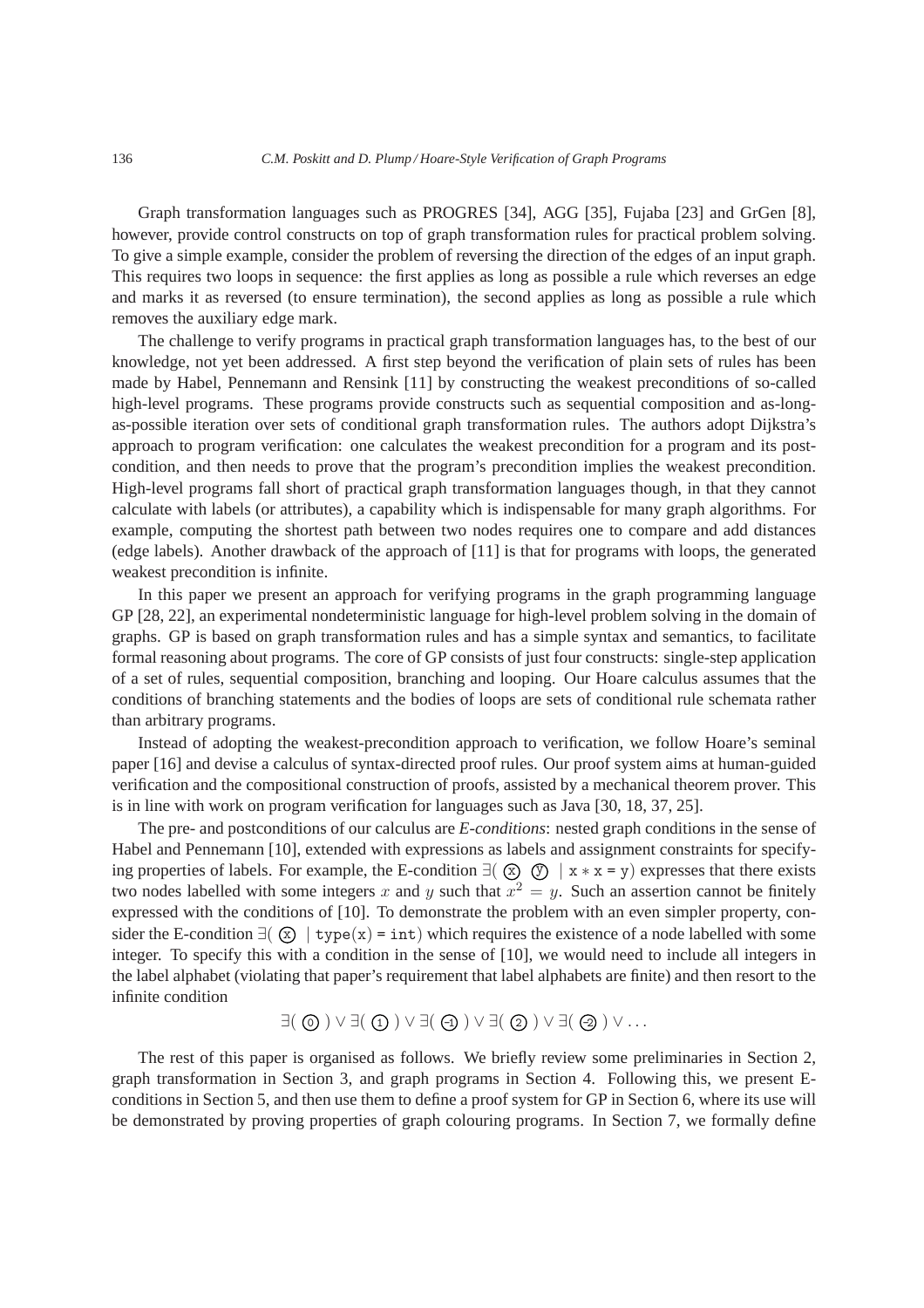two transformations of E-conditions used in the proof system, then in Section 8 we prove the axiom schemata and inference rules sound in the sense of partial correctness, with respect to GP's operational semantics. Finally, we conclude in Section 9.

This paper is an extended version of the conference paper [31], adding full proofs, and further examples.

# **2. Graphs, Assignments, and Substitutions**

Graph transformation in GP is based on the double-pushout approach with relabelling [13]. This framework deals with partially labelled graphs, whose definition we recall below. We consider two classes of graphs, "syntactic" graphs labelled with expressions and "semantic" graphs labelled with (sequences of) integers and strings. We also introduce assignments which translate syntactic graphs into semantic graphs, and substitutions which operate on syntactic graphs.

A *graph* over a label alphabet C is a system  $G = (V_G, E_G, s_G, t_G, l_G, m_G)$ , where  $V_G$  and  $E_G$  are finite sets of *nodes* (or *vertices*) and *edges*,  $s_G, t_G : E_G \to V_G$  are the *source* and *target* functions for edges,  $l_G: V_G \to C$  is the partial node labelling function and  $m_G: E_G \to C$  is the (total) edge labelling function. Given a node v, we write  $l_G(v) = \perp$  to express that  $l_G(v)$  is undefined. Graph G is *totally labelled* if  $l_G$  is a total function. We write  $\mathcal{G}(\mathcal{C})$  for the set of all totally labelled graphs over  $\mathcal{C}$ , and  $\mathcal{G}(\mathcal{C}_\perp)$ for the set of all graphs over  $C$ .

Unlabelled nodes will occur only in the interfaces of rules and are necessary in the double-pushout approach to relabel nodes. There is no need to relabel edges as they can always be deleted and reinserted with different labels.

A *graph morphism*  $g: G \to H$  between graphs G and H consists of two functions  $g_V: V_G \to V_H$ and  $g_E: E_G \to E_H$  that preserve sources, targets and labels; that is,  $s_H \circ g_E = g_V \circ s_G$ ,  $t_H \circ g_E = g_V \circ t_G$ ,  $m_H \circ g_E = m_G$ , and  $l_H(g(v)) = l_G(v)$  for all v such that  $l_G(v) \neq \perp$ . Morphism g is an *inclusion* if  $g(x) = x$  for all nodes and edges x. It is *injective* (*surjective*) if  $g_V$  and  $g_E$  are injective (*surjective*). It is an *isomorphism* if it is injective, surjective and satisfies  $l_H(g_V(v)) = \perp$  for all nodes v with  $l_G(v) = \perp$ . In this case G and H are *isomorphic*, which is denoted by  $G \cong H$ .

We consider graphs over two distinct label alphabets. Graph programs and E-conditions contain graphs labelled with expressions, while the graphs on which programs operate are labelled with (sequences of) integers and character strings. We consider graphs of the first type as syntactic objects and graphs of the second type as semantic objects, and aim to clearly separate these levels of syntax and semantics.

Let  $\mathbb Z$  be the set of integers and Char be a finite set of characters. We fix the label alphabet  $\mathcal L$  = (Z ∪ Char<sup>∗</sup> ) <sup>+</sup> of all non-empty sequences over integers and character strings.

The other label alphabet we are using consists of expressions according to the EBNF grammar of Figure  $1^1$ , where VarId is a syntactic class<sup>2</sup> of variable identifiers. We write  $\mathcal{G}(Exp)$  for the set of all graphs over the syntactic class Exp.

Each graph in  $\mathcal{G}(Exp)$  represents a possibly infinite set of graphs in  $\mathcal{G}(\mathcal{L})$ . The latter are obtained by instantiating variables with values from L and evaluating expressions. An *assignment* is a partial

<sup>&</sup>lt;sup>1</sup>This grammar and those in the following sections are ambiguous, as we are not concerned with concrete syntax in this paper. If necessary we use parentheses to disambiguate expressions or programs.

<sup>&</sup>lt;sup>2</sup>We use the non-terminals of our grammars to denote the syntactic classes of strings that can be derived from them.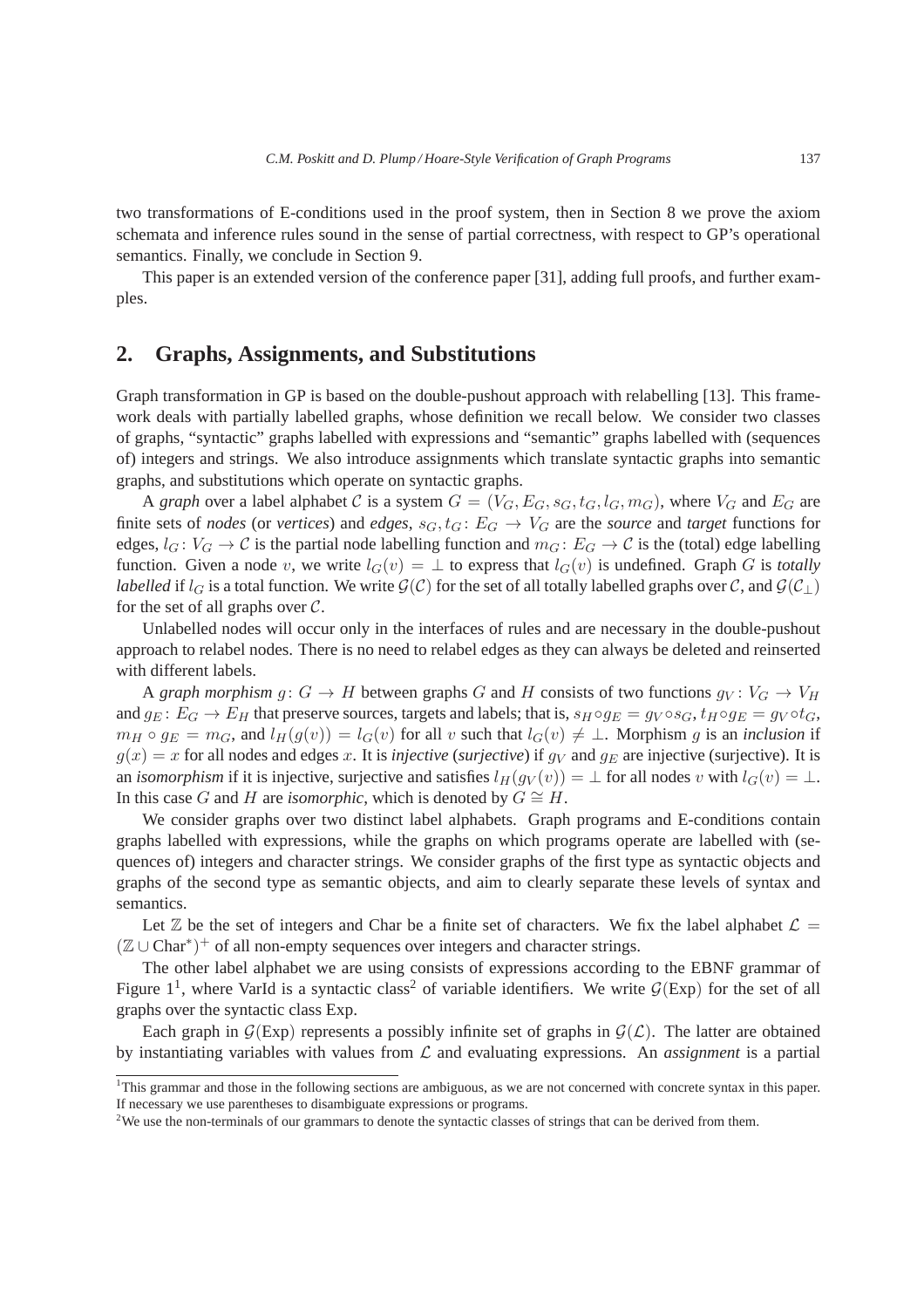| Exp     | $\mathbf{r} =$            | $Term   String  '$ $\geq$ Exp   |
|---------|---------------------------|---------------------------------|
| Term    | $\mathbb{R}^{\mathbb{Z}}$ | Num   VarId   Term ArithOp Term |
| ArithOp |                           |                                 |
| Num     | $\mathbb{R}^{\mathbb{Z}}$ | ['-'] Digit $\{Digit\}$         |
| String  | $\mathbf{H} = \mathbf{H}$ | $\cdots$ {Char} $\cdots$ }      |

| Figure 1. |  | Syntax of expressions |
|-----------|--|-----------------------|
|           |  |                       |

function  $\alpha$ : VarId  $\rightarrow \mathcal{L}$ . Given an expression e, an assignment  $\alpha$  is *well-typed* for e if it is defined for all variables occurring in e and if for each term  $t_1 \oplus t_2$  in e, with  $\oplus$  in ArithOp, we have  $\alpha(x)$  in  $\mathbb Z$  for all variables x occurring in  $t_1 \oplus t_2$ . In this case we inductively define the value  $e^{\alpha} \in \mathcal{L}$  as follows. If e is a numeral or a sequence of characters, then  $e^{\alpha}$  is the integer or character string represented by e. If e is a variable identifier, then  $e^{\alpha} = \alpha(e)$ . Otherwise, if e has the form  $t_1 \oplus t_2$  with  $\oplus \in$  ArithOp and  $t_1, t_2 \in \text{Term}$ , then  $e^{\alpha} = t_1^{\alpha} \oplus_{\mathbb{Z}} t_2^{\alpha}$  where  $\oplus_{\mathbb{Z}}$  is the integer operation represented by  $\oplus$ . Finally, if e has the form  $t.e_1$  with  $t \in \text{Term} \cup \text{String}$  and  $e_1 \in \text{Exp}$ , then  $e^{\alpha} = t^{\alpha} e_1^{\alpha}$  (the concatenation of the sequences  $t^{\alpha}$  and  $e_1^{\alpha}$ ).

Given a graph G in  $\mathcal{G}(Exp)$  and an assignment  $\alpha$  that is well-typed for all expressions in G, we write  $G^{\alpha}$  for the graph in  $\mathcal{G}(\mathcal{L})$  that is obtained from G by replacing each label e with  $e^{\alpha}$  (note that  $G^{\alpha}$ ) has the same nodes, edges, source and target functions as G). If  $q: G \to H$  is a graph morphism with  $G, H \in \mathcal{G}(\text{Exp})$ , then  $g^{\alpha}$  denotes the morphism  $\langle g_V^{\alpha}, g_E^{\alpha} \rangle : G^{\alpha} \to H^{\alpha}$ .

A *substitution* is a partial function  $\sigma$ : VarId  $\rightarrow$  Exp. Given an expression e,  $\sigma$  is *well-typed* for e if for each term  $t_1 \oplus t_2$  in  $e$ , with  $\oplus \in$  ArithOp, we have  $\sigma(x) \in$  Term for all variable identifiers x in  $t_1 \oplus t_2$ for which  $\sigma$  is defined. In this case, the expression  $e^{\sigma}$  is obtained from e by replacing every variable x for which  $\sigma$  is defined with  $\sigma(x)$  (if  $\sigma$  is not defined for a variable x, then  $x^{\sigma} = x$ ). Given a graph G in  $G(\text{Exp})$  such that  $\sigma$  is well-typed for all labels in G, we write  $G^{\sigma}$  for the graph in  $G(\text{Exp})$  that is obtained by replacing each label e with  $e^{\sigma}$ . If  $g: G \to H$  is a graph morphism between graphs in  $\mathcal{G}(\text{Exp})$ , then  $g^{\sigma}$  denotes the morphism  $\langle g_V^{\sigma}, g_E^{\sigma} \rangle \colon G^{\sigma} \to H^{\sigma}$ .

Given an assignment  $\alpha$  : VarId  $\rightarrow \mathcal{L}$ , the substitution  $\sigma_{\alpha}$  : VarId  $\rightarrow$  Exp *induced* by  $\alpha$  maps every variable x to the expression that is obtained from  $\alpha(x)$  by replacing integers and strings with their syntactic counterparts. For example, if  $\alpha(x)$  is the integer 23, then  $\sigma_{\alpha}(x)$  is 23 from the syntactic class Num. Consider another example: if  $\alpha(x)$  is the sequence 56, a, bc, where 56 is an integer and a and bc are strings, then  $\sigma_{\alpha}(x) = 56$  "a" "bc". Note that for any variable x, and any two well-typed assignments  $\alpha, \alpha'$  for x,  $\sigma_{\alpha}(x)^{\alpha'} = \alpha(x)$ .

# **3. Graph Transformation**

We briefly review the model of graph transformation underlying GP, the double-pushout approach with relabelling [13]. Our presentation is tailored to GP in that we consider graphs in  $G(\mathcal{L})$ , and rules in which the interface consists of unlabelled nodes only.

A *rule*  $r = \langle L \leftarrow K \rightarrow R \rangle$  is a pair of inclusions  $K \rightarrow L$  and  $K \rightarrow R$ , where K consists of unlabelled nodes only, and  $L$  and  $R$  are totally labelled graphs over  $\mathcal{L}$ . Graph  $K$  is the *interface* of  $r$ . Intuitively, an application of r to a graph will remove the items in  $L - K$ , preserve K, add the items in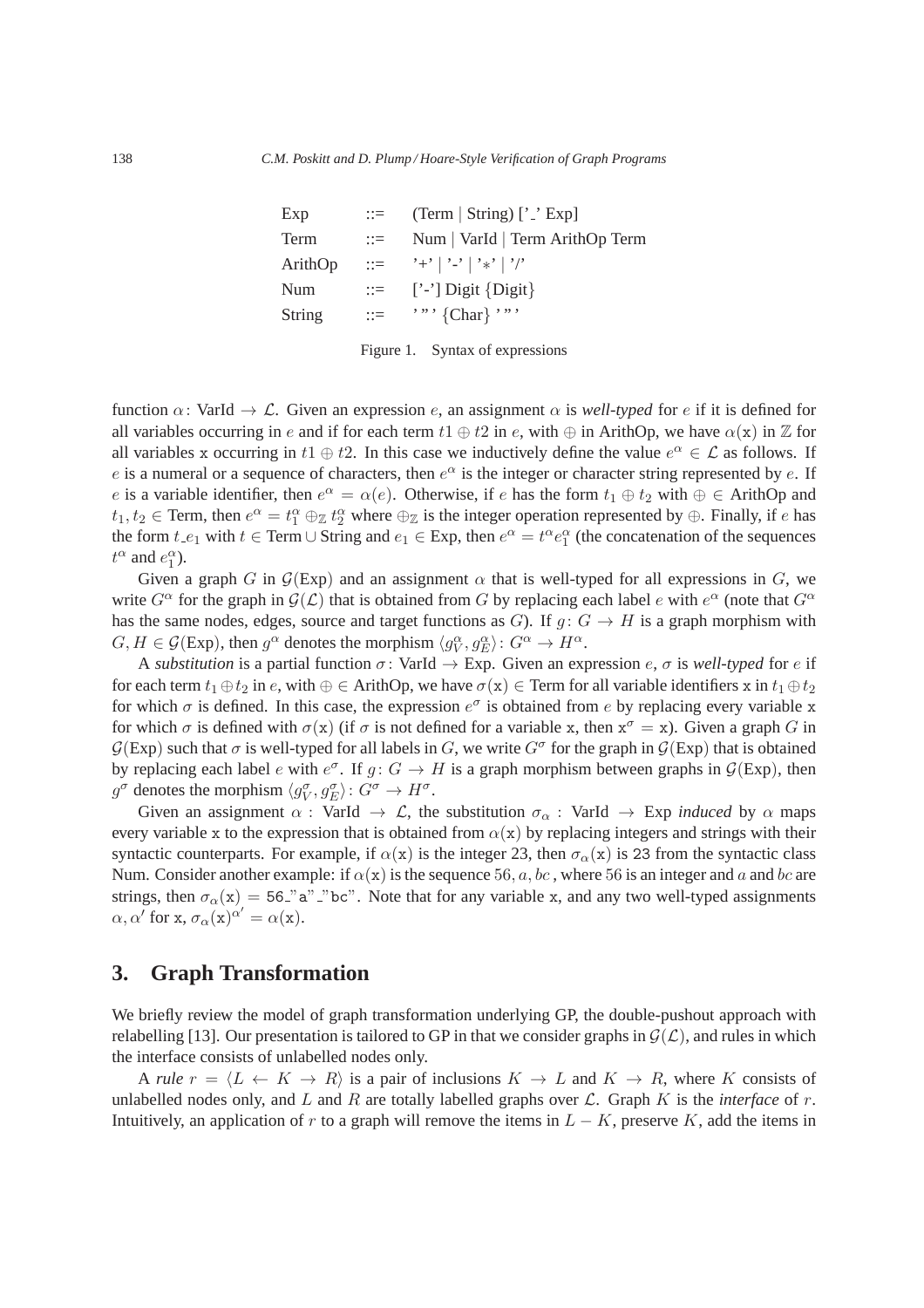$R - K$ , and relabel the unlabelled nodes in K. Given a graph G in  $G(\mathcal{L})$ , an injective graph morphism  $g: L \to G$  is a *match* for r if it satisfies the *dangling condition*: no node in  $g(L) - g(K)$  is incident to an edge in  $G - g(L)$ . In this case G directly derives the graph H in  $\mathcal{G}(\mathcal{L})$  that is constructed from G as follows<sup>3</sup>:

- 1. Remove all nodes and edges in  $q(L) q(K)$ .
- 2. Add disjointly all nodes and edges from  $R K$ , keeping their labels. For  $e \in E_R E_K$ ,  $s_H(e)$  is  $s_R(e)$  if  $s_R(e) \in V_R - V_K$ , otherwise  $g_V(s_R(e))$ . Targets are defined analogously.
- 3. For each node v in K,  $l_H(g_V(v))$  becomes  $l_R(v)$ .

We write  $G \Rightarrow_{r,g} H$  (or just  $G \Rightarrow_r H$ ) if G directly derives H as above.

Figure 2 shows an example of a direct derivation. The rule in the upper row is applied to the left graph of the lower row, resulting in the right graph of the lower row. For simplicity, we do not depict edge labels and assume that they are all the same. The node identifiers 1 and 2 in the rule specify the inclusions of the interface. The middle graph of the lower row is an intermediate result (omitted in the above construction). This diagram represents a double-pushout in the category of partially labelled graphs over L.



Figure 2. A direct derivation

To define conditional rules, we equip rules with predicates that restrict sets of matches. A *conditional rule*  $q = (r, P)$  consists of a rule r and a predicate P on graph morphisms. Given totally labelled graphs G, H and a match  $g: L \to G$  for q, we write  $G \Rightarrow_{q,q} H$  (or just  $G \Rightarrow_{q} H$ ) if  $P(g)$  holds and  $G \Rightarrow_{r,q} H$ . For a set of conditional rules R, we write  $G \Rightarrow_R H$  if there is some q in R such that  $G \Rightarrow_{q} H$ .

## **4. Graph Programs**

We briefly review GP's conditional rule schemata, program syntax, and structural operational semantics. We also give an example program that computes a graph colouring, in order to make clear how the programming language and its features work. Further technical details and examples can be found in [28, 29].

 $3$ See [13] for an equivalent definition by graph pushouts.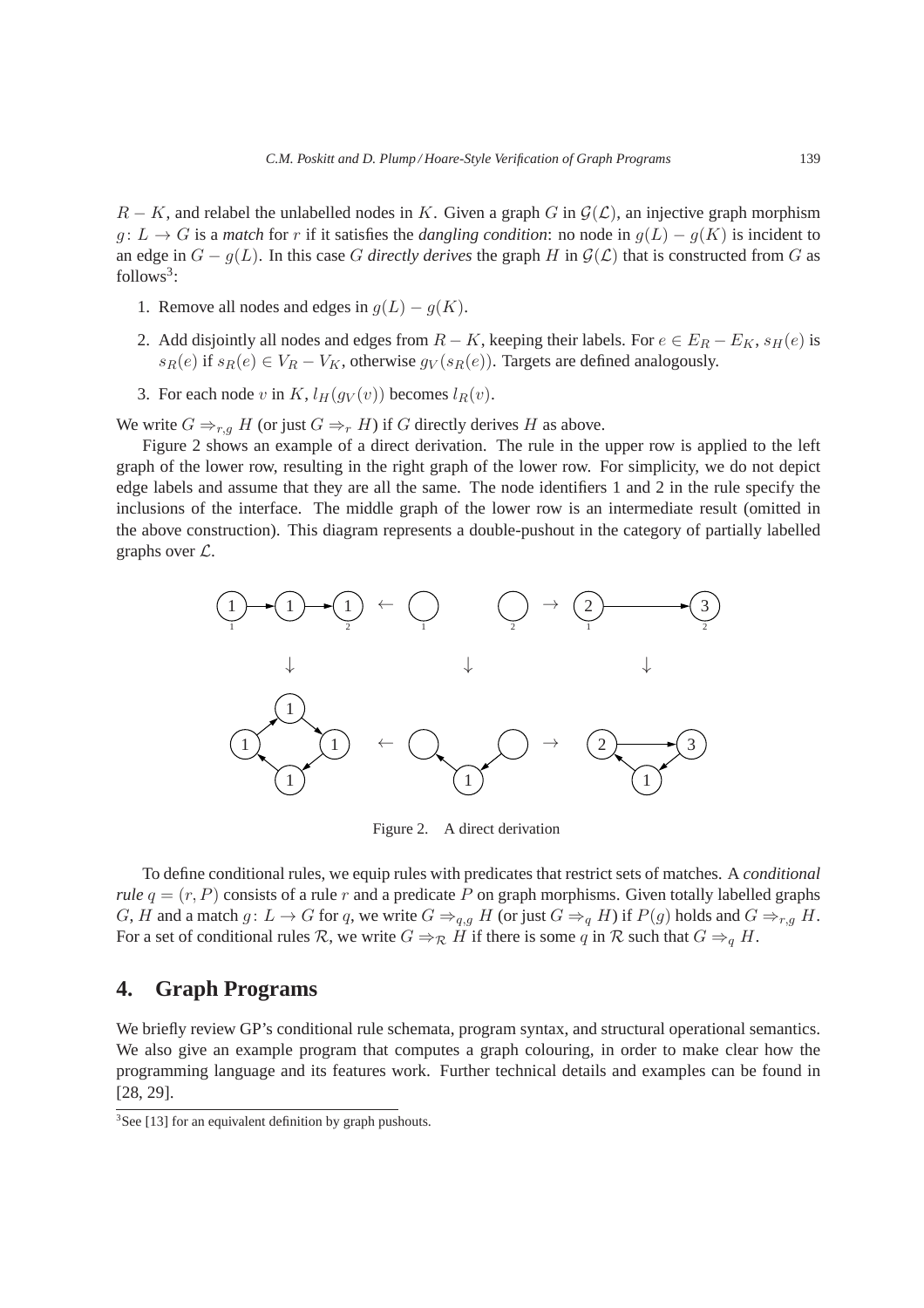## **4.1. Conditional Rule Schemata**

Conditional rule schemata are the "building blocks" of graph programs: a program is essentially a list of declarations of conditional rule schemata together with a command sequence for controlling their application. Rule schemata generalise graph transformation rules as introduced in the previous section, in that labels can contain (sequences of) expressions over parameters of type integer or string. Figure 3 shows a conditional rule schema consisting of the identifier bridge followed by the declaration of formal parameters, the left and right graphs of the schema which are graphs in  $G(Exp)$ , the node identifiers 1, 2, 3 specifying which nodes are preserved, and the keyword where followed by a rule schema condition.



Figure 3. A conditional rule schema

In the GP programming system [22], rule schemata are constructed with a graphical editor. Labels in the left graph comprise only variables and constants (no composite expressions) because their values at execution time are determined by graph matching. The condition of a rule schema is a Boolean expression built from arithmetic expressions and the special predicate edge, where all variables occurring in the condition must also occur in the left graph. The predicate edge demands the existence of an edge between two nodes in the graph to which the rule schema is applied (and is typically used in negated form). For example, the expression not edge $(1, 3)$  in the condition of Figure 3 forbids an edge from node 1 to node 3 when the left graph is matched. The grammar of Figure 4 defines the syntax of rule schema conditions, where Term is the syntactic class defined in Figure 1.

| BoolExp       | $\therefore =$            | edge '(' Node ',' Node ')'   Term RelOp Term                                                                                                                                                                                                                                                                                                                                                                                                                |
|---------------|---------------------------|-------------------------------------------------------------------------------------------------------------------------------------------------------------------------------------------------------------------------------------------------------------------------------------------------------------------------------------------------------------------------------------------------------------------------------------------------------------|
|               |                           | not BoolExp   BoolExp BoolOp BoolExp                                                                                                                                                                                                                                                                                                                                                                                                                        |
| Node          | $\mathbb{R}^{\mathbb{Z}}$ | Digit $\{Digit\}$                                                                                                                                                                                                                                                                                                                                                                                                                                           |
| RelOp         |                           | $\alpha :=$ $\alpha :=$ $\alpha :=$ $\alpha :=$ $\alpha :=$ $\alpha :=$ $\alpha :=$ $\alpha :=$ $\alpha :=$ $\alpha :=$ $\alpha :=$ $\alpha :=$ $\alpha :=$ $\alpha :=$ $\alpha :=$ $\alpha :=$ $\alpha :=$ $\alpha :=$ $\alpha :=$ $\alpha :=$ $\alpha :=$ $\alpha :=$ $\alpha :=$ $\alpha :=$ $\alpha :=$ $\alpha :=$ $\alpha :=$ $\alpha :=$ $\alpha :=$ $\alpha :=$ $\alpha :=$ $\alpha :=$ $\alpha :=$ $\alpha :=$ $\alpha :=$ $\alpha :=$ $\alpha :=$ |
| <b>BoolOp</b> | $\therefore =$            | and $\vert$ or                                                                                                                                                                                                                                                                                                                                                                                                                                              |
|               |                           |                                                                                                                                                                                                                                                                                                                                                                                                                                                             |

Figure 4. Syntax of rule schema conditions

Conditional rule schemata represent possibly infinite sets of conditional graph transformation rules in the sense of the previous section. A rule schema  $L \Rightarrow R$  with condition Γ represents conditional rules  $\langle L^{\alpha} \leftarrow K \rightarrow R^{\alpha} \rangle$ ,  $\Gamma^{\alpha,g}$ , where K consists of the preserved nodes (which in K are unlabelled) and  $\Gamma^{\alpha,g}$  is a predicate on graph morphisms  $g: L^{\alpha} \to G$  (see [28, 29]). Thus, applying the rule schema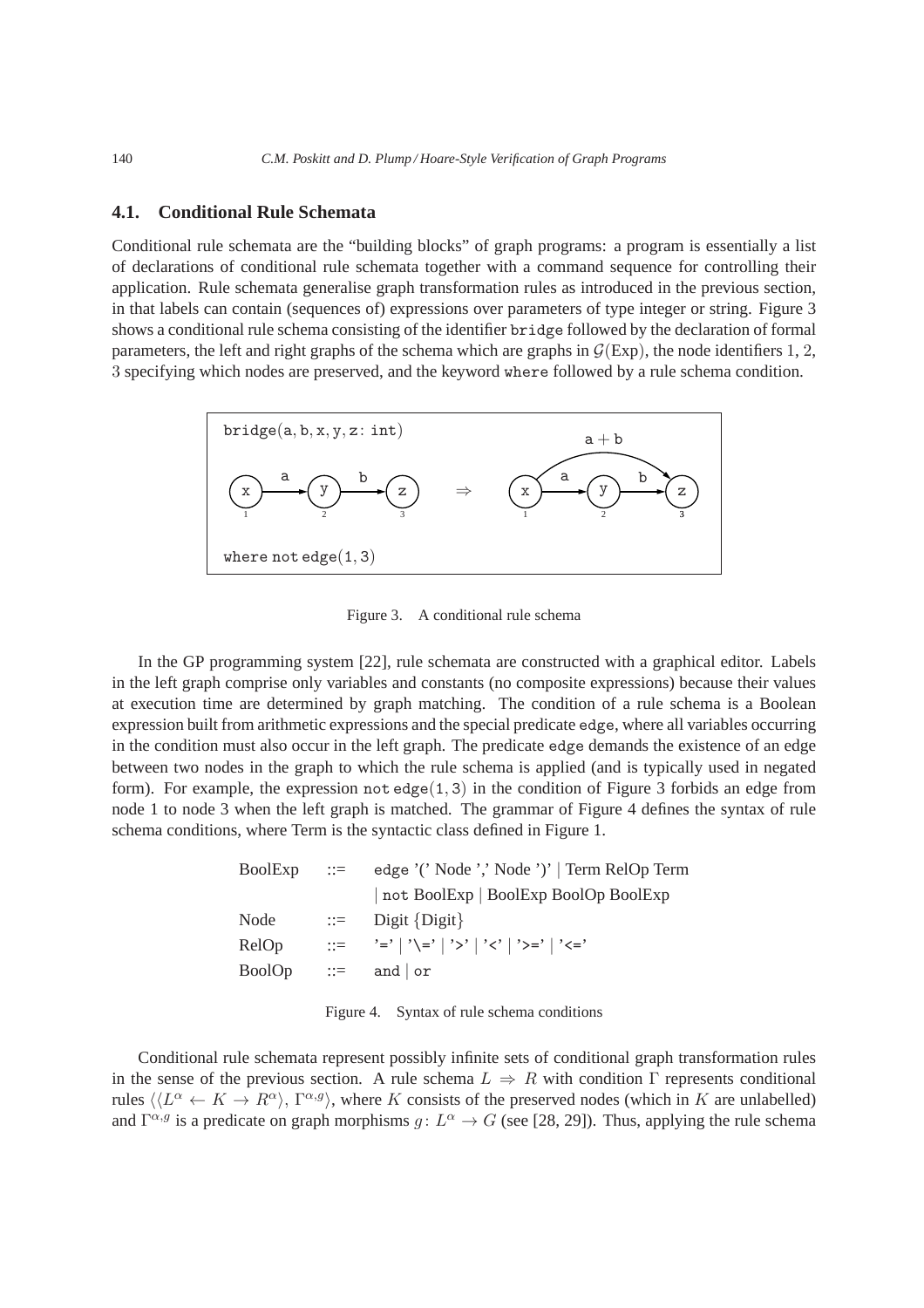$\langle L \Rightarrow R, \Gamma \rangle$  to a graph G in  $\mathcal{G}(\mathcal{L})$  amounts to:

- 1. choosing an assignment  $\alpha$ : VarId  $\rightarrow \mathcal{L}$ ,
- 2. choosing a graph morphism  $g: L^{\alpha} \to G$  that satisfies the dangling condition with respect to  $\langle L^{\alpha} \leftarrow K \rightarrow R^{\alpha} \rangle,$
- 3. checking the condition  $\Gamma^{\alpha,g}$ , and
- 4. applying  $\langle L^{\alpha} \leftarrow K \rightarrow R^{\alpha} \rangle$  with match g, in the sense of Section 3.

For example, the upper rows of Figure 5 show the rule schema bridge of Figure 3 (without condition) and its instance bridge<sup>α</sup>, where  $\alpha(x) = 0$ ,  $\alpha(y) = \alpha(z) = 1$ ,  $\alpha(a) = 3$  and  $\alpha(b) = 2$ . The condition of bridge evaluates under  $\alpha$  to a predicate which is true for a match g of the left-hand graph if and only if there is no edge from  $q(1)$  to  $q(3)$ . The lower rows of Figure 5 show an application of bridge<sup> $\alpha$ </sup> by a graph morphism satisfying the predicate.



Figure 5. Application of the rule schema bridge using instantiation

### **4.2. Abstract Syntax**

Figure 6 gives the abstract syntax of graph programs. A program consists of a number of declarations of conditional rule schemata and macros, and exactly one declaration of a main command sequence. The rule schema identifiers (category RuleId) occurring in a call of category RuleSetCall refer to declarations of conditional rule schemata in category RuleDecl (see Section 4.1). The latter category is not defined in the textual syntax because rule schemata are declared graphically in the GP programming system [22].

Macros are a simple means to structure programs and thereby make them more readable. Every program can be transformed into an equivalent macro-free program by replacing macro calls with their associated command sequences (recursive macros are not allowed). This allows us, when defining the semantics of GP, to consider programs as command sequences.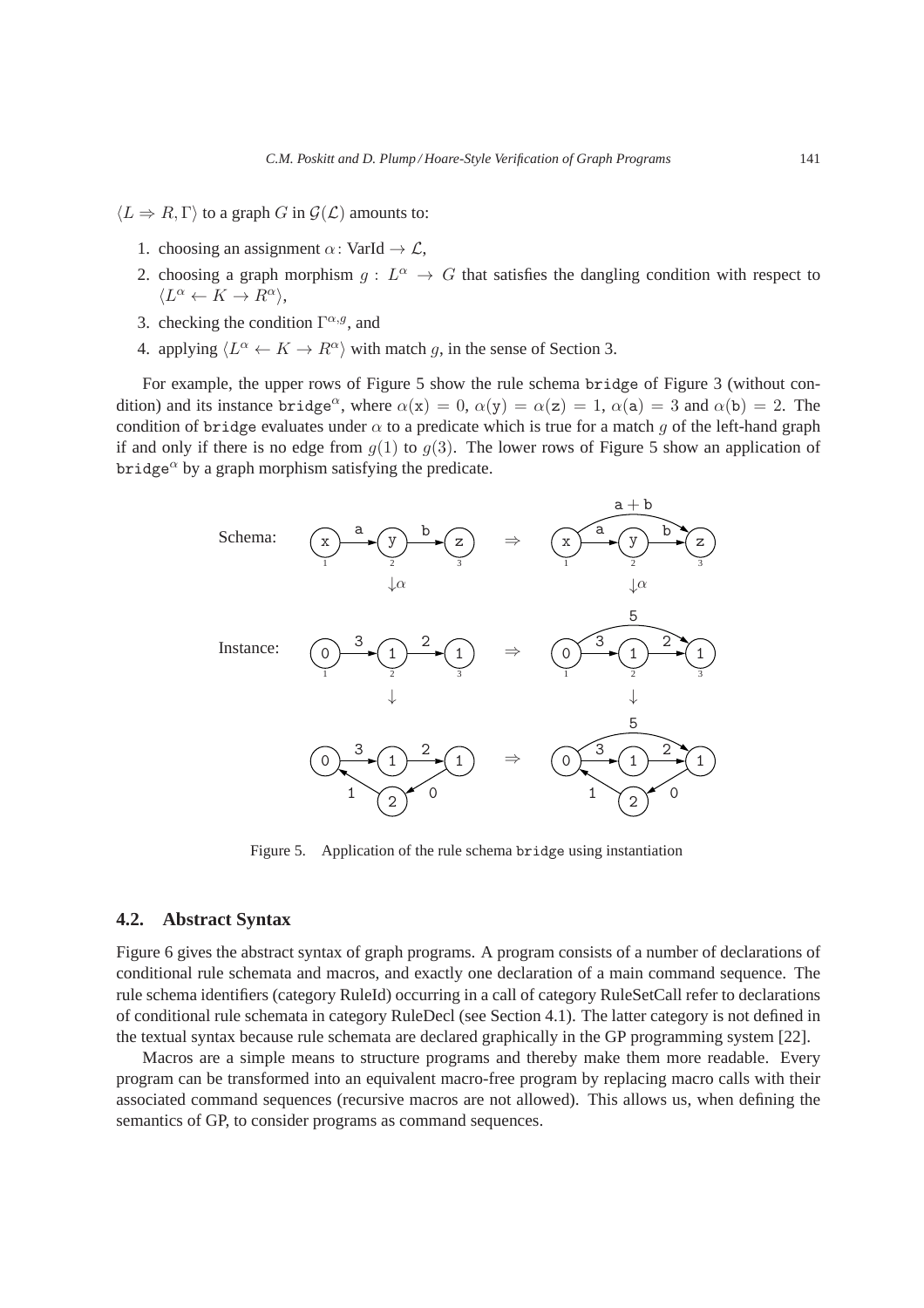| $\mathbb{R}^{\mathbb{Z}}$ | $\text{Decl} \left\{ \text{Decl} \right\}$        |
|---------------------------|---------------------------------------------------|
| $\mathbb{R}^{\mathbb{Z}}$ | RuleDecl   MacroDecl   MainDecl                   |
| $\mathbb{R}^{\mathbb{Z}}$ | MacroId $=$ ComSeq                                |
| $\mathbf{C} = \mathbf{C}$ | $main' =' ComSeq$                                 |
| $\mathrel{\mathop:}=$     | Com $\{$ ; Com $\}$                               |
| $\mathbb{R}^n$            | RuleSetCall   MacroCall                           |
|                           | if ComSeq then ComSeq [else ComSeq]               |
|                           | ComSeq '!'                                        |
|                           | $skip  $ fail                                     |
| $\mathbf{H} = \mathbf{H}$ | RuleId   ' $\{$ ' [RuleId $\{$ ', RuleId } ] ' }' |
| $\mathbb{R}^{\mathbb{Z}}$ | MacroId                                           |
|                           |                                                   |

Figure 6. Abstract syntax of GP

A branching command if C then  $P$  else Q is executed on a graph G by first executing the program C on G. If C can produce a graph, then the program P is executed *on the input graph* G. On the other hand, if all executions of C on G end in failure, then the program  $Q$  is executed, again, on the input graph G.

The commands skip and fail can be expressed through the other commands (see Section 4.3), hence the core of GP includes only the call of a set of conditional rule schemata (RuleSetCall), sequential composition (';'), the if-then-else statement and as-long-as-possible iteration ('!').

### **4.3. Structural Operational Semantics**

GP's formal semantics [29] is given in the style of structural operational semantics (see for example [24]). Inference rules inductively define a small-step transition relation  $\rightarrow$  on *configurations*. In our setting, a configuration is either a command sequence together with a graph, just a graph, or the special element fail:

 $\rightarrow \subseteq (\text{ComSeq} \times \mathcal{G}(\mathcal{L})) \times ((\text{ComSeq} \times \mathcal{G}(\mathcal{L})) \cup \mathcal{G}(\mathcal{L}) \cup \{\text{fail}\}).$ 

Configurations in ComSeq  $\times$  G( $\mathcal{L}$ ) represent unfinished computations, given by a command sequence that remains to be executed and a state (a graph), while graphs in  $\mathcal{G}(\mathcal{L})$  are proper results of computations. In addition, the element fail represents a failure state.

Each inference rule in Figure 7 consists of a premise and a conclusion separated by a horizontal bar. Both parts contain meta-variables for command sequences and graphs, where  $R$  stands for a call in category RuleSetCall,  $C, P, P', Q$  stand for command sequences in category ComSeq, and  $G, H$  stand for graphs in  $\mathcal{G}(\mathcal{L})$ . Given a rule set call R, we write  $G \neq_{\mathcal{R}}$  if there is no graph H such that  $G \Rightarrow_{\mathcal{R}} H$ . Meta-variables are considered to be universally quantified. For example, the rule  $\lceil \text{Call}_1 \rceil_{\text{SOS}}$  should be read as: "For all R in RuleSetCall and all G, H in  $\mathcal{G}(\mathcal{L})$ ,  $G \Rightarrow_{\mathcal{R}} H$  implies  $\langle \mathcal{R}, G \rangle \rightarrow H$ ."

Figure 7 shows the inference rules for the core constructs of GP. We write  $\rightarrow^+$  and  $\rightarrow^*$  for the transitive and reflexive-transitive closures of  $\rightarrow$ . A command sequence C *finitely fails* on a graph  $G \in$  $\mathcal{G}(\mathcal{L})$  if (1) there does not exist an infinite sequence  $\langle C, G \rangle \to \langle C_1, G_1 \rangle \to \dots$  and (2) for each terminal configuration  $\gamma$  such that  $\langle C, G \rangle \rightarrow^* \gamma$ ,  $\gamma =$  fail. (A configuration  $\gamma$  is *terminal* if there is no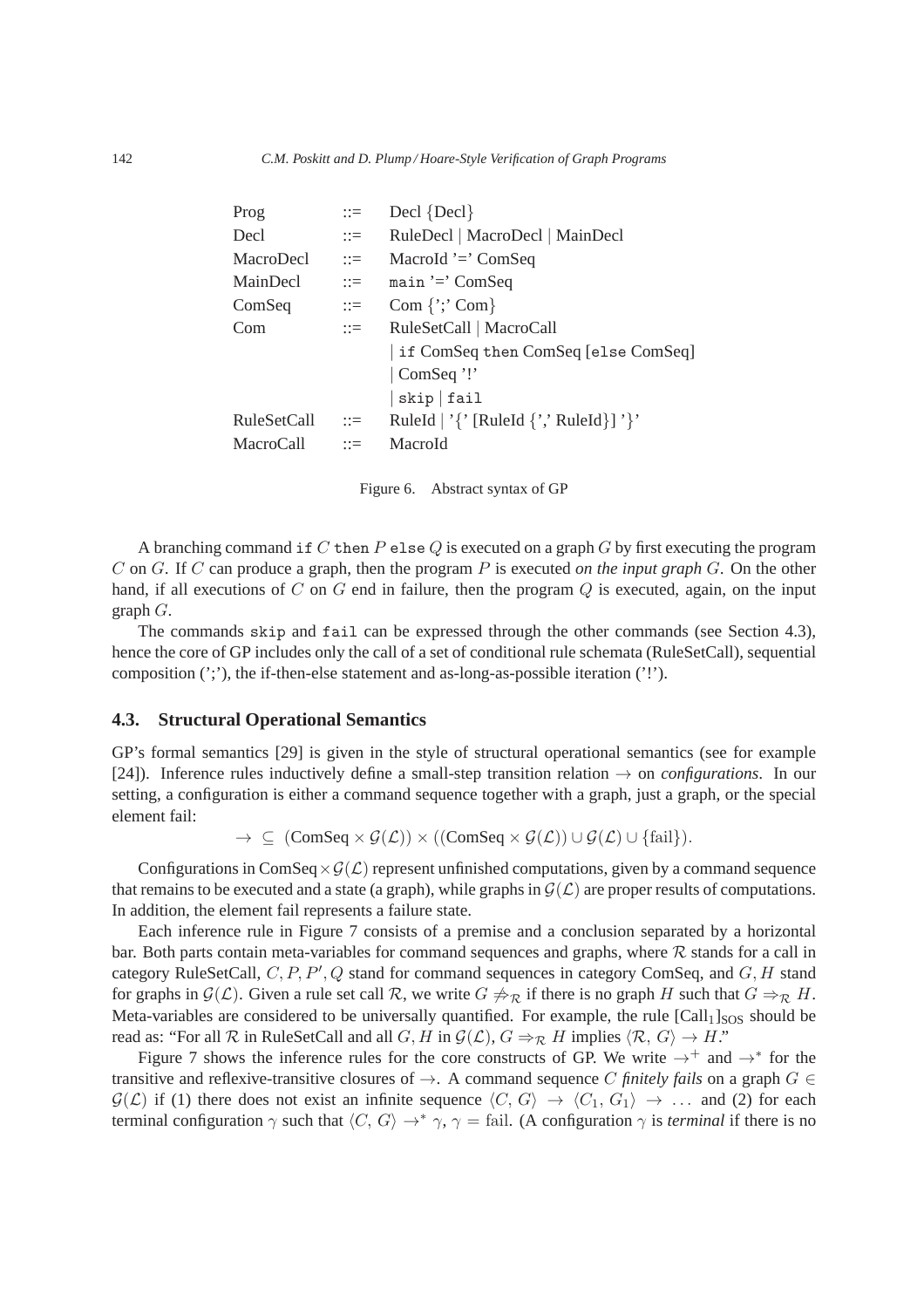configuration  $\delta$  such that  $\gamma \to \delta$ .) In other words, C finitely fails on G if all computations starting from  $\langle C, G \rangle$  eventually end in the configuration fail.

$$
[Call_1]_{SOS} \xrightarrow{G \Rightarrow_R H} [Call_2]_{SOS} \xrightarrow{\langle R, G \rangle \rightarrow H} [Call_2]_{SOS} \xrightarrow{\langle R, G \rangle \rightarrow fail}
$$
\n
$$
[Seq_1]_{SOS} \xrightarrow{\langle P, G \rangle \rightarrow \langle P', H \rangle} [Seq_2]_{SOS} \xrightarrow{\langle P, G \rangle \rightarrow H} [Seq_3]_{SOS} \xrightarrow{\langle P, G \rangle \rightarrow fail} [Seq_3]_{SOS} \xrightarrow{\langle P, G \rangle \rightarrow fail} [If_1]_{SOS} \xrightarrow{\langle G, G \rangle \rightarrow fin} H
$$
\n
$$
[If_1]_{SOS} \xrightarrow{\langle f, G \rangle \rightarrow fin} H
$$
\n
$$
[If_2]_{SOS} \xrightarrow{\langle f, G \rangle \rightarrow H} H
$$
\n
$$
[If_2]_{SOS} \xrightarrow{\langle f, G \rangle \rightarrow H} H
$$
\n
$$
[H_1]_{SOS} \xrightarrow{\langle f, G \rangle \rightarrow H} H
$$
\n
$$
[Alg_1]_{SOS} \xrightarrow{\langle P, G \rangle \rightarrow H} H
$$
\n
$$
[Alap_1]_{SOS} \xrightarrow{\langle P, G \rangle \rightarrow \langle P', H \rangle} [Alap_2]_{SOS} \xrightarrow{P \text{ finitely fails on } G} [A]
$$

Figure 7. Inference rules for core commands

The meaning of the remaining GP commands is defined in terms of the meaning of the core commands, see Figure 8. We refer to these commands as *derived* commands.

| $[Skip]_{SOS}$               | $\langle$ skip, $G \rangle \rightarrow \langle \text{null}, G \rangle$<br>where null is the rule schema $\emptyset \Rightarrow \emptyset$ |
|------------------------------|-------------------------------------------------------------------------------------------------------------------------------------------|
| $[{\rm Fail}]_{\rm SOS}$     | $\langle \mathtt{fail},\,G\rangle \rightarrow \langle \{\},\,G\rangle$                                                                    |
| $[\text{If}_3]_{\text{SOS}}$ | $\langle \text{if } C \text{ then } P, G \rangle \rightarrow \langle \text{if } C \text{ then } P \text{ else skip, } G \rangle$          |

| Figure 8. | Inference rules for derived commands |  |  |
|-----------|--------------------------------------|--|--|
|-----------|--------------------------------------|--|--|

The meaning of graph programs is summarised by a semantic function  $\llbracket \cdot \rrbracket$ , which assigns to every program P the function  $\llbracket P \rrbracket$  mapping an input graph G to the set of all possible results of running P on G. The result set may contain, besides proper results in the form of graphs, the special value  $\perp$  which indicates a non-terminating or stuck computation. The *semantic function*  $\llbracket \cdot \rrbracket$ : ComSeq  $\rightarrow$  ( $\mathcal{G}(\mathcal{L})$ )  $\rightarrow$  $2^{\mathcal{G}(\mathcal{L}) \cup \{\perp\}}$ ) is defined by<sup>4</sup>:

$$
[\![P]\!]G = \{ H \in \mathcal{G}(\mathcal{L}) \mid \langle P, G \rangle \stackrel{+}{\rightarrow} H \} \cup \{ \bot \mid P \text{ can diverge or get stuck from } G \}
$$

<sup>&</sup>lt;sup>4</sup>We write  $\overline{P}$   $\overline{G}$  for the application of  $\overline{P}$  to a graph G.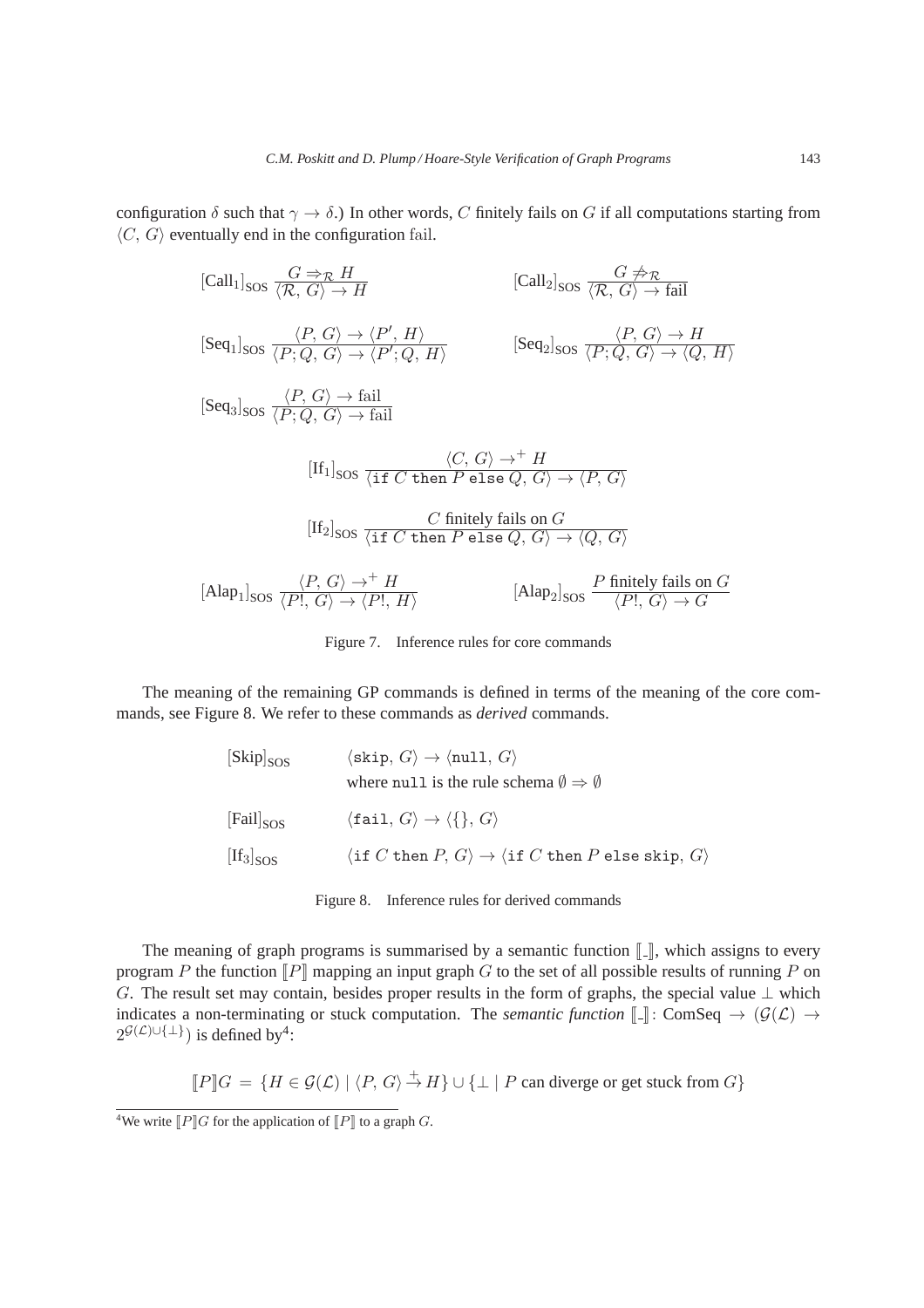where P *can diverge from* G if there is an infinite sequence  $\langle P, G \rangle \to \langle P_1, G_1 \rangle \to \langle P_2, G_2 \rangle \to \ldots$ , and P can get stuck from G if there is a terminal configuration  $\langle Q, H \rangle$  such that  $\langle P, G \rangle \to^* \langle Q, H \rangle$ (where the rest program Q cannot be executed because no inference rule is applicable).

A program can get stuck only in two situations: either it contains a subprogram if C then  $P$  else  $Q$ where C both can diverge from some graph and cannot produce a proper result from that graph, or it contains a subprogram  $B!$  where the loop's body  $B$  possesses the said property of  $C$ .

## **4.4. Example Program: Node Colouring**

We discuss an example program to familiarise the reader with GP's features. This program will be a running example throughout the remainder of the paper.

A *colouring* for a graph is an assignment of colours (integers) to nodes such that the source and target of each non-looping edge have different colours. The program colouring in Figure 9 produces a colouring for every integer-labelled input graph, recording colours as so-called tags. In general, a tagged label is a sequence of expressions separated by underscores.





Figure 9. The program colouring and two of its executions

The program initially colours each node with 0 by applying the rule schema init as long as possible, using the iteration operator '!'. It then repeatedly increments the target colour of edges with the same colour at both ends. Note that this process is nondeterministic: Figure 9 shows two executions, one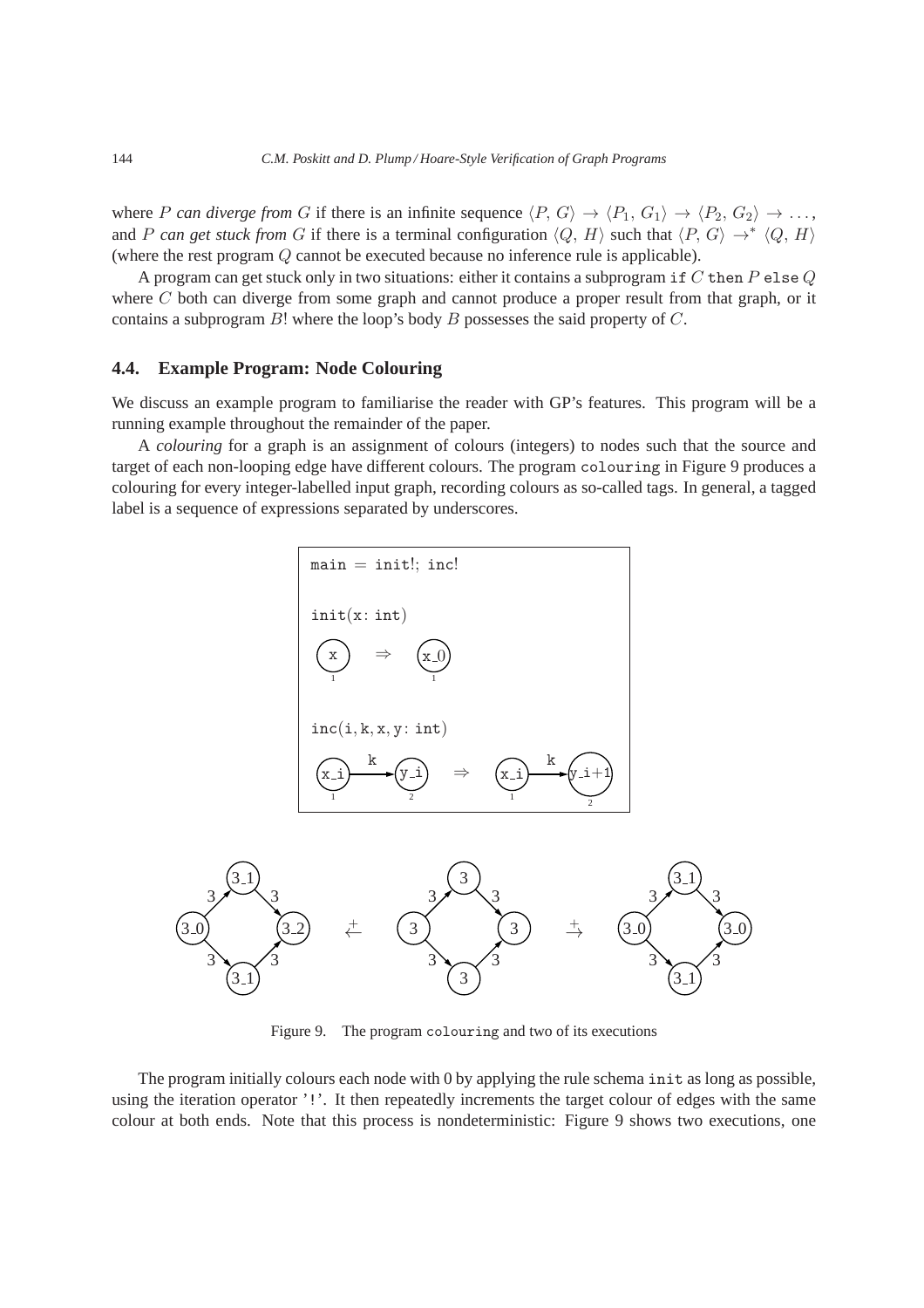producing a colouring with two colours, and one producing a colouring with three colours.

It is easy to see that whenever colouring terminates, the resulting graph is a correctly coloured version of the input graph. This is because the output cannot contain an edge with the same colour at both of its incident nodes, as then inc would have been applied at least one more time. Also, it can be shown that every execution of the program terminates after at most a quadratic number of rule schema applications [28].

# **5. Nested Graph Conditions with Expressions**

We introduce nested graph conditions with expressions (or E-conditions) to specify graph properties in the pre- and postconditions of graph programs. E-conditions extend the nested conditions of [10] with expressions for labels, and assignment constraints that restrict the values that can be assigned to variables. E-conditions can be considered as finite representations of (possibly infinite) sets of nested conditions.

## **Definition 5.1. (Assignment constraint)**

An *assignment constraint* is a Boolean expression conforming to the grammar in Figure 10. We require that the arguments of the operators  $\geq, \leq, \geq$  and  $\leq$  belong to the syntactic class Term and that the arguments of = and  $\equiv$  belong to either Term, String, or Exp – (Term  $\cup$  String). (See Figure 1 for the definition of Term, String and Exp.)

| ACBoolExp     | $\therefore =$              | $Exp$ RelOp $Exp   not ACBoolean$    |
|---------------|-----------------------------|--------------------------------------|
|               |                             | ACBoolExp BoolOp ACBoolExp           |
|               |                             | $ $ type '('Exp')' '=' Type $ $ true |
| RelOp         | $\mathrel{\mathop:}=$       | '='   '\='   '>'   '<'   '>='   '<=' |
| <b>BoolOp</b> | $\mathbb{R}^2 = \mathbb{R}$ | and $\vert$ or                       |
| Type          | $\mathrel{\mathop:}=$       | int  string tagged                   |

| Figure 10. |  | Syntax of assignment constraints |  |
|------------|--|----------------------------------|--|
|            |  |                                  |  |

Given an assignment constraint  $\gamma$  and an assignment  $\alpha$  well-typed for all expressions in  $\gamma$ , the value  $\gamma^{\alpha}$ in  $\mathbb{B} = \{\texttt{tt}, \texttt{ff}\}$  is inductively defined as follows. If  $\gamma = \texttt{true}$ , then  $\gamma^{\alpha} = \texttt{tt}$ . Let now  $\gamma$  have the form  $e_1 \bowtie e_2$  with  $\bowtie \in \text{RelOp}$  and  $e_1, e_2 \in \text{Exp.}$  If  $\bowtie$  is = or  $\searrow$ , then  $(e_1 \bowtie e_2)^\alpha = \text{tt}$  (resp. ff) if  $e_1^\alpha = e_2^\alpha$ , otherwise  $(e_1 \bowtie e_2)^\alpha = \text{ff}$  (resp. tt). If  $\bowtie$  is >, and  $e_1, e_2$  are in Term, then the value of  $(e_1 \bowtie e_2)^\alpha$  is the truth value of  $e_1^{\alpha} > e_2^{\alpha}$ . (The cases for when  $\bowtie$  is <, >=, and <= are analogous.)

If  $\gamma = \texttt{not} \; \gamma_1$  with  $\gamma_1 \in \text{ACBoolExp}$ , then  $\gamma^\alpha = \texttt{tt}$  (resp. ff) if  $\gamma^\alpha_1 = \texttt{ff}$  (resp.  $\texttt{tt}$ ). If  $\gamma = \gamma_1 \oplus \gamma_2$ with  $\gamma_1, \gamma_2 \in ACBoolExp$  and  $\oplus \in BoolOp$ , then  $\gamma^{\alpha} = \gamma_1^{\alpha} \oplus_{\mathbb{B}} \gamma_2^{\alpha}$  where  $\oplus_{\mathbb{B}}$  is the Boolean operation on  $\mathbb B$  represented by  $\oplus$ .

Finally, if  $\gamma$  has the form  $type(e) = t$  with  $e \in Exp$  and  $t \in Type$ , then  $\gamma^{\alpha} = \texttt{tt}$  if  $t(e^{\alpha}) = t$ , where the function  $t: \mathcal{L} \rightarrow$  Type is defined by:

$$
t(l) = \begin{cases} \text{int} & \text{if } l \in \mathbb{Z}, \\ \text{string} & \text{if } l \in \text{Char}^*, \\ \text{tagged} & \text{otherwise.} \end{cases}
$$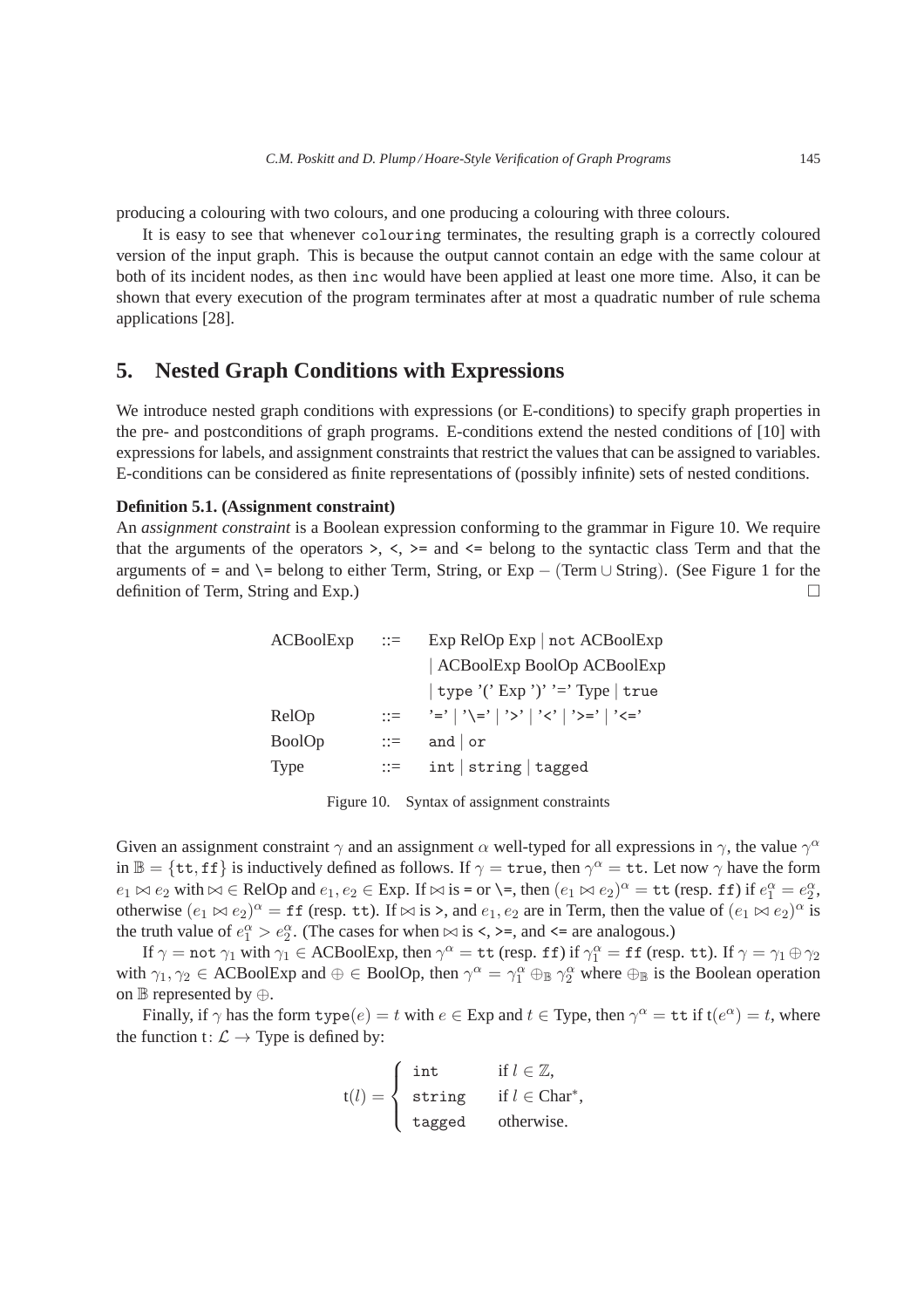#### **Example 5.1. (Assignment constraint)**

Consider the assignment constraint  $\gamma = a > b$  and  $b \ = 0$  and type(a) = int. Let  $\alpha_1 = (a \mapsto 5, b \mapsto 1)$ and  $\alpha_2 = (\mathtt{a} \mapsto 3, \mathtt{b} \mapsto 0)$ . Then  $\gamma^{\alpha_1} = \mathtt{tt}$  and  $\gamma^{\alpha_2} = \mathtt{ff}$ .

Note that variables in assignment constraints do not have a type per se, unlike the variables in GP rule schemata. Rather, type can be used to restrict the type(s) that a variable may be instantiated to.

A substitution  $\sigma$ : VarId  $\rightarrow$  Exp is well-typed for an assignment constraint  $\gamma$  if it is well-typed for all expressions in  $\gamma$ , and if for each  $t_1 \bowtie t_2$  with  $t_1, t_2 \in \text{Term}$  and  $\bowtie \in \text{RelOp} - \{=\}$ ,  $\models$ , we have  $\sigma(x) \in$  Term for all variable identifiers x in  $t_1, t_2$  for which  $\sigma$  is defined. In this case, the assignment constraint  $\gamma^{\sigma}$  is obtained from  $\gamma$  by replacing every variable x for which  $\sigma$  is defined with  $\sigma(x)$ .

## **Notation 5.1. (**type**)**

We allow type $(x_1, ..., x_n) = \text{int to be short for type}(x_1) = \text{int and } ...$  and type $(x_n) = \text{int. } \Box$ 

### **Definition 5.2. (E-condition)**

An *E-condition* c over a graph P is of the form true or  $\exists (a \mid \gamma, c')$ , where  $a: P \hookrightarrow C$  is an injective<sup>5</sup> graph morphism with  $P, C \in \mathcal{G}(Exp)$ ,  $\gamma$  is an assignment constraint, and c' is an E-condition over C. Boolean formulae over E-conditions over P yield E-conditions over P, that is,  $\neg c$  and  $c_1 \wedge c_2$  are E-conditions over P if c,  $c_1$ ,  $c_2$  are E-conditions over P.

All substitutions  $\sigma$  are well-typed for  $c = \text{true}$ . In this case we define  $c^{\sigma} = \text{true}$ . A substitution  $\sigma$  is well-typed for  $c = \exists (a \mid \gamma, c')$  if it is well-typed for the graphs in a, for  $\gamma$ , and for c'. In this case the application of  $\sigma$  to  $c$  is defined  $c^{\sigma} = \exists (a^{\sigma} \mid \gamma^{\sigma}, (c')^{\sigma}).$ 

The *satisfaction* of E-conditions by injective graph morphisms between graphs in  $\mathcal{G}(\mathcal{L})$  is defined inductively. Every such morphism satisfies the E-condition true. An injective graph morphism  $s: S \hookrightarrow$ G with  $S, G \in \mathcal{G}(\mathcal{L})$  *satisfies* the E-condition  $c = \exists (a \colon P \hookrightarrow C \mid \gamma, c')$ , denoted  $s \models c$ , if there exists an assignment  $\alpha$  that is well-typed for all expressions in  $P, C, \gamma$  and is undefined for variables present only in c', such that  $S = P^{\alpha}$ , and such that there is an injective graph morphism  $q: C^{\alpha} \hookrightarrow G$  with  $q \circ a^{\alpha} = s$ ,  $\gamma^{\alpha} = \texttt{tt}$ , and  $q \models (c')^{\sigma_{\alpha}}$ . Here,  $\sigma_{\alpha}$  is the substitution induced by  $\alpha$ , which we require to be well-typed for all expressions in  $c'$ . If such an assignment  $\alpha$  and morphism q exist, we say that s satisfies c by  $\alpha$ , and write  $s \models_{\alpha} c$ . Figure 11 summarises  $s \models_{\alpha} c$  (assuming that  $\gamma^{\alpha} = \texttt{tt}$ ).

$$
S = P^{\alpha} \overset{a^{\alpha}}{\longleftrightarrow} C^{\alpha}
$$

$$
S \searrow \frac{1}{G} \swarrow q \models (c')^{\sigma_{\alpha}}
$$

Figure 11. Satisfaction of an E-condition

### **Remark 5.1. (Induced substitutions)**

In the definition of satisfaction, we apply an induced substitution  $\sigma_{\alpha}$  to the nested E-condition  $c'$ , before checking that the morphism  $q$  satisfies it. This is necessary to enforce equal assignment of variables that appear only in the assignment constraint in different parts of the nesting.

<sup>&</sup>lt;sup>5</sup>We restrict to injective morphisms since GP is restricted to injective matching.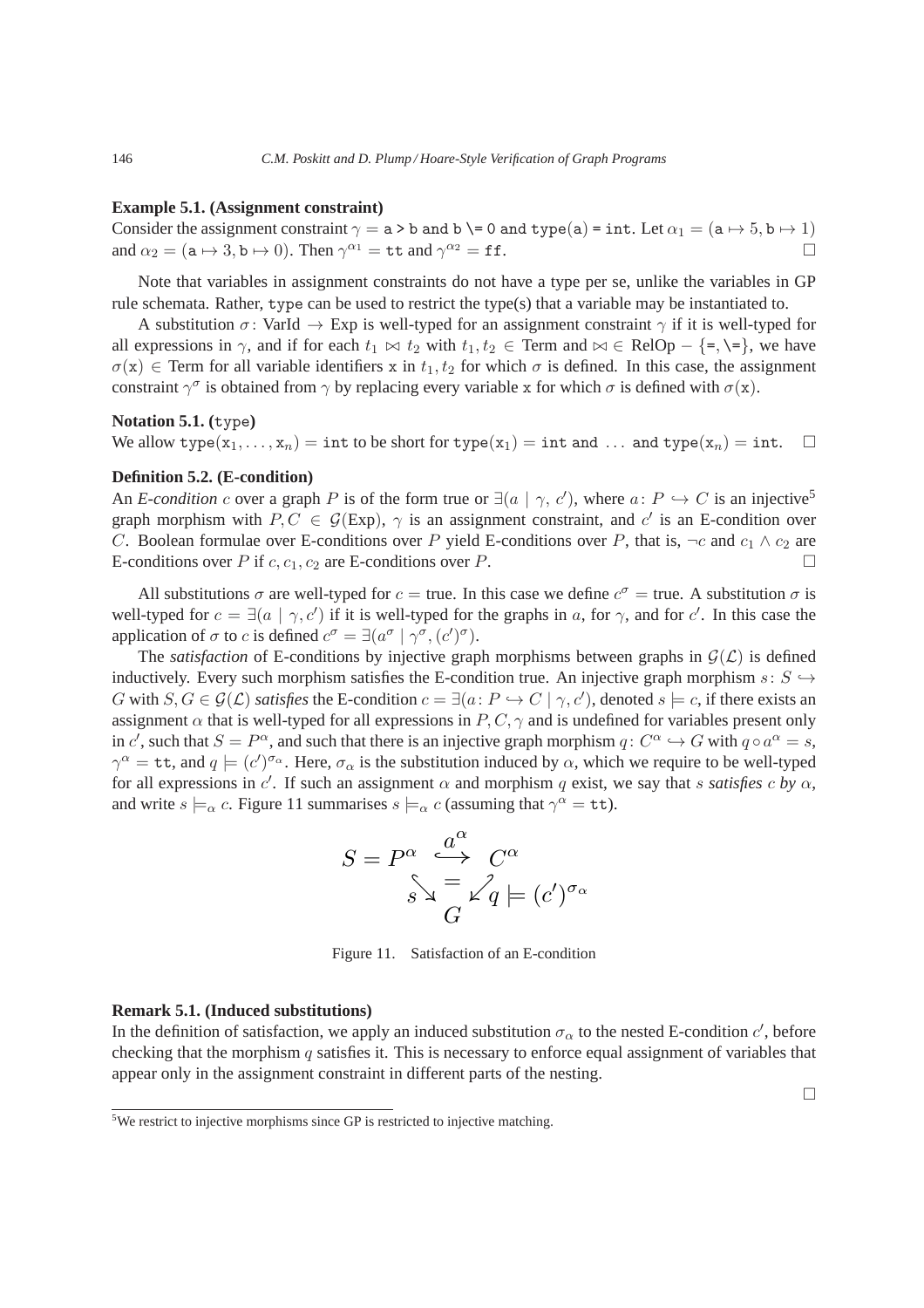For brevity, we write false for ¬true,  $\exists (a \mid \gamma)$  for  $\exists (a \mid \gamma, \text{true}), \exists (a, c')$  for  $\exists (a \mid \text{true}, c')$ , and  $\forall (a \mid c')$  $\gamma$ , c') for  $\neg \exists (a \mid \gamma, \neg c')$ . In our examples, when the domain of morphism  $a: P \hookrightarrow C$  can unambiguously be inferred, we write only the codomain C. For instance, an E-condition  $\exists(\emptyset \hookrightarrow C, \exists(C \hookrightarrow C'))$  can be written as  $\exists (C, \exists (C'))$ , where the domain of the outermost morphism is the empty graph, and the domain of the nested morphism is the codomain of the encapsulating E-condition's morphism.

An E-condition over a graph morphism whose domain is the empty graph is referred to as an *Econstraint*. We later refer to E-conditions over left- and right-hand sides of rule schemata as *E-appconditions*.

#### **Example 5.2. (E-condition)**

The E-condition  $\forall (\Box \rightarrow^k \ \bigcirc_{2} \ \Diamond)$  $\bigstar$  $\mathcal{D}_2$  | x > y,  $\exists (\bigotimes_{1}^{k} \bigotimes_{2} \mathcal{D}_2)$  $\left(\frac{1}{k}\right)$  (which is an E-constraint) expresses that every pair of adjacent integer-labelled nodes with the source label greater than the target label has a loop incident to the source node. The unabbreviated version of the condition is as follows:

$$
\neg \exists (\emptyset \hookrightarrow \textcircled{x}_{1}^{k} \textcircled{y}_{2} | x > y, \neg \exists (\textcircled{x}_{1}^{k} \textcircled{y}_{2} \hookrightarrow \textcircled{x}_{1}^{1} \textcircled{x}_{2} | \text{true}, \text{true})).
$$

We write  $\not\vDash$  and  $\not\vDash_{\alpha}$  in place of  $\models$  and  $\models_{\alpha}$ , respectively, when the satisfaction relation does not hold for a morphism and E-condition.

A graph G in  $\mathcal{G}(\mathcal{L})$  satisfies an E-condition c, denoted  $G \models c$ , if the morphism  $i_G : \emptyset \hookrightarrow G$  satisfies c. (Note that graphs will only ever satisfy E-constraints.)

The satisfaction of Boolean formulae over E-conditions is defined inductively. We have  $s \models \neg c$  if  $s \not\vDash c$ , and  $s \models c \land d$  if  $s \models c$  and  $s \models d$ . Given an assignment  $\alpha$ , we have  $s \models_{\alpha} \neg c$  if  $s \not\vDash_{\alpha} c$ , and  $s \models_{\alpha} c \wedge d$  if  $s \models_{\alpha} c$  and  $s \models_{\alpha} d$ .

Given a substitution  $\sigma$ , we define  $(\neg c)^{\sigma} = \neg c^{\sigma}$ , and  $(c \wedge d)^{\sigma} = c^{\sigma} \wedge d^{\sigma}$  if  $\sigma$  is well-typed for c and c, d respectively.

### **Notation 5.2. (Unconstrained variables)**

For simplicity, we omit labels of nodes and edges in E-conditions that are unconstrained variables. We leave it implicit that in each graph of the E-condition, each such variable occurs only once and does not occur in any assignment constraint.

By this convention, we can simplify the E-condition in Example 5.2 to:

$$
\forall (\text{ } \textcircled{x_1 \rightarrow \textcircled{y}_2} \mid x > y, \exists (\text{ } \textcircled{x_1 \rightarrow \textcircled{y}_2})).
$$

Here, it is implicit that the non-looping edge in both graphs are labelled by the same variable (but not  $x$ ) or y), and the looping edge in the nested graph is labelled by another, distinct variable. In Example 5.2, k and l are used, respectively, but the choice of symbols is unimportant.

# **6. A Hoare Calculus for Graph Programs**

We present and discuss a system of partial correctness proof rules for GP, in the style of Hoare [1], using E-constraints as the pre- and postconditions. We demonstrate the use of the proof system in two examples.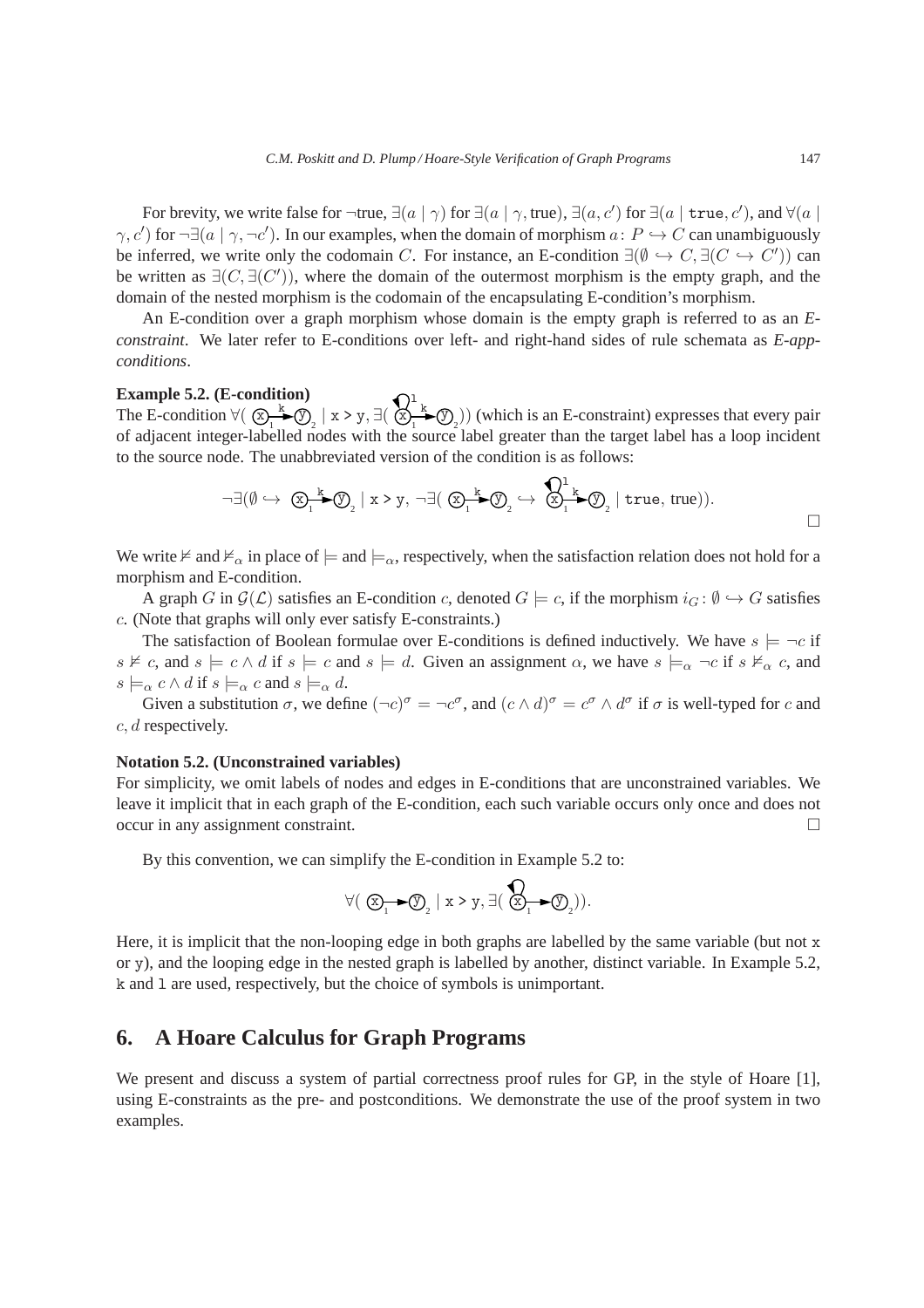#### **Definition 6.1. (Partial correctness)**

A graph program P is *partially correct* with respect to a precondition c and a postcondition d (both of which are E-constraints), if for every graph  $G \in \mathcal{G}(\mathcal{L})$ ,  $G \models c$  implies  $H \models d$  for every graph H in  $\llbracket P \rrbracket G.$ 

Recall that  $\llbracket \cdot \rrbracket$  is GP's semantic function (see Section 4.3), and  $\llbracket P \rrbracket G$  contains all graphs resulting from executing program P on graph G. Note that partial correctness of a program P does not entail that P will terminate on graphs satisfying the precondition.

Given E-constraints c, d and a program P, a triple of the form  $\{c\}$  P  $\{d\}$  expresses the claim that P is partially correct with respect to precondition c and postcondition d. Our proof system in Figure 12 operates on such triples. As in classical Hoare logic [16, 1], we use the proof system to construct proof trees, deriving the desired triple by application of the axiom schemata and inference rules. We let c, d, e, inv range over E-constraints, P, Q over arbitrary command sequences,  $r, r_i$  over conditional rule schemata, and  $R$  over sets of conditional rule schemata.

$$
[\text{ruleapp}] \frac{}{\{\text{Pre}(r,c)\} \ r \{c\}} \qquad \qquad [\text{nonapp}] \frac{}{\{\neg \text{App}(\mathcal{R})\} \ \mathcal{R} \ \{\text{false}\}}
$$

$$
\text{[ruleset]} \quad \frac{\{c\} \ r_1 \ \{d\} \ \ldots \ \{c\} \ r_n \ \{d\}}{\{c\} \ \{r_1, \ldots, r_n\} \ \{d\}} \qquad \qquad [!] \quad \frac{\{\text{inv}\} \ \mathcal{R} \ \{\text{inv}\}}{\{\text{inv}\} \ \mathcal{R}! \ \{\text{inv} \ \wedge \neg \text{App}(\mathcal{R})\}}
$$

[comp] 
$$
\frac{\{c\} P \{e\}}{\{c\} P; Q \{d\}}
$$
   
 [cons]  $c \Rightarrow c' \frac{\{c'\} P \{d'\}}{\{c\} P \{d\}} d' \Rightarrow d$ 

$$
[if_1] \frac{\{c \land \mathrm{App}(\mathcal{R})\} \, P \, \{d\}}{\{c\} \text{ if } \mathcal{R} \text{ then } P \text{ else } Q \, \{d\}}
$$

## Figure 12. Partial correctness proof rules for GP's core commands

Two transformations — App and Pre — are required in some of the proof rules (formal constructions are given in Section 7). Intuitively, App takes as input a set  $R$  of conditional rule schemata, and transforms it into an E-condition specifying that at least one rule schema in  $R$  is applicable. Pre constructs the weakest precondition such that if  $G \models \text{Pre}(r, c)$ , and the application of r to G results in a graph H, then  $H \models c$ . The transformation Pre is informally described by the following steps: (1) form a disjunction of right E-app-conditions, accounting for the possible ways in which  $c$  and the right-hand side of the rule schema r might overlap, (2) convert the right E-app-condition into a left E-app-condition (i.e. over the left-hand side of r), (3) nest this within an E-condition that is quantified over every possible match for  $r$ (accounting also for its applicability).

The proof rules share a number of similarities with their counterparts for imperative programming languages, but there are also a number of important differences. The axiom [ruleapp] is as basic to our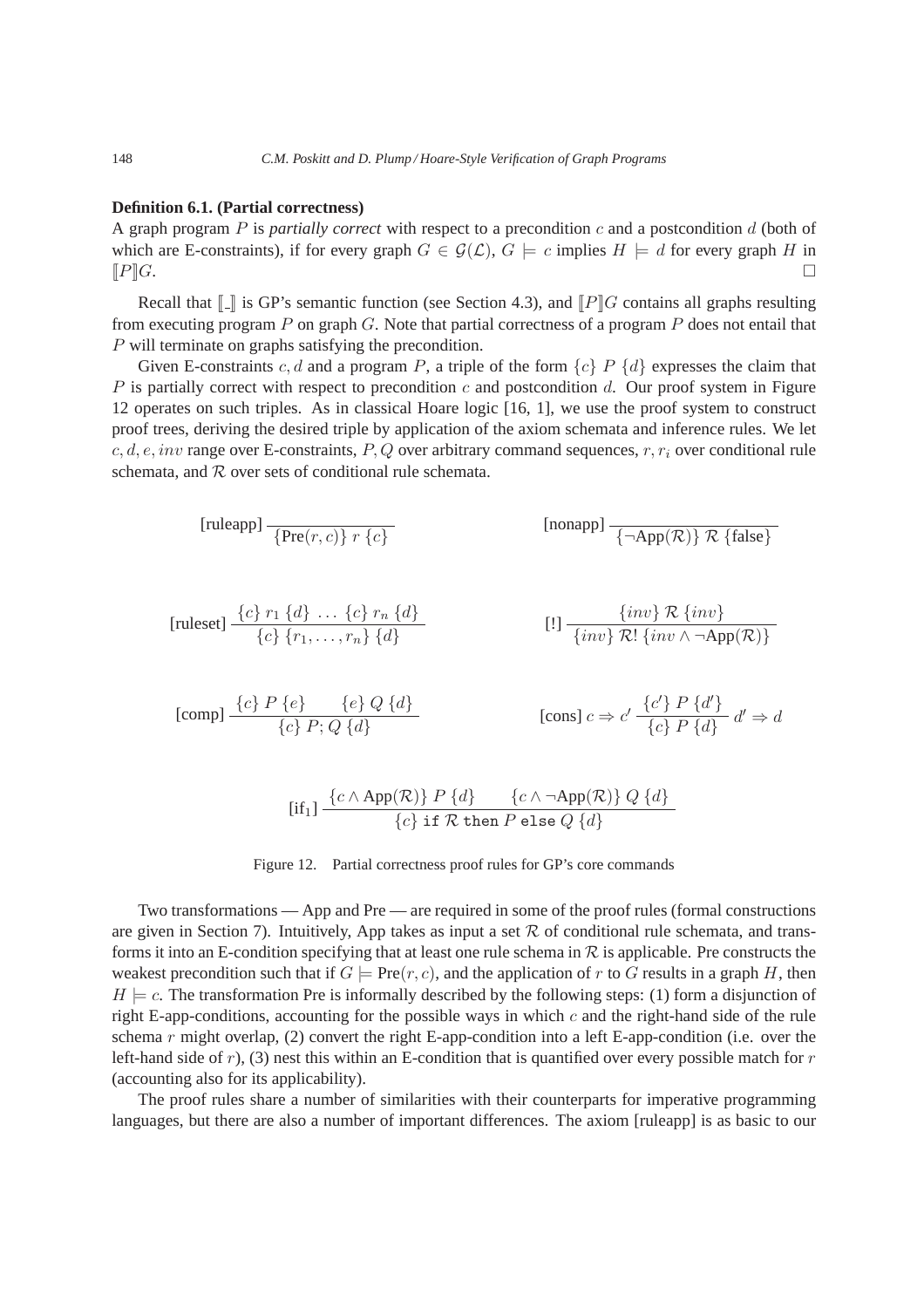proof system as the assignment axiom is to the proof systems of [16, 1]. The [ruleset] rule requires each rule schema to be considered in turn, since one is nondeterministically chosen during program execution. Our [if<sub>1</sub>] rule considers the applicability of the guard,  $\mathcal{R}$ , a set of rule schemata, rather than the evaluation of some Boolean expression. We also have the axiom [nonapp], which allows one to infer postconditions of failing programs. The [comp] rule should be familiar from conventional Hoare calculi. The iteration rule [!] is our analogue to classical loop rules; it requires one to prove that the E-condition  $inv$  is an invariant of the loop body. Like other proof systems, we have a rule of consequence [cons], which can strengthen preconditions and weaken postconditions. This rule requires one to prove that the E-conditions  $c \Rightarrow c'$  and  $d' \Rightarrow d$  are valid, which, as in conventional Hoare logic, has to happen outside of the proof system.

Two of the proof rules deal with programs that are restricted in a particular way: both the condition C of a branching command if C then P else Q and the body P of a loop P! must be sets of conditional rule schemata (whereas GP allows arbitrary programs). This restricted language is complete though in that every computable function on graphs (with untagged labels) is computed by some program. This is proved in [12] for a similar language.

When constructing a proof tree for a program containing derived commands, one can simply replace each derived command with the corresponding core command (see Figure 8) and use the proof rules of Figure 12. However, it is more convenient to have proof rules dealing directly with the derived commands, and we give these in Figure 13.

$$
[fail] \frac{}{\{c\} \text{skip } \{c\}} [fail]
$$

$$
[\text{if}_2] \frac{\{c \land \text{App}(\mathcal{R})\} \, P \, \{d\}}{\{c\} \, \text{if } \mathcal{R} \text{ then } P \, \{d\}} \, c \land \neg \text{App}(\mathcal{R}) \Rightarrow d
$$

Figure 13. Partial correctness proof rules for GP's derived commands

### **Example 6.1. (Colouring)**

Our first example proves a property of the colouring program of Figure 9. We prove that if colouring is executed on a graph which satisfies the following precondition, then any graph resulting from that execution will satisfy the postcondition:

**Precondition**  $\neg \exists (\text{a}) \mid \text{not type}(\text{a}) = \text{int})$ or "every node is integer-labelled"

 $\textbf{Postcondition} \ \forall (\text{ } @_{_1}, \exists (\text{ } @_{_1} \mid a = b \text{\tt .c and type}(b, c) = \text{int})) \land \neg \exists (\text{ } @_{\text{ }1} \} \ \ \text{type}(i, k, x, y) = \text{int})$ or "every node label is an integer with a colour attached to it, and nodes linked by integer labelled edges have distinct colours"

Note that the property we are proving does not guarantee that nodes linked by string-labelled edges will have distinct colours. Indeed, they might not, since the rule schemata of colouring operate only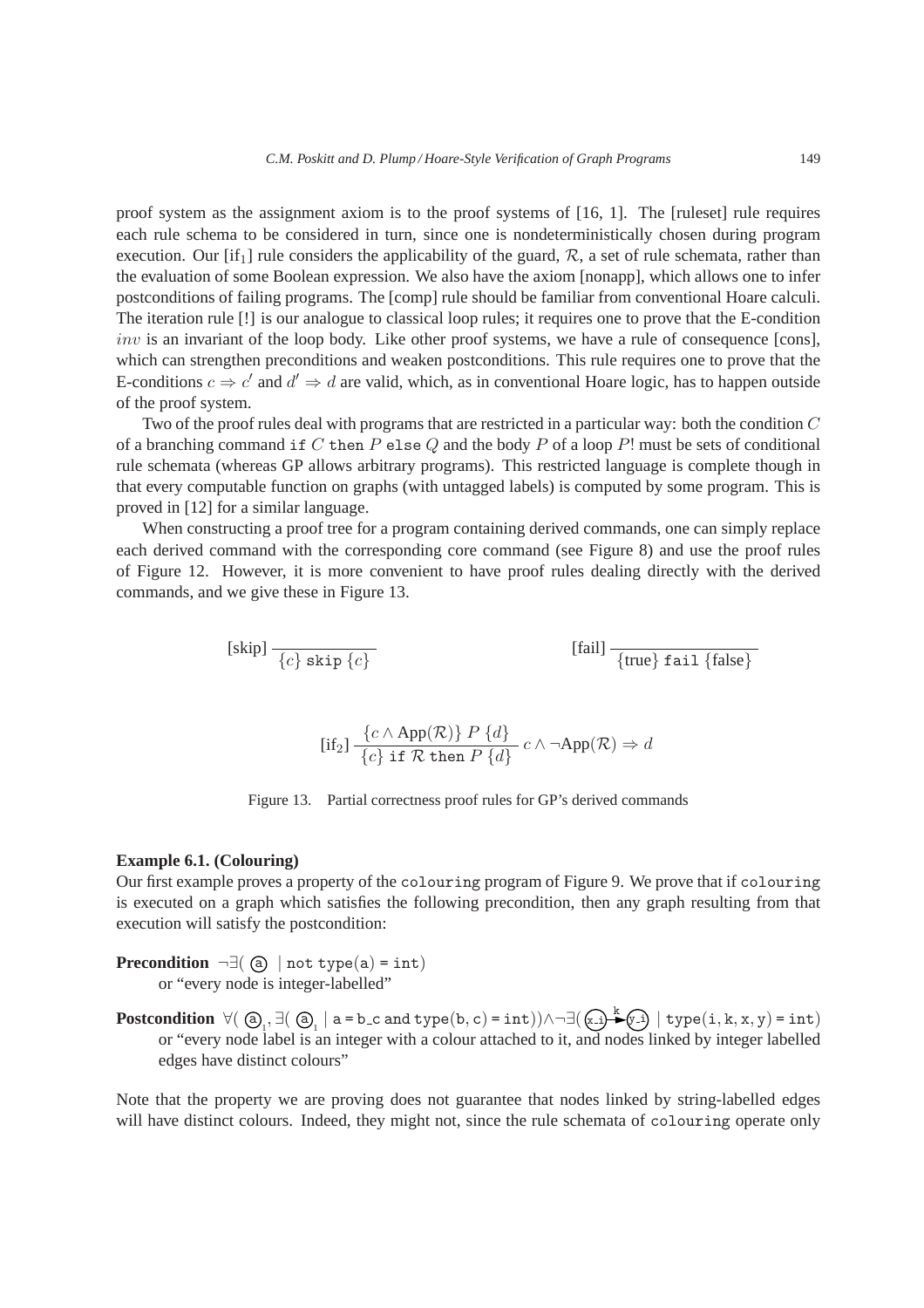on integer labelled nodes and edges. If we strengthened the precondition to require that input graphs contain only integer-labelled edges, then it would be possible to have a more general postcondition (we do not show this here to keep the example simple).

A proof tree proving the above for our colouring program is given in Figure 14. The precondition, program, and postcondition form the triple at the root of the tree.

[ruleapp] {Pre(init, e)} init {e} [cons] {e} init {e} [!] {e} init! {<sup>e</sup> ∧ ¬App({init})} [cons] {c} init! {d} [ruleapp] {Pre(inc, d)} inc {d} [cons] {d} inc {d} [!] {d} inc! {<sup>d</sup> ∧ ¬App({inc})} [comp] {c} init!; inc! {<sup>d</sup> ∧ ¬App({inc})} c = ¬∃( a | not type(a) = int) d = ∀( a 1 , ∃( a 1 | a = b c and type(b, c) = int)) e = ∀( a 1 , ∃( a 1 | type(a) = int) ∨ ∃( a 1 | a = b c and type(b, c) = int)) ¬App({init}) = ¬∃( x | type(x) = int) ¬App({inc}) = ¬∃( x i y i k | type(i, k, x, y) = int) Pre(init, e) = ∀( x 1 | type(x) = int, ∀( x 1 a 2 , ∃( x 1 a 2 | type(a) = int) ∨ ∃( x 1 a 2 | a = b c and type(b, c) = int)) ∧∀( x 1 , ∃( x 1 | type(x 0) = int) ∨∃( x 1 | x 0 = b c and type(b, c) = int))) Pre(inc, d) = ∀( x i y i 1 2 k | type(i, k, x, y) = int, ∀( x i y i a 1 2 3 k , ∃( x i y i a 1 2 3 k | a = b c and type(b, c) = int)) ∧∀( x i y i 1 2 k , ∃( x i y i 1 2 k | x i = b c and type(b, c) = int)) ∧∀( x i y i 1 2 k , ∃( x i y i 1 2 k | y i+1 = b c and type(b, c) = int)))



The side conditions arising from applications of [cons] are satisfied as follows (we omit the trivial cases):

 $e \Rightarrow \text{Pre}(\text{init}, e)$ . For  $\text{Pre}(\text{init}, e)$  to be satisfied, for every integer labelled node in the graph, it must be the case that every other node is labelled with either a single integer or an integer and a colour (the second conjunct of the nested E-condition can be disregarded since the node will always be integer labelled). The E-condition e guarantees that every node is integer labelled, so the whole implication must be valid.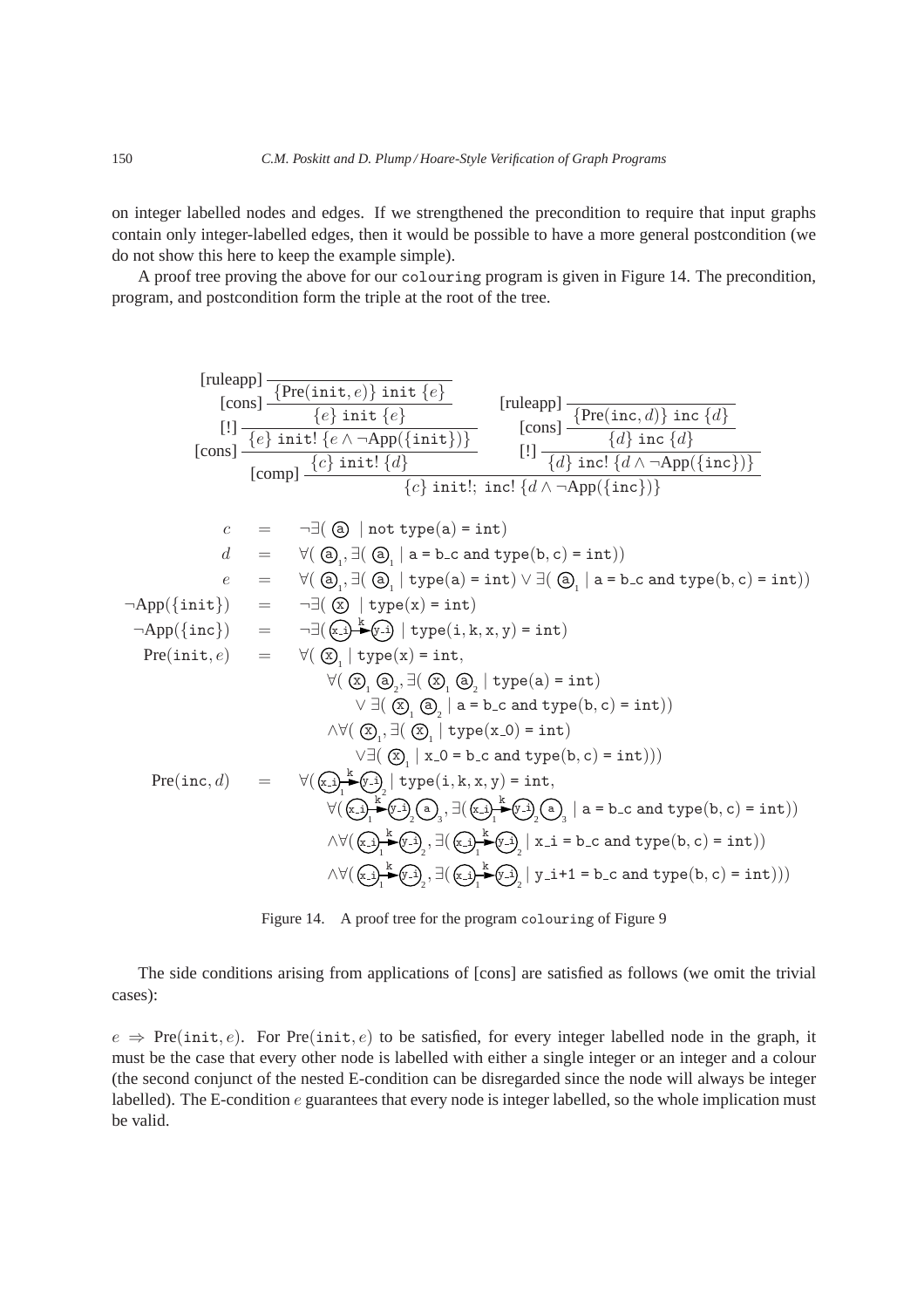$d \Rightarrow \text{Pre}(inc, d)$ . For Pre(inc, d) to be satisfied, for every pair of integer-labelled coloured nodes linked by an integer-labelled edge, it must be the case that any node outside of this pair must be labelled with an integer and a colour (the second and third conjuncts of the nested part can be disregarded since x, y, and  $i$  can only be integers). The E-condition  $d$  guarantees that every node will be labelled with an integer and a colour, so the whole implication must be valid.

 $c \Rightarrow e$ . For e to be satisfied, every node must either be labelled with a single integer, or an integer and a colour. The E-condition  $c$  guarantees that every node is integer labelled, so the whole implication is valid.

 $e \wedge \neg \text{App}(\{\text{init}\}) \Rightarrow d$ . For d to be satisfied, every node must be labelled with an integer and a colour. The E-condition e guarantees that every node is labelled with a single integer, or an integer and a colour; but  $\neg \text{App}(\{\text{init}\})$  guarantees that no node is labelled with a single integer. Hence, every node is labelled with an integer and a colour, and the whole implication is valid.

## **Example 6.2. (2-Colouring)**

We now consider the program 2-colouring, given in Figure 15. The program checks whether a nonempty and connected input graph is 2-colourable and, if this is the case, correctly colours its nodes with 0 or 1. If the graph is not 2-colourable, then the program returns the input graph unmodified. The program first picks an arbitrary integer-labelled node and colours it with 0, before repeatedly colouring uncoloured nodes adjacent to coloured nodes with either 0 or 1, as appropriate. Next, the program attempts to find two adjacent nodes with the same colour (an illegal colouring); if it can find such nodes, every colour is removed.

Note that on an empty input graph, the rule schema choose and hence the whole program will fail. Also, if the input graph is disconnected, the program will check 2-colourability only for one of the graph's connected components. These restrictions could be lifted by using the program as the body of an as-long-as-possible loop, but we prefer to keep matters simple in this example.

We prove that if 2-colouring is executed on a graph which satisfies the following precondition, then any graph resulting from that execution will satisfy the postcondition:

**Precondition**  $\neg \exists (\mathbf{x} \cdot \mathbf{i}) | \text{type}(i, \mathbf{x}) = \text{int}$ 

or "no integer-labelled node is coloured"

**Postcondition** ¬∃( x i | type(i, x) = int) ∨ (∀( 1 x i | type(i, x) = int, ∃( x i 1 | i = 0 or i = 1)) ∧ ¬∃( x i y i a | type(a, i, x, y) = int))

or "either the precondition holds, or every integer-labelled node with a colour has colour 0 or 1 and no two nodes linked by an integer-labelled edge have the same colour"

A proof tree proving the above for our 2-colouring program is given in Figure 6. The E-constraints used as the assertions are given in full in Figure 17.

The side conditions arising from applications of  $[cons]$  and  $[if_2]$  are satisfied as follows (we omit the trivial cases):

 $c \Rightarrow \text{Pre}(\text{choose}, f)$ . The first conjunct of the nested part of Pre(choose, f) is clearly satisfied by any graph. The second conjunct demands that there is not a distinct node from node 1 that is integer-labelled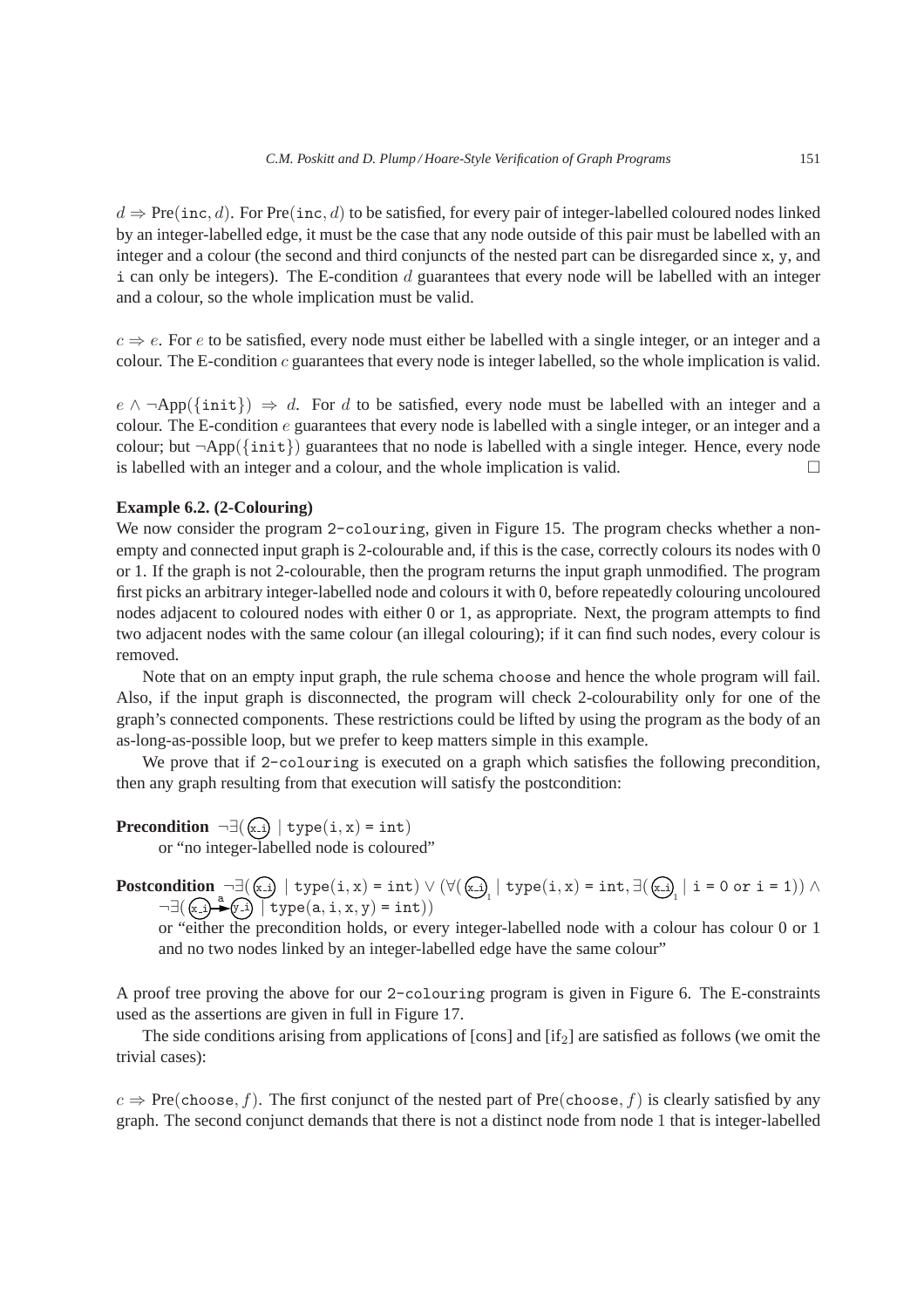

Figure 15. The program 2-colouring

and tagged with a colour. E-condition  $c$  expresses that no integer-labelled node is coloured, hence the whole implication is valid.

 $e \Rightarrow \text{Pre}(\text{colour1}, e)$ . For  $\text{Pre}(\text{colour1}, e)$  to be satisfied by a graph, for every possible match of colour1, node 1 must be coloured 0 or 1, and every coloured node outside of the match must be coloured 0 or 1. Additionally, the colour that node 2 will be assigned after the application of colour1 must also be 0 or 1 (which it will be if i is assigned to 0 or 1, by 1-i in the assignment constraint). The E-condition  $e$ is satisfied if and only if every coloured integer-labelled node has colour 0 or 1, so the whole implication must be valid.

 $e \Rightarrow \text{Pre}(\text{colour2}, e)$ . Analogous to the above.

 $f \Rightarrow e$ . For e to be satisfied, every coloured integer-labelled node in the graph must be coloured with 0 or 1. If f is satisfied, then one such node is coloured 0, but there are not two coloured integer-labelled nodes, i.e. only one node is coloured and it has colour 0. Hence, every coloured node is correctly coloured, and the implication is valid.

 $\neg$ App({undo})  $\Rightarrow$  c  $\lor$  d. Valid since  $\neg$ App({undo}) and c are the same E-conditions.

 $e \wedge \neg \text{App}(\{\text{illegal}\}) \Rightarrow c \vee d$ . Valid since  $e \wedge \neg \text{App}(\{\text{illegal}\})$  forms the same E-condition as d.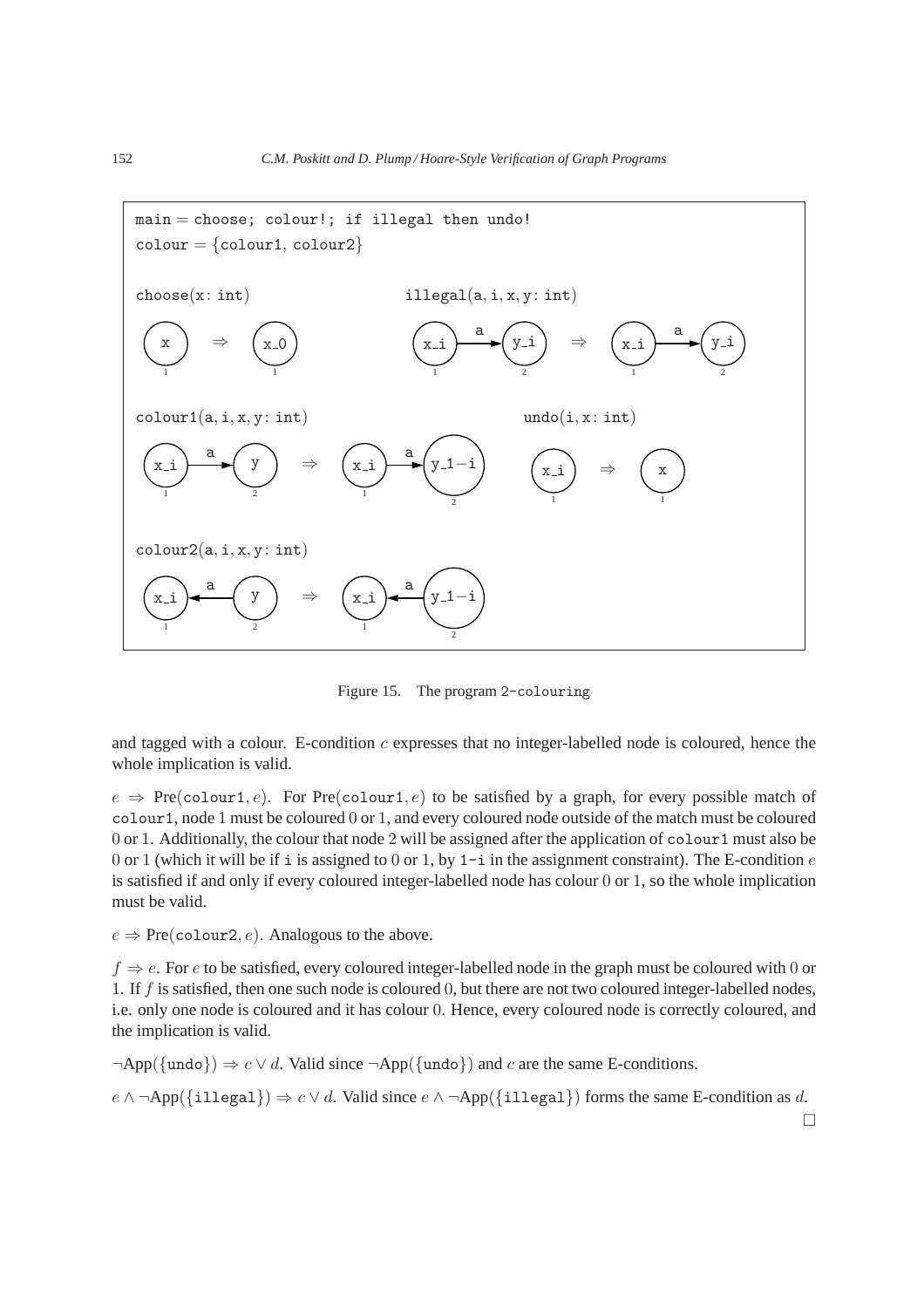

 ${\rm [if_2]}\frac{\{e \wedge \mathrm{App}(\{\texttt{illegal}\})\}\ \text{undo!}\ \{c \vee d\}}{\{c \vee \{c \}\} \mathcal{L}}$  ${e}$  if illegal then undo!  ${c \vee d}$ 

Figure 16. A proof tree for the program 2-colouring of Figure <sup>15</sup>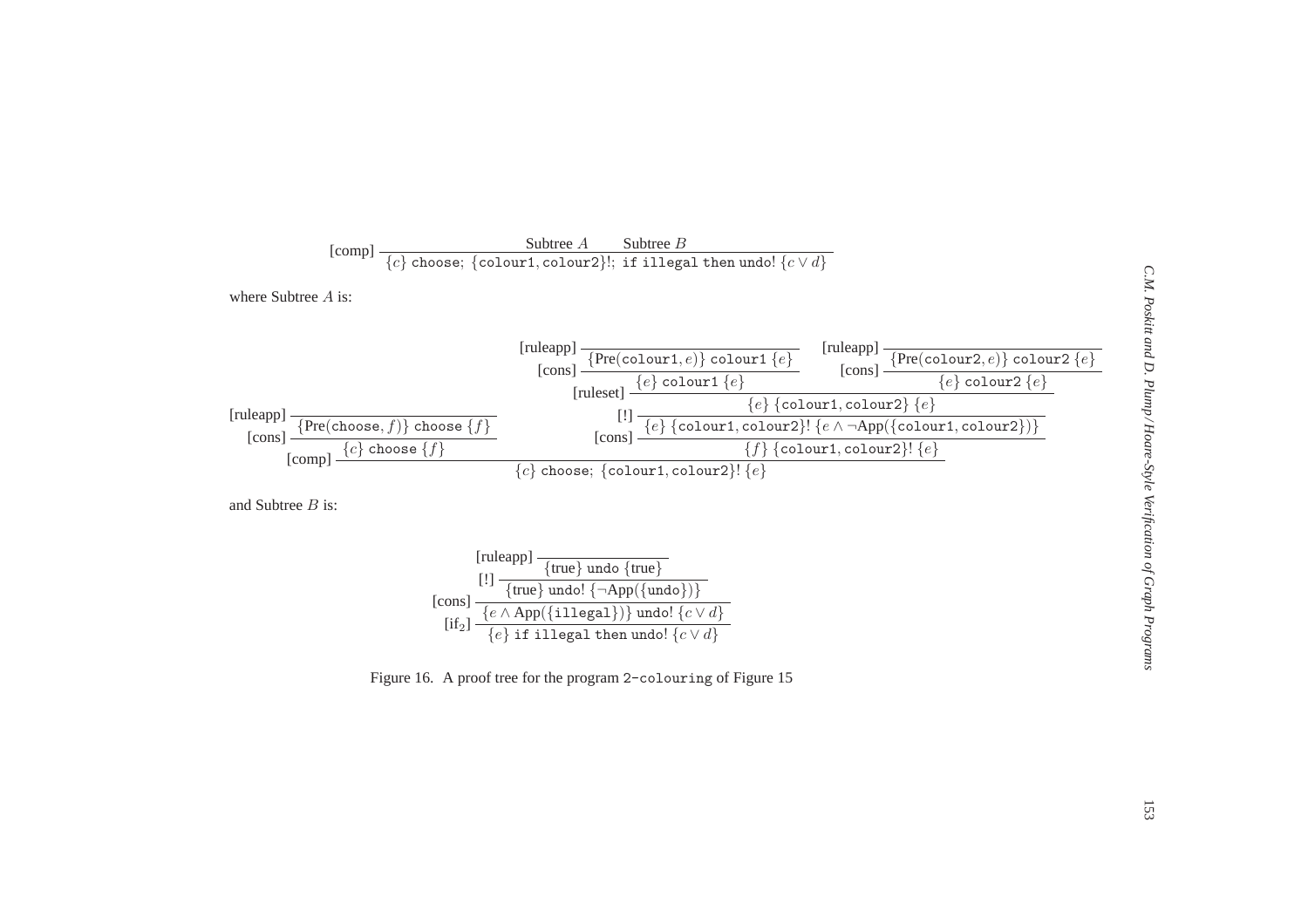c = ¬∃( x i | type(i, x) = int) d = (∀( 1 x i | type(i, x) = int, ∃( x i 1 | i = 0 or i = 1)) ∧¬∃( x i y i a | type(a, i, x, y) = int)) e = ∀( 1 x i | type(i, x) = int, ∃( 1 x i | i = 0 or i = 1)) f = ∃( x 0 | type(x) = int) ∧¬∃( x i y j | type(i, j, x, y) = int) ¬App({colour1, colour2}) = ¬∃( x i y a | type(a, i, x, y) = int) ∧¬∃( x i y a | type(a, i, x, y) = int) App({illegal}) = ∃( x i y i a | type(a, i, x, y) = int) ¬App({undo}) = ¬∃( x i | type(i, x) = int) Pre(choose, f) = ∀( 1 x | type(x) = int, (∃( 1 x y 0 | type(y) = int) ∨∃( 1 x | type(x) = int)) ∧(¬∃( 1 x y i z j | type(i, j, y, z) = int) ∧¬∃( 1 x z j | type(0, j, x, z) = int) ∧¬∃( 1 x y i | type(i, 0, y, x) = int))) Pre(colour1, e) = ∀( 1 x i y 2 a | type(a, i, x, y) = int, ∀( x i 1 y 2 z k 3 a | type(k, z) = int, ∃( x i 1 y 2 z k 3 a | k = 0 or k = 1)) ∧∀( x i 1 y 2 a | type(i, x) = int, ∃( 1 x i y 2 a | i = 0 or i = 1)) ∧∀( 1 x i 2 y a | type(1-i, y) = int, ∃( 1 x i 2 y a | 1-i = 0 or 1-i = 1))) Pre(colour2, e) = ∀( 1 x i y 2 a | type(a, i, x, y) = int, ∀( x i 1 2 y z k 3 a | type(k, z) = int, ∃( x i 1 y 2 z k 3 a | k = 0 or k = 1)) ∧∀( 1 x i y 2 a | type(i, x) = int, ∃( x i 1 2 y a | i = 0 or i = 1)) ∧∀( 1 x i 2 y a | type(1-i, y) = int, ∃( 1 x i 2 y a | 1-i = 0 or 1-i = 1)))

Figure 17. The E-conditions used in the proof tree of Figure 6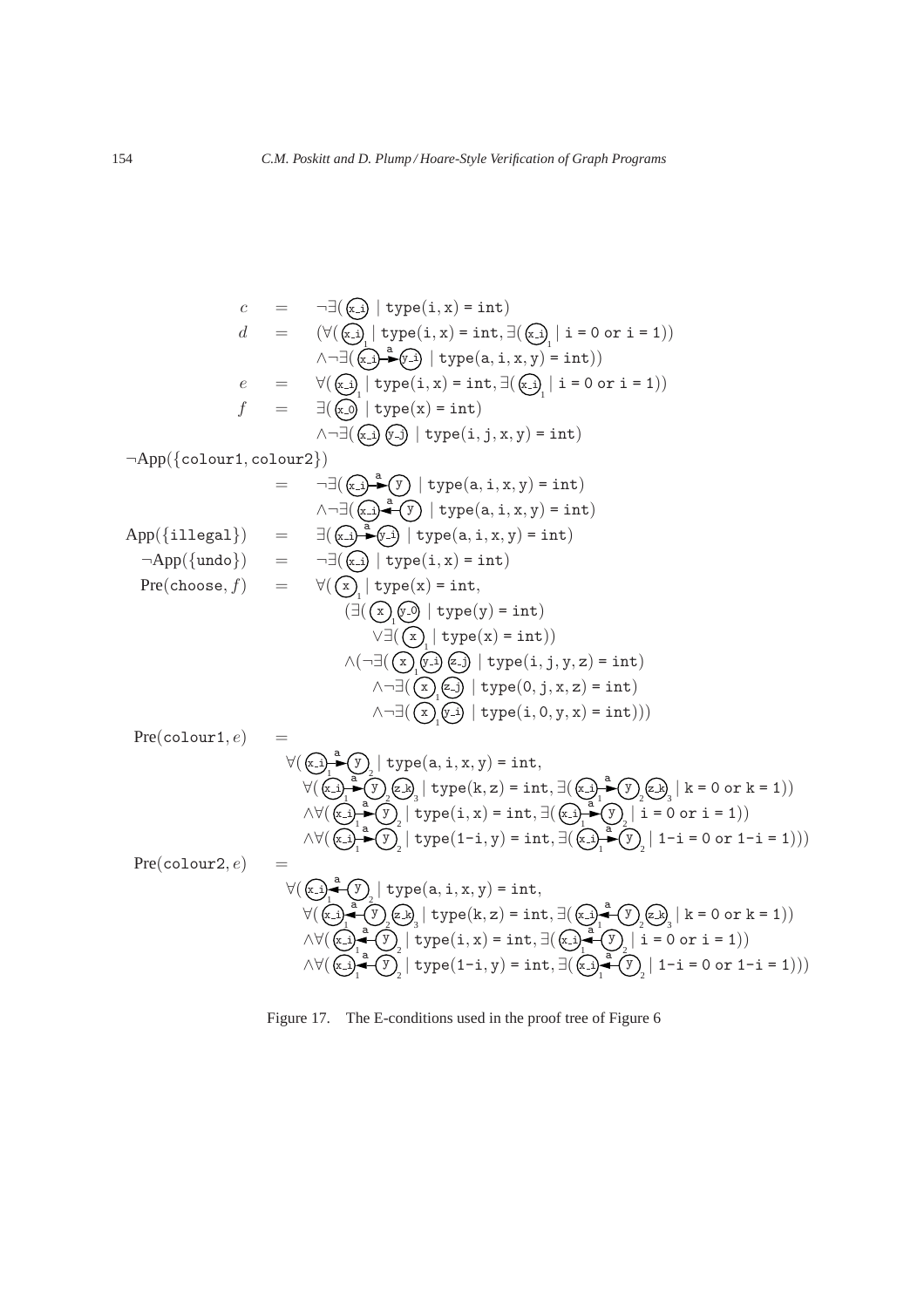## **7. Transformations of E-Conditions**

In this section we give formal definitions of the transformations App and Pre, and prove that they are correct. They are adapted from the basic transformations of nested conditions in [10].

We begin in Section 7.1 by stating and proving basic lemmata about the satisfiability of E-conditions to which substitutions have been applied (these lemmata are used in later proofs). In Section 7.2, we define the transformation App and prove that it is correct. In Section 7.3, we build up to a definition and correctness proof of transformation Pre, breaking the transformation steps into the intermediate transformations A and L.

## **7.1. Substitution and Satisfiability Lemmata**

In this subsection, we state and prove two lemmata about the satisfiability of E-conditions to which substitutions have been applied. These lemmata are later applied in the correctness proofs of App and Pre.

Lemma 7.1 states that if a morphism satisfies an E-condition by a particular assignment, then it will also satisfy that E-condition after a substitution induced<sup>6</sup> by some (or all) of the assignment's mappings is applied (and vice versa). Intuitively, this is because the induced substitution replaces variables with syntactic representations of the labels in  $\mathcal L$  that the assignment would have mapped them to.

Lemma 7.2 states that if a morphism satisfies an E-condition to which a substitution has been applied, then it also satisfies the E-condition before the application of that substitution. Intuitively, this is true since one can define a new assignment that incorporates the effect of that substitution.

#### **Lemma 7.1. (Induced substitutions that preserve satisfiability)**

Let  $s: P^{\alpha} \hookrightarrow G$  be an injective morphism, where  $\alpha$  is a well-typed assignment and  $G \in \mathcal{G}(\mathcal{L})$ . Let c be an E-condition, and  $\alpha'$  be an assignment such that if  $\alpha$  is defined for a variable x then  $\alpha'(x) = \alpha(x)$ . Then,

$$
s \models_{\alpha'} c \text{ if and only if } s \models_{\alpha'} c^{\sigma_{\alpha}}.
$$

 $\Box$ 

 $\Box$ 

#### **Proof:**

*Case one.*  $c = \text{true}$ . We have that  $c^{\sigma_{\alpha}} = \text{true}^{\sigma_{\alpha}} = \text{true}$ . All morphisms satisfy true.

*Case two.*  $c = \exists (a: P \hookrightarrow C \mid \gamma, c')$ . In both the "only if" and "if" directions, the argument follows from the definition of  $\sigma_{\alpha}$ , and the fact that for every variable x that  $\alpha$  is defined on,  $\alpha'(x) = \alpha(x)$ . Together, we get that  $\sigma_{\alpha}(x)^{\alpha'} = \alpha(x) = \alpha'(x)$ . That is, the substitution ultimately does not change the label in  $\mathcal L$ obtained by the application of assignment  $\alpha'$  to a label.  $\Box$ 

**Corollary 7.1.** Let  $s: P^{\alpha} \hookrightarrow G$  be an injective morphism, where  $\alpha$  is a well-typed assignment defined only for variables in P, and  $G \in \mathcal{G}(\mathcal{L})$ . Let  $c = \exists (a : P \hookrightarrow C \mid \gamma, c')$  be an E-condition over P. Then,

$$
s \models c \text{ implies } s \models c^{\sigma_{\alpha}}.
$$

<sup>6</sup> Substitutions induced by assignments are defined in Section 2.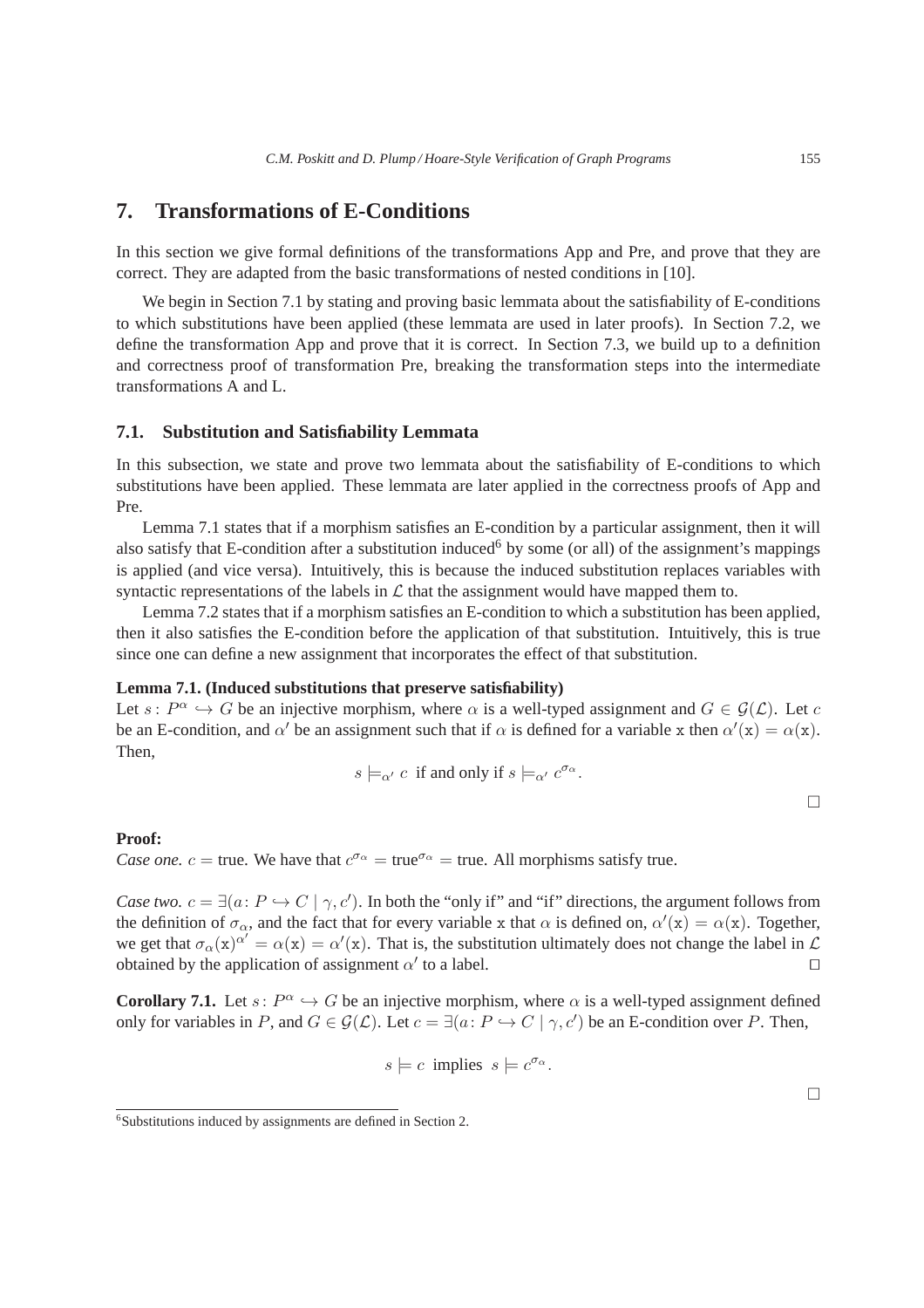#### **Lemma 7.2. (Discarding a substitution preserves satisfiability)**

Given an injective morphism  $s: S \hookrightarrow G$  with  $S, G \in \mathcal{G}(\mathcal{L})$ , an E-condition c, sets of variable identifiers X, Y, an assignment  $\alpha: X \to \mathcal{L}$ , and a substitution  $\sigma: Y \to \text{Exp}$ ,

$$
s \models_{\alpha} c^{\sigma} \text{ implies } s \models_{\alpha_{\sigma}} c
$$

where  $\alpha_{\sigma} : X \to \mathcal{L}$  is defined for all variables x in X as follows:

$$
\alpha_{\sigma}(\mathbf{x}) = \begin{cases} \alpha(\mathbf{x}) & \text{if } \sigma(\mathbf{x}) \text{ is undefined,} \\ \sigma(\mathbf{x})^{\alpha} & \text{if } \sigma(\mathbf{x}) \text{ is defined.} \end{cases}
$$

 $\Box$ 

#### **Proof:**

By structural induction.

*Induction basis.* Let  $c = \text{true}$ . Then we have  $s \models_{\alpha} \text{true}^{\sigma}$  and  $s \models_{\alpha_{\sigma}} \text{true}$ . All morphisms satisfy true.

*Induction hypothesis.* The statement holds for  $c'$ .

*Induction step.* Let  $c = \exists (a : P \hookrightarrow C \mid \gamma, c')$ . Assume that  $s \models_{\alpha} c^{\sigma}$ . Then we have  $(\gamma^{\sigma})^{\alpha} = \texttt{tt}$  and an injective graph morphism  $q: (C^{\sigma})^{\alpha} \hookrightarrow G$  with  $q \circ (a^{\sigma})^{\alpha} = s$ . Now consider  $\alpha_{\sigma}$  from the statement, an assignment which has as its domain all the variables occurring in P, C, and  $\gamma$ . For all variables x where  $\sigma(x)$  is undefined (i.e. variables which are not substituted and thus remain present in  $c^{\sigma}$ ), we have  $\alpha_{\sigma}(\mathbf{x}) = \alpha(\mathbf{x})$ . For all variables x where  $\sigma(\mathbf{x})$  is defined (i.e. variables which are substituted), we have  $\alpha_{\sigma}(x) = \sigma(x)^{\alpha}$ . Intuitively,  $\alpha_{\sigma}$  has the net effect of applying the substitution  $\sigma$  (where defined) before applying the original assignment  $\alpha$ . This assignment gives us  $P^{\alpha_{\sigma}} = (P^{\sigma})^{\alpha}$ ,  $C^{\alpha_{\sigma}} = (C^{\sigma})^{\alpha}$ ,  $\gamma^{\alpha_{\sigma}} = (\gamma^{\sigma})^{\alpha} = \texttt{tt}$ , and thus an injective graph morphism  $q' : C^{\alpha_{\sigma}} \hookrightarrow G$  with  $q' \circ a^{\alpha_{\sigma}} = s$  and  $q' = q$ . By assumption,  $q' \models ((c')^{\sigma})^{\sigma_{\alpha}}$ , and so there is an assignment  $\alpha'$  such that  $q' \models_{\alpha'} ((c')^{\sigma})^{\sigma_{\alpha}}$ . We assume without loss of generality that  $\alpha'$  contains at least the mappings of  $\alpha$ . Lemma 7.1 and the induction hypothesis together yield  $q' \models_{\alpha'_\sigma} c'$ . Clearly,  $\alpha'_\sigma$  has at least the mappings of  $\alpha_\sigma$ ; using this and the definition of  $\models$ , we yield  $q' \models (c')^{\sigma_{\alpha_{\sigma}}}$ . Putting everything together we get the result that  $s \models_{\alpha_{\sigma}} c$ .  $\Box$ 

## **7.2. Applicability of Sets of Rule Schemata**

In this subsection, we define and prove correct the transformation App, which takes as input a set of rule schemata, and returns an E-condition expressing the weakest property that a graph must satisfy for at least one rule schema in the set to be applicable to it (i.e. at least one rule schema can be applied to the graph). For a rule schema to be applicable to a graph, there must be an opportunity to apply it without violating the dangling condition, and without violating any constraints the rule schema imposes over the instantiation of variables. The definition of App makes use of two intermediate transformations, Dang and  $\tau$ , which respectively address these requirements.

In Lemma 7.3, we define and prove correct the transformation Dang, which takes as input a rule schema, and returns as output an E-condition which is satisfied by morphisms (from the left-hand side of the rule) that violate the dangling condition.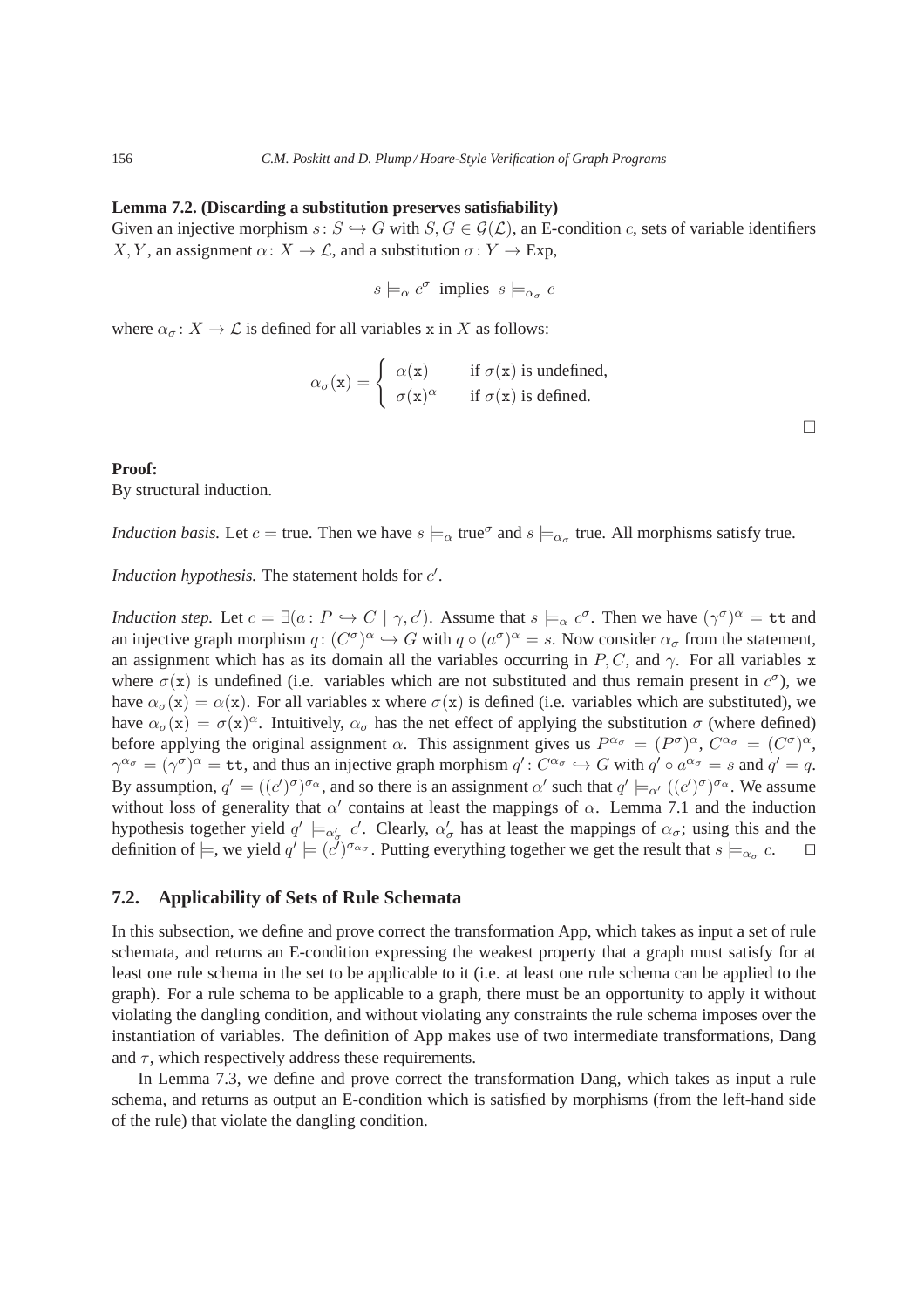In Lemma 7.4, we define and prove correct the transformation  $\tau$ , which takes as input the left-hand side and condition of a rule schema, and returns an E-condition which is satisfied by morphisms (from the left-hand side of the rule) that satisfy the rule schema condition.

#### **Lemma 7.3. (Dangling condition)**

There is a transformation Dang such that for all rule schemata  $r$ , and all injective graph morphisms  $q: L^{\alpha} \hookrightarrow G$  with  $\alpha$  a well-typed assignment,

$$
q \models \neg \text{Dang}(r)
$$
 if and only if q satisfies the danging condition.

 $\hfill\square$ 

The idea of transformation Dang is to generate a disjunction of E-conditions, each one expressing some context (e.g. an edge incident to a node which would be deleted by  $r$ ), which if present around the image of  $L$  in  $q$ , would imply that the morphism is violating the dangling condition.

*Construction.* Define Dang $(r) = \bigvee_{a \in A} \exists a$ , where the index set A ranges over all<sup>7</sup> injective graph morphisms  $a: L \hookrightarrow L^{\oplus}$  such that the pair  $\langle K \hookrightarrow L, a \rangle$  has no natural pushout<sup>8</sup> complement, and each  $L^{\oplus}$  is a graph that can be obtained from L by adding either (1) a loop labelled by x, (2) a single edge between distinct nodes labelled by x, or (3) a single node and a non-looping edge incident to that node labelled by x and y respectively; in all cases, x, y are variables distinct from each other and all labels in L. If the index set A is empty, then  $\text{Dang}(r) = \text{false}$ .

**Example 7.1.** Consider the rule schema reduce  $= \langle \bigcirc \frac{c}{1} \rightarrow \bigcirc \bigcirc \Rightarrow \bigcirc \bigcirc \rangle$ . Applying Dang to reduce yields the following E-condition:

$$
\begin{array}{lcl} \text{Dang}(\text{reduce}) & = & \bigvee_{a \in A} \exists a & x \\ & = & \exists (\bigcircled{a_1} \stackrel{c}{\rightarrow} \bigcircled{b_2} \rightarrow \bigcircled{a_1} \stackrel{c}{\rightarrow} \bigcircled{b_2}) \vee \exists (\bigcircled{a_1} \stackrel{c}{\rightarrow} \bigcircled{b_2} \rightarrow \bigcircled{a_1} \stackrel{c}{\rightarrow} \bigcircled{b_2}) \\ & & \vee \exists (\bigcircled{a_1} \stackrel{c}{\rightarrow} \bigcircled{b_2} \rightarrow \bigcircled{a_1} \stackrel{c}{\rightarrow} \bigcircled{b_2} \stackrel{y}{\rightarrow} \bigcircled{x}) \vee \exists (\bigcircled{a_1} \stackrel{c}{\rightarrow} \bigcircled{b_2} \rightarrow \bigcircled{a_1} \stackrel{z}{\rightarrow} \bigcircled{b_2}) \\ & & \vee \exists (\bigcircled{a_1} \stackrel{c}{\rightarrow} \bigcircled{b_2} \rightarrow \bigcircled{a_1} \stackrel{c}{\rightarrow} \bigcircled{b_2}) \end{array}
$$

#### **Proof:**

*Only if.* Assume that  $q \models \neg \text{Dang}(r)$ . By definition of  $\models$  and the construction of Dang, we have  $q \nvDash \text{Dang}(r) = \bigvee_{a \in A} \exists a$  where A ranges over morphisms  $a: L \hookrightarrow L^{\oplus}$  such that  $\langle K \hookrightarrow L, a \rangle$  has no (natural) pushout complement. Each  $L^{\oplus}$  is obtained from L by adding either (1) a loop, (2) an edge between distinct nodes, or (3) a new node incident to a non-looping edge (i.e. the three possible ways a single edge can be added to L). It follows that there is no assignment  $\alpha'$  and morphism  $q' : (L^{\oplus})^{\alpha'} \hookrightarrow G$ with  $q' \circ a^{\alpha'} = q$ . Hence q satisfies the dangling condition, since no node in the image of q, that would be deleted by r, is incident to an edge in G outside of the match, i.e. the image of some edge from  $L^{\oplus} - L$ in  $q'$ .

<sup>&</sup>lt;sup>7</sup>We equate morphisms with isomorphic codomains, so  $\ddot{A}$  is finite.

<sup>8</sup>A pushout is *natural* if it is simultaneously a pullback [13].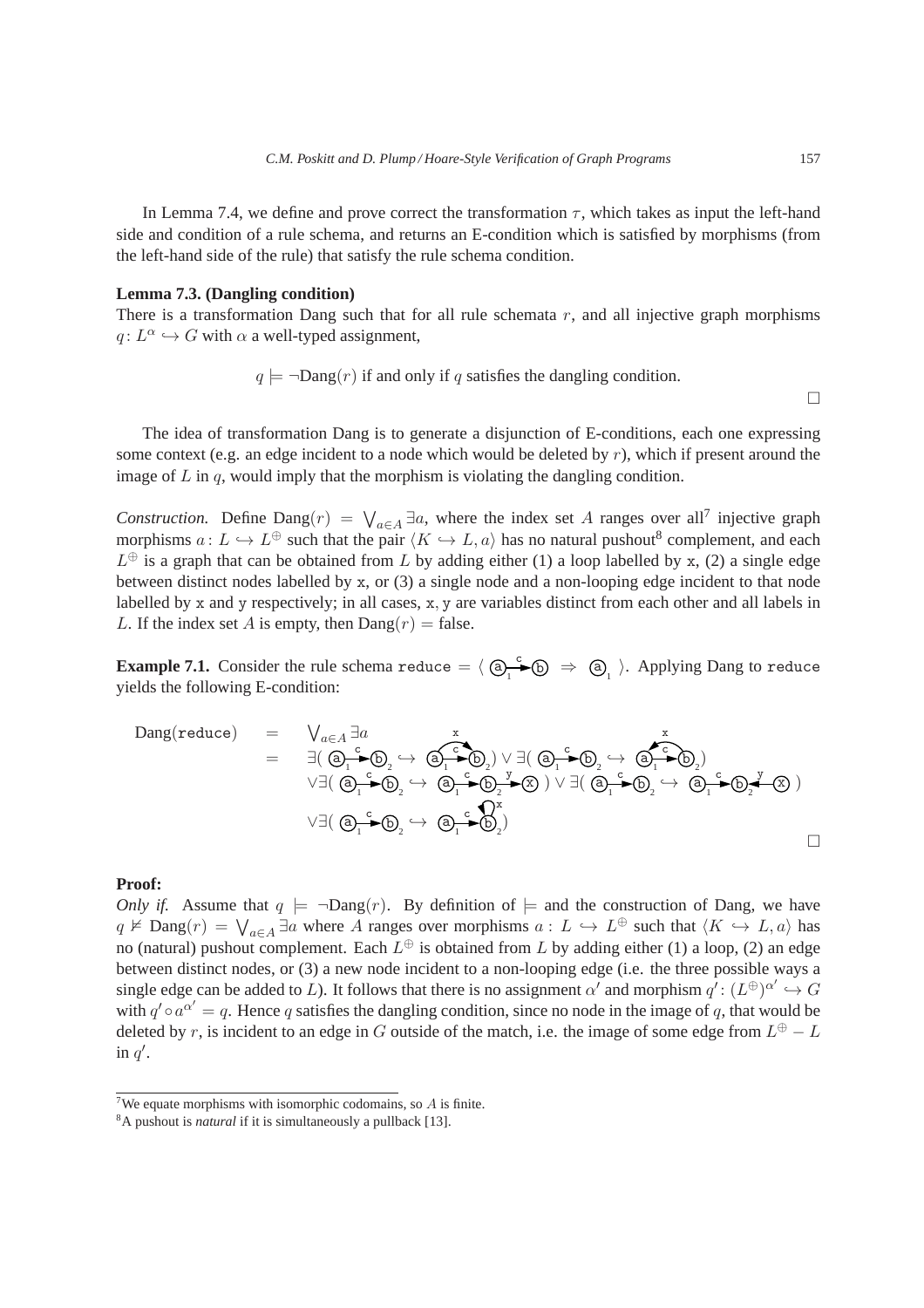*If.* Assume that  $q: L^{\alpha} \hookrightarrow G$  is a match for r, i.e. it satisfies the dangling condition. Then the pair  $\langle K^{\alpha} \hookrightarrow L^{\alpha}, q \rangle$  has a pushout complement  $D \in \mathcal{G}(\mathcal{L})$ . We assume that there is an  $a \in A$  such that  $\langle K \hookrightarrow L, a \rangle$  has no pushout complement, and some assignment  $\alpha'$  such that  $q \models_{\alpha'} \exists a$ , then derive a contradiction. This assumption gives us a morphism  $q' : (L^{\oplus})^{\alpha'} \hookrightarrow G$  with  $q' \circ a^{\alpha'} = q$ . The assignment  $\alpha'$  is the same as  $\alpha$  other than for having mappings for the additional variables in  $L^{\oplus}$  (i.e. a variable for the extra edge to those in  $L$ , and possibly a variable for an extra node). Construct  $(2)$ (see Figure 18) as a pullback of  $(L^{\oplus})^{\alpha'} \hookrightarrow G \leftrightarrow D$ . By the universal property of pullbacks, there is a morphism  $K^{\alpha} \hookrightarrow (K')^{\alpha'}$  such that the resulting diagrams commute. By the pushout-pullback decomposition,  $(1) + (2)$  has a decomposition into pushouts (1) and (2), and  $\langle K^{\alpha} \rightarrow L^{\alpha}, a^{\alpha'} \rangle$  has a pushout complement. Clearly, before the application of assignments  $\alpha$  and  $\alpha'$ , the pair of morphisms  $\langle K \hookrightarrow L, a \rangle$  has a pushout complement in  $\mathcal{G}(\text{Exp})$ . A contradiction. There is no assignment  $\alpha'$  such that  $q \models_{\alpha'} \bigvee_{a \in A} \exists a = \text{Dang}(r)$ , i.e. the result that  $q \models \neg \text{Dang}(r)$ .



Figure 18. Diagram chasing for a contradiction

#### **Lemma 7.4. (Rule schema condition)**

There is a transformation  $\tau$  such that for all rule schemata  $r = \langle L \Rightarrow R \rangle$  with rule schema condition Γ, and all injective graph morphisms  $q: L^{\alpha} \hookrightarrow G$  with  $\alpha$  a well-typed assignment,

$$
q \models_{\alpha} \tau(L, \Gamma)
$$
 if and only if q and  $\alpha$  satisfy the rule schema condition  $\Gamma$ .

The idea of  $\tau$  is to encode the rule schema condition within both the assignment constraints of E-conditions (the morphisms of which are simply the identity morphism on  $L$ ), and the Boolean connectives between them. The exception is the edge predicate, which is concerned with the context of  $L$  in the graph; this is encoded by an E-condition, the morphism of which has  $L$  as its domain, and  $L$  as its codomain but with the extra edge demanded by the predicate.

*Construction.* We define  $\tau(L, \Gamma)$  inductively (see Figure 4 for the syntax of rule schema conditions). If Γ is empty, then  $τ(L, Γ)$  = true. If Γ has the form  $t_1 \Join t_2$  with  $t_1, t_2$  in Term and  $\Join$  in RelOp, then  $\tau(L,\Gamma) = \exists (L \hookrightarrow L \mid t_1 \bowtie t_2)$ . If  $\Gamma$  has the form not b with b in BoolExp, then  $\tau(L,\Gamma) = \neg \tau(L,b)$ . If Γ has the form  $b_1 ⊕ b_2$  with  $b_1, b_2$  in BoolExp and ⊕ in BoolOp, then  $\tau(L, \Gamma) = \tau(L, b_1) ⊕_{∧}$   $\tau(L, b_2)$ where  $\oplus_{\land,\lor}$  is  $\land$  for and and  $\lor$  for or. Finally, if  $\Gamma$  is of the form edge $(n_1,n_2)$  with  $n_1, n_2$  in Node, then  $\tau(L,\Gamma) = \exists (L \hookrightarrow L')$  where L' is a graph equal to L, except for an additional edge whose source is the node with identifier  $n_1$ , whose target is the node with identifier  $n_2$ , and whose label is a variable distinct from all others in use.

⊓⊔

 $\Box$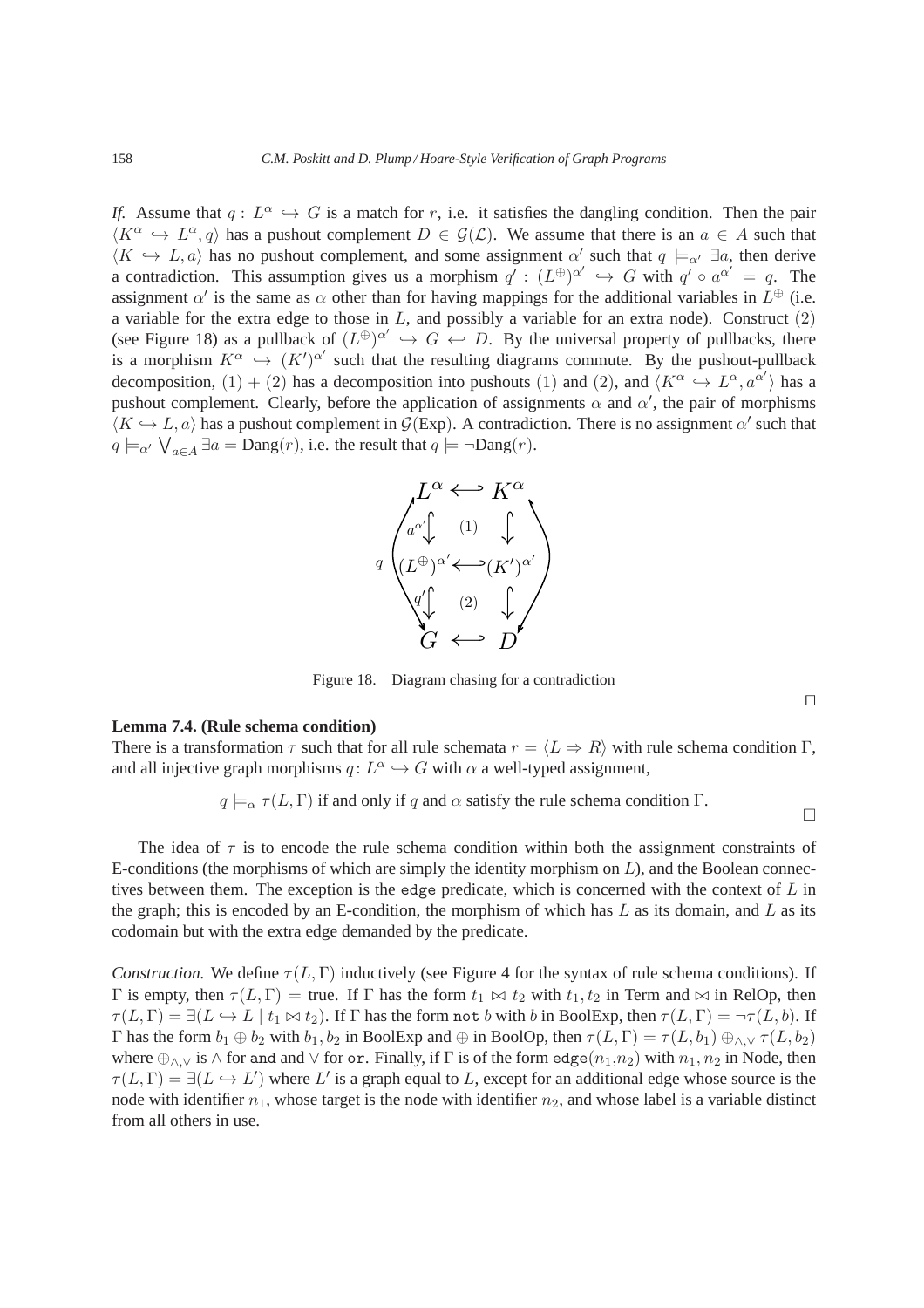**Example 7.2.** Consider the left-hand side of a rule schema  $L = \bigoplus_{i} A_i \bullet \bigoplus_{i} D_i$  $\epsilon$   $\rightarrow$   $\odot$  and the rule schema condition  $\Gamma = a \leq b$  and  $b \leq c$ . Applying the transformation  $\tau$  to L and  $\Gamma$  yields the following E-condition:

$$
\tau(L,\Gamma) = \tau(L,a < b) \land \tau(L,b < c)
$$
  
=  $\exists (\bigcirc_{1}^{c} \bigcirc \bigcirc_{2} \hookrightarrow \bigcirc_{1}^{c} \bigcirc \bigcirc_{2} | a < b) \land \exists (\bigcirc_{1}^{c} \bigcirc \bigcirc_{2} \hookrightarrow \bigcirc_{1}^{c} \bigcirc \bigcirc_{2} | b < c)$ 

#### **Proof:**

*Only If.* Assume that  $q \models_{\alpha} \tau(L, \Gamma)$ . We consider each of the forms that  $\Gamma$  can take (using the grammar defined in Figure 4).

Suppose that Γ is an empty rule schema condition. Trivially, we have that q and  $\alpha$  satisfy the rule schema condition Γ.

Suppose that Γ has the form  $t_1 \bowtie t_2$  with  $t_1, t_2$  in Term and  $\bowtie$  in RelOp. The assumption and construction together give us  $q \models_{\alpha} \exists (L \leftrightarrow L \mid t_1 \Join t_2)$  and  $(t_1 \Join t_2)^{\alpha} = \texttt{tt}$ . Since the assignment constraint is identical to the rule schema condition, we have that q and  $\alpha$  satisfy the rule schema condition Γ.

Suppose that Γ has the form edge $(n_1,n_2)$  with  $n_1, n_2$  in Node. The assumption and construction together give us  $q \models_{\alpha} \exists (L \hookrightarrow L')$  where L' is obtained from L by adding an edge from the node with identifier  $n_1$  to the node with identifier  $n_2$ . There is a morphism  $q' : (L')^{\alpha} \hookrightarrow G$  with  $q' \circ (L \hookrightarrow L')^{\alpha} = q$ . Hence the image of q is such that it satisfies the rule schema condition  $\Gamma$  that demands the existence of an edge from  $n_1$  to  $n_2$ .

Suppose that  $\Gamma$  has the form not b with b in BoolExp. The assumption and construction together give us  $q \models_{\alpha} \neg \tau(L, b)$ . By the definition of  $\models_{\alpha}$ , we have  $q \nvDash_{\alpha} \tau(L, b)$ . By induction, q and  $\alpha$  do not satisfy the rule schema condition  $b$ . Hence the rule schema condition not  $b$  is satisfied.

Suppose finally that Γ has the form  $b_1 \oplus b_2$  with  $b_1, b_2$  in BoolExp and  $\oplus$  in BoolOp. The assumption and construction together give us  $q \models_{\alpha} \tau(L, b_1) \oplus_{\land, \lor} \tau(L, b_2)$ . By the definition of  $\models_{\alpha}$  and  $\oplus_{\land, \lor}$ , we have that  $q \models_{\alpha} \tau(L, b_1)$  and (resp. or)  $q \models_{\alpha} \tau(L, b_2)$ . It is clear from induction that q and  $\alpha$  satisfy the rule schema condition Γ.

*If.* Assuming that q and  $\alpha$  together satisfy the rule schema condition Γ, one can construct a similar argument in the other direction yielding  $q \models_{\alpha} \tau(L, \Gamma)$ . □

### **Proposition 7.1. (Applicability of a set of rule schemata)**

For every set R of conditional rule schemata, there exists an E-constraint App(R) such that for every graph  $G \in \mathcal{G}(\mathcal{L}),$ 

$$
G \models
$$
 App( $\mathcal{R}$ ) if and only if there is a graph H such that  $G \Rightarrow_{\mathcal{R}} H$ .

 $\Box$ 

The transformation App generates an E-constraint that can only be satisfied by a graph  $G$  if at least one of the rule schemata from  $R$  can directly derive a graph H from G. The idea is to generate a disjunction of E-constraints from the left-hand sides of the rule schemata, using nesting to handle restrictions on the applicability of the rule schemata (i.e. the dangling condition when deleting nodes, and the rule schema condition restricting possible assignments).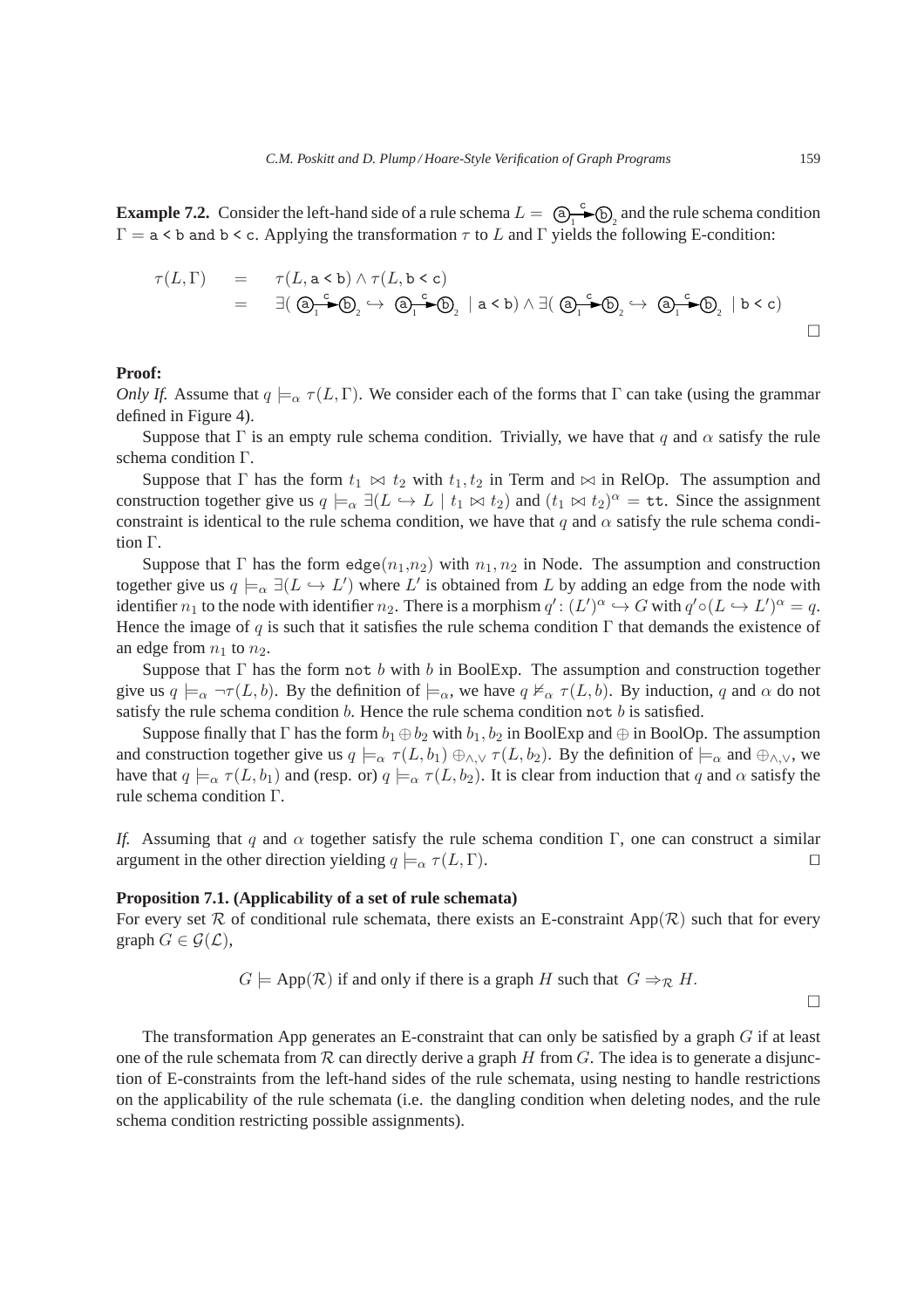*Construction.* Define App({}) = false and App( $\{r_1, \ldots, r_n\}$ ) = app( $r_1$ )  $\vee \ldots \vee$  app( $r_n$ ). For a rule schema  $r_i = \langle L_i \leftrightarrow K_i \hookrightarrow R_i \rangle$  with rule schema condition  $\Gamma_i$ , define app $(r_i) = \exists (\emptyset \hookrightarrow L_i \mid$  $\gamma_{r_i}$ ,  $\neg$ Dang $(r_i) \wedge \tau(L_i, \Gamma_i)$ ) where  $\gamma_{r_i}$  is an assignment constraint restricting the types of variables in  $r_i$ to the corresponding types in the declaration of  $r_i$ . For example, if  $r_i$  corresponds to the declaration of inc (see Figure 9), then  $\gamma_{r_i}$  would be the assignment constraint type(i, k, x, y) = int.

**Example 7.3.** Consider the rule schema reduce(a, b, c: int) =  $\left\langle \bigoplus_{i=1}^{n} \mathfrak{S} \right\rangle \Rightarrow \bigoplus_{i=1}^{n}$  with rule schema condition  $\Gamma = a < b$  and  $b < c$ . Applying App to reduce yields the following E-condition:

$$
App({\text{reduce}}) = \text{app}(\text{reduce})
$$
\n
$$
= \exists (\emptyset \leftrightarrow \textcircled{a}_{1} \text{--} \textcircled{b}_{2} | \text{type}(a, b, c) = \text{int},
$$
\n
$$
\neg \text{Dang}(\text{reduce}) \land \tau(\textcircled{a}_{1} \text{--} \textcircled{b}_{2}, \Gamma))
$$
\n
$$
= \exists (\textcircled{a}_{1} \text{--} \textcircled{b}_{2} | \text{type}(a, b, c) = \text{int},
$$
\n
$$
(\neg \exists (\textcircled{a}_{1} \text{--} \textcircled{b}_{2}) \land \neg \exists (\textcircled{a}_{1} \text{--} \textcircled{b}_{2}) \land \neg \exists (\textcircled{a}_{1} \text{--} \textcircled{b}_{2} \text{--} \textcircled{b}_{2})
$$
\n
$$
\land \neg \exists (\textcircled{a}_{1} \text{--} \textcircled{b}_{2} | \text{a} < b) \land \exists (\textcircled{a}_{1} \text{--} \textcircled{b}_{2} | \text{b} < c)))
$$

## **Proof:**

Define  $i_G : \emptyset \hookrightarrow G$ .

*Only if.* Assume that  $G \models App(\mathcal{R})$ . By the definitions of  $\models$  and App, we have that  $i_G \models App(\mathcal{R}) =$  $app(r_1) \vee \ldots \vee app(r_n)$  where  $r_i \in \mathcal{R}$ . By assumption, there is a rule schema  $r_i: \langle L_i \leftrightarrow K_i \hookrightarrow R_i \rangle$ in R with rule schema condition  $\Gamma_i$ , and a well-typed assignment  $\alpha$  such that  $i_G \models_\alpha$  app $(r_i) = \exists (a :$  $\emptyset \hookrightarrow L_i \mid \gamma_{r_i}$ ,  $\neg$ Dang $(r_i) \wedge \tau(L_i, \Gamma_i)$ . There exists an injective graph morphism  $q: L_i^{\alpha} \hookrightarrow G$  with  $q \circ a^{\alpha} = i_G, q \models \neg \text{Dang}(r_i)^{\sigma_{\alpha}}$  and  $q \models \tau(L_i, \Gamma_i)^{\sigma_{\alpha}}$ . By Lemma 7.2, we have  $q \models \neg \text{Dang}(r_i)$  and  $q \models \tau(L_i, \Gamma_i)$ . By Lemma 7.3, the dangling condition is satisfied by q, and by Lemma 7.4, q satisfies the rule schema condition Γ. Putting everything together, and by the definition of rule schema application,  $q$ is a match for  $r_i$ . Hence there is a direct derivation  $G \Rightarrow_{r_i,q} H$  for some graph  $H \in \mathcal{G}(\mathcal{L})$ . Since  $r_i \in \mathcal{R}$ , we get the result that there exists a graph H such that  $G \Rightarrow_R H$ .

*If.* Assume that there exists a graph H such that  $G \Rightarrow_{\mathcal{R}} H$ . Then there is a rule schema  $r \in \mathcal{R}$  such that  $G \Rightarrow_{r} H$ . Hence there is some instantiation of the variables in L and Γ by an assignment  $\alpha$  that gives a match  $q: L^{\alpha} \hookrightarrow G$  for r and  $\Gamma^{\alpha} = \texttt{tt}$ . By Lemma 7.4, we have  $q \models_{\alpha} \tau(L, \Gamma)$ , and then with Lemma 7.1 get  $q \models \tau(L, \Gamma)^{\sigma_{\alpha}}$ . The morphism q is guaranteed to satisfy the dangling condition since direct derivations are constructed from two natural pushouts. With Lemma 7.3 this gives us that  $q \models \neg$ Dang(r). Since  $\alpha$  is defined only for variables in L (variables appearing in Γ must also appear in L, by the definition of rule schema conditions), we get from Corollary 7.1 that  $q \models \neg \text{Dang}(r)^{\sigma_{\alpha}}$ . By the definition of  $\models$ , we get  $q \models \neg \text{Dang}(r)^{\sigma_{\alpha}} \wedge \tau(L, \Gamma)^{\sigma_{\alpha}}$ . From the construction we have that  $\gamma_r$ only restricts the instantiations of variables to the types that were declared in  $r$ , so clearly we have that  $\gamma_r^{\alpha} = \texttt{tt}$ . Bringing this all together, we have that  $i_G \models_{\alpha} \text{app}(r) = \exists (\emptyset \leftrightarrow L \mid \gamma_r, \neg \text{Dang}(r) \land \tau(L, \Gamma))$ since  $q \circ (\emptyset \to L^{\alpha}) = i_G$ . As app $(r)$  is a disjunct of App $(\mathcal{R})$ , we get  $i_G \models_{\alpha} \text{App}(\mathcal{R})$ , and by definition of  $\models$ , we get the result that  $G \models App(\mathcal{R})$ . □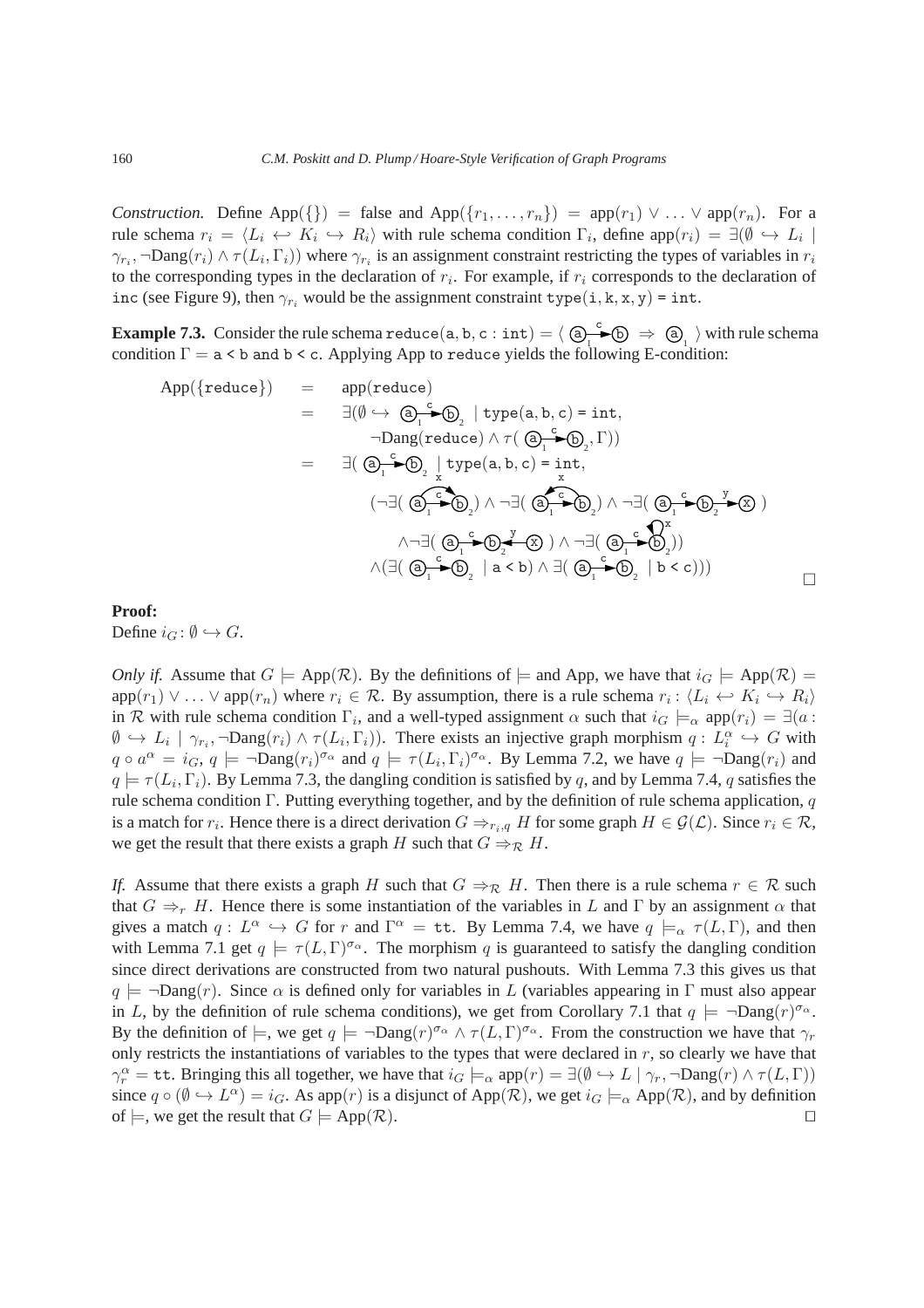## **7.3. Transformation of Postconditions into Preconditions**

In this subsection, we define and prove correct the transformation Pre, which takes as input a rule schema and a postcondition (in the form of an E-condition), returning an E-condition that if satisfied by a graph, guarantees that any graph resulting from the application of the rule schema will satisfy the postcondition. The transformation Pre makes use of two intermediate transformations, A and L, which are adapted from the basic transformations of nested conditions described by Habel and Pennemann in [10].

In Proposition 7.2, we define and prove correct the transformation A, which transforms an E-constraint into an E-app-condition over the right-hand side of a rule schema.

In Proposition 7.3, we define and prove correct the transformation L, which transforms an E-appcondition over the right-hand side of a rule schema into an E-app-condition over the left-hand side of that same rule schema.

**Remark 7.1.** In the transformations that follow, there are statements of the form  $s: P^{\alpha} \hookrightarrow G \models \exists (a: P^{\alpha})$  $P \hookrightarrow C \mid \gamma, c'$  for  $P, C \in \mathcal{G}(\text{Exp})$  and  $G \in \mathcal{G}(\mathcal{L})$ , i.e. the domain of s is some instantiation of the graph in the domain of a. For the sake of simplicity, if such a morphism does satisfy such an E-condition, we often assume  $\alpha$  to be the assignment by which the E-condition is satisfied, i.e.  $s \models_{\alpha} \exists (a \mid \gamma, c')$ . We can do this without loss of generality, since we can always "overload"  $\alpha$  with mappings for variables not present in P but present in  $C, \gamma$ , without affecting the graph resulting from the application of  $\alpha$  to P.  $\Box$ 

**Remark 7.2.** E-conditions, by definition, contain arbitrary expressions as the labels of their graphs. We can however restrict ourselves (without loss of generality) to considering E-conditions in which nodes and edges are labelled only by (sequences of) distinct variables, since the variables can be equated with the original expressions in the assignment constraint. For example, the E-condition  $\exists (\alpha \star \alpha)$  can be rewritten as the equivalent E-condition  $\exists ( \bigcirc_{1} | a = x * x).$ 

#### **Proposition 7.2. (From E-constraints to E-app-conditions)**

Let c be an E-constraint, the graphs of which are labelled by (sequences of) distinct variables. There is a transformation A such that for all rule schemata  $r = \langle L \Rightarrow R \rangle$  sharing no variables with  $c^9$ , and all injective graph morphisms  $h: R^{\alpha} \hookrightarrow H$  with  $H \in \mathcal{G}(\mathcal{L})$  and  $\alpha$  a well-typed assignment,

$$
h \models A(r, c) \text{ if and only if } H \models c.
$$

The idea of A is to consider a disjunction of all possible "overlappings" of  $R$  and the graphs of the E-constraint. Since distinct labels on the syntactic level (Exp) can be instantiated to equal labels on the semantic level  $(\mathcal{L})$ , the transformation applies substitutions to variables to facilitate overlappings of nodes and edges on the syntactic level. Intuitively, an E-condition resulting from A asserts that the property described by the E-constraint still holds, but makes this assertion within the context of R.

*Construction.* All graphs used in the construction of the transformation belong to the class  $G(\text{Exp})$ . For E-constraints  $c = \exists (a : \emptyset \hookrightarrow C \mid \gamma, c')$  and rule schemata r, define  $A(r, c) = A'(i_R : \emptyset \hookrightarrow R, c)$ . For

<sup>&</sup>lt;sup>9</sup>It is always possible to replace the label variables in c with new ones that are distinct from those in r.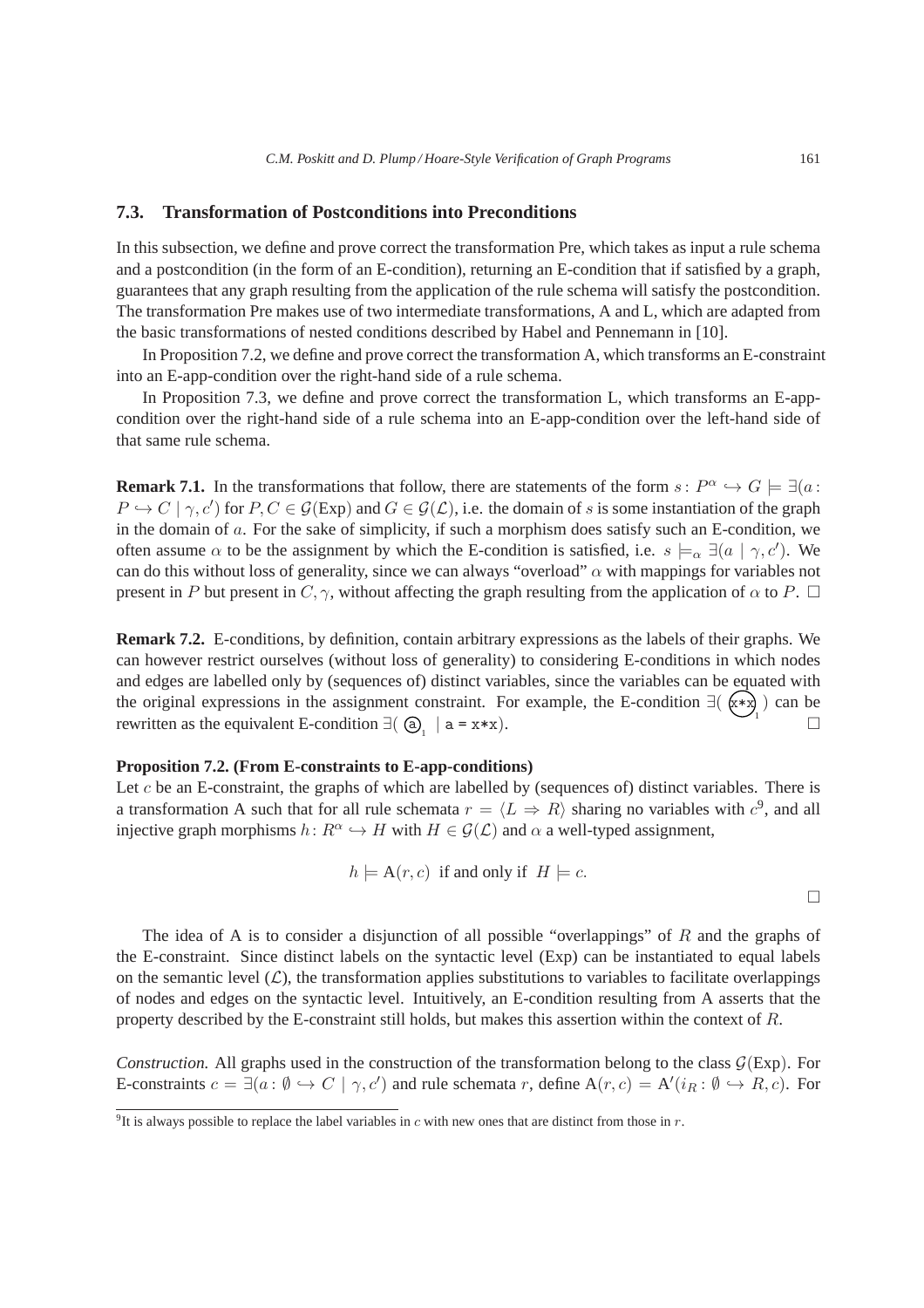injective graph morphisms  $p: P \hookrightarrow P'$ , and E-conditions over P,

$$
\mathbf{A}'(p, \text{true}) = \text{true},
$$
  

$$
\mathbf{A}'(p, \exists (a: P \hookrightarrow C \mid \gamma, c')) = \bigvee_{\sigma \in \Sigma} \bigvee_{e \in \varepsilon_{\sigma}} \exists (b \mid \gamma^{\sigma}, \mathbf{A}'(s, (c')^{\sigma})).
$$

The second line of the equations relies on the following. Construct the pushout (1) of p and a (see Figure 19) leading to injective graph morphisms  $a': P' \hookrightarrow C'$  and  $q: C \hookrightarrow C'$ . The finite double disjunction  $\bigvee_{\sigma\in\Sigma}\bigvee_{e\in\varepsilon_\sigma}$  ranges first over substitutions from  $\Sigma$ , which we define to contain (1) the empty substitution<sup>10</sup>, and (2) all possible substitutions of the form  $(a_1 \mapsto \beta_1, \dots, a_k \mapsto \beta_k)$  where each  $a_i$ is a distinct label variable from C that is not also in P or P', and each  $\beta_i$  is some label from P' (if a node or label in  $P'$  is tagged, then  $\beta_i$  may be a portion, or the entirety of, that sequence). For each  $\sigma \in \Sigma$ , the double disjunction then ranges over every surjective graph morphism  $e: (C')^{\sigma} \to E$  such that  $b = e \circ (a')^{\sigma}$  and  $s = e \circ q^{\sigma}$  are injective graph morphisms. The set  $\varepsilon_{\sigma}$  is the set of such surjective graph morphisms for a particular  $\sigma$ , the codomain of which we consider up to isomorphism. Given a surjective graph morphism  $e_1: (C')^{\sigma_1} \to E_1, E_1$  is considered redundant and is excluded from the disjunction if there exists a surjective graph morphism  $e_2: (C')^{\sigma_2} \to E_2$ , such that  $E_2 \not\cong E_1$ , and there exists some  $\sigma \in \Sigma$  such that  $E_2^{\sigma} \cong E_1$ .



Figure 19. Construction of A′

Note that the special form of the substitutions in  $\Sigma$  means that for any  $\sigma \in \Sigma$ ,  $P^{\sigma} = P$ , and  $(P')^{\sigma} = P'$ . Note also that b and s are jointly surjective; the idea is that each E contains an image of both  $P'$  and  $C^{\sigma}$ , with the substitutions equating labels on the syntactic level and thus facilitating Es in which nodes and edges are overlapping (needed for expressing how the rule schema interacts with the original E-constraint).

The transformations A, A' are extended for Boolean formulae over E-conditions in the usual way, that is,  $A(r, \neg c) = \neg A(r, c)$ , and  $A(r, c_1 \wedge c_2) = A(r, c_1) \wedge A(r, c_2)$  (analogous for A').

**Example 7.4.** Let  $r = \text{init}$  (see Figure 9), and

 $c = \forall (\bigcirc \mathfrak{Q}_1, \exists (\bigcirc \mathfrak{Q}_1 \mid \mathrm{type(a)} = \mathrm{int}) \vee \exists (\bigcirc \mathfrak{Q}_1 \mid \mathrm{a} = \mathrm{b\_c} \text{ and } \mathrm{type(b, c)} = \mathrm{int})),$ 

 $\frac{10}{10}$ That is, a substitution that replaces no variables.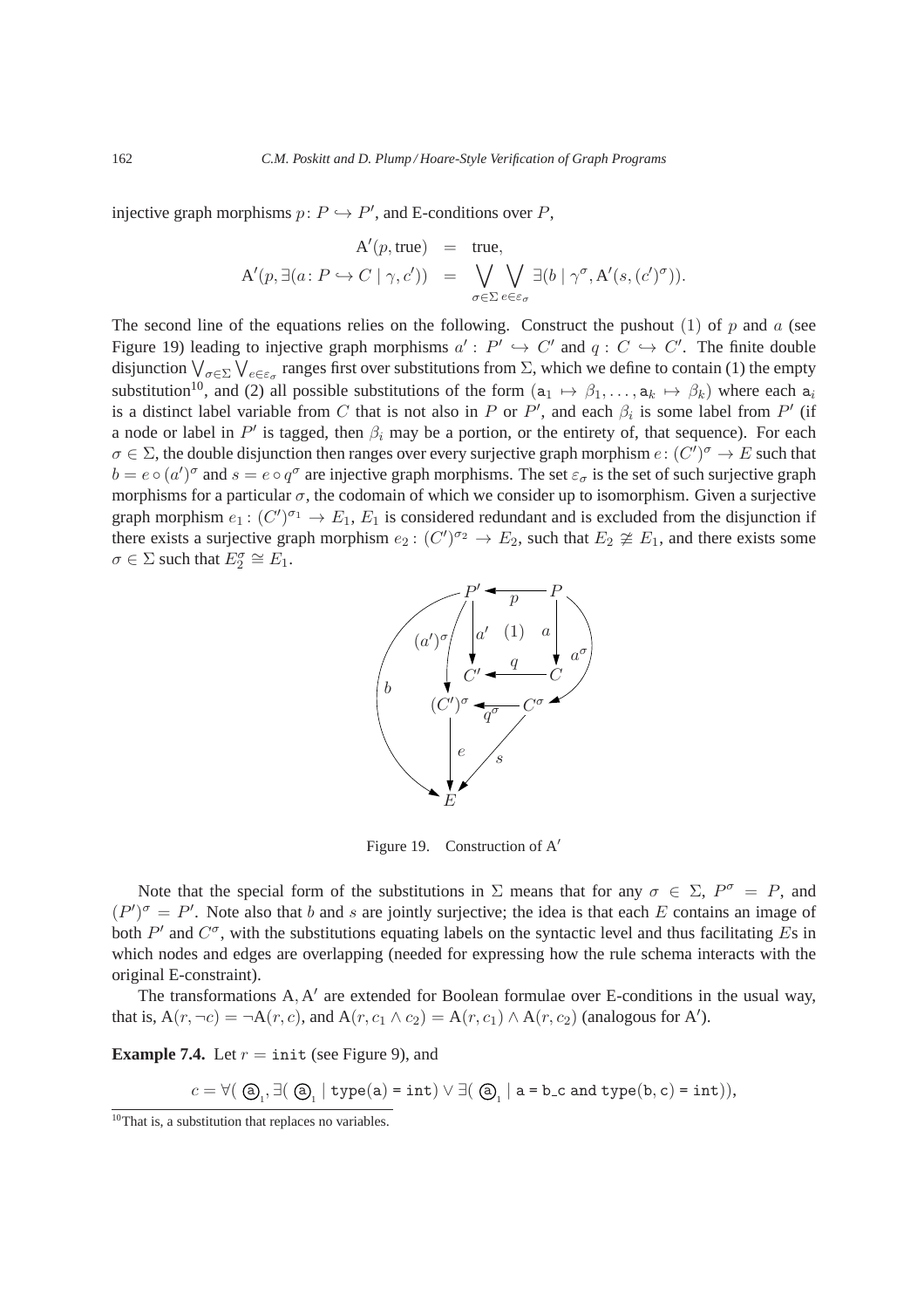that is, "every node is labelled by either an integer or a sequence of two integers". For brevity in what follows, we define  $c'_1 = \exists (\bigcirc a_1 \mid \text{type}(a) = \text{int})$  and  $c'_2 = \exists (\bigcirc a_1 \mid a = b \text{ c and type}(b, c) = \text{int}).$ With the definition of ∀, we yield:

$$
c \equiv \neg \exists (\bigcirc A_1, \neg c_1' \land \neg c_2').
$$

Now, applying transformation A to  $r$  and  $c$ , we get:

$$
A(r, c) = \neg A(r, \exists (\Theta_1, \neg c'_1 \land \neg c'_2))
$$
\n
$$
= \neg A'(\emptyset \leftrightarrow \{c_0\}, \exists (\Theta_1, \neg c'_1 \land \neg c'_2))
$$
\n
$$
= \neg (\bigvee_{\sigma \in \Sigma} \bigvee_{e \in \epsilon_{\sigma}} \exists (b \mid \gamma^{\sigma}, A'(s, (\neg c'_1 \land \neg c'_2)^{\sigma})))
$$
\n
$$
= \neg (\exists (\emptyset \rightarrow \{c_0\}, A'(s_1, \neg c'_1 \land \neg c'_2))
$$
\n
$$
\lor \exists (\emptyset \rightarrow \{c_0\}, A'(s_2, (\neg c'_1 \land \neg c'_2)^{(a \to x \to 0)})))
$$
\n
$$
= \neg (\exists (\emptyset \rightarrow \{c_0\}, A'(s_2, (\neg c'_1 \land \neg c'_2)^{(a \to x \to 0)})))
$$
\n
$$
= \neg (\exists (\emptyset \rightarrow \{c_0\}, \neg A'(s_1, c'_1) \land \neg A'(s_1, c'_2))
$$
\n
$$
\lor \exists (\emptyset \rightarrow \{c_0\}, \neg A'(s_2, (c'_1)^{(a \to x \to 0)}) \land \neg A'(s_2, (c'_2)^{(a \to x \to 0)})))
$$
\n
$$
= \neg (\exists (\emptyset \rightarrow \{c_0\}, \neg A'(s_2, (c'_1)^{(a \to x \to 0)}) \land \neg A'(s_2, (c'_2)^{(a \to x \to 0)})))
$$
\n
$$
\lor \exists (\emptyset \rightarrow \{c_0\}, \neg \exists (\emptyset \rightarrow \{c_0\}, \neg \exists \{c_0\}, \neg \exists (c_0 \land \{c_1\}, \neg \exists (c_1 \land \{c_2\}, \neg \exists c_1 \land \{c_2\}, \neg \exists (c_1 \land \{c_2\}, \neg \exists (c_2 \land \{c_2\}, \neg \exists (c_2 \land \{c_2\}, \neg \exists (c_2 \land \{c_2\}, \neg \exists (c_2 \land \{c_2\}, \neg \exists (c_2 \land \{c_2\}, \neg \exists (c_2 \land \{c_2\}, \neg \exists (c_2 \land \{c_2\}, \neg \exists (c_2 \land
$$

where  $\Sigma = \{(), (a \mapsto x, 0), (a \mapsto x), (a \mapsto 0)\}$  (here, () denotes the empty substitution that replaces no variables) and the particular instances of diagrams from the construction of A' are as in Figure 20. Note that both ( $a \mapsto x$ ) and ( $a \mapsto 0$ ) can only yield redundant E-conditions and hence are excluded from the disjunction above. Note also that because  $c'_1, c'_2$  contain only identity morphisms (and hence their codomains do not introduce new variables), each instance of  $A'(s_i, c'_j)$  for  $i, j \in \{1, 2\}$  ranges over only one substitution: the empty substitution.

The E-app-condition arising from  $A(r, c)$  can be read as follows: "(1) every node that is not in the image of the right-hand side of  $r$  is either labelled by an integer or a sequence of two integers, and (2) every node that is in the image of the right-hand side of  $r$  is either labelled by an integer or a sequence of two integers". Note that we could already apply simplifications at this stage (e.g. the disjunct  $\exists (\infty) \mid type(x_0) = int$  can safely be discarded since it is unsatisfiable). However, we will wait until the end of this running example (i.e. once Pre $(r, c)$  is given) before applying any, so that the effects of the transformations can be followed more easily.

We remark that in the worst case, transformation A can result in a factorial blow-up of the size of an E-condition. One can construct an example where graphs  $P'$  and C in Figure 19 both have n nodes and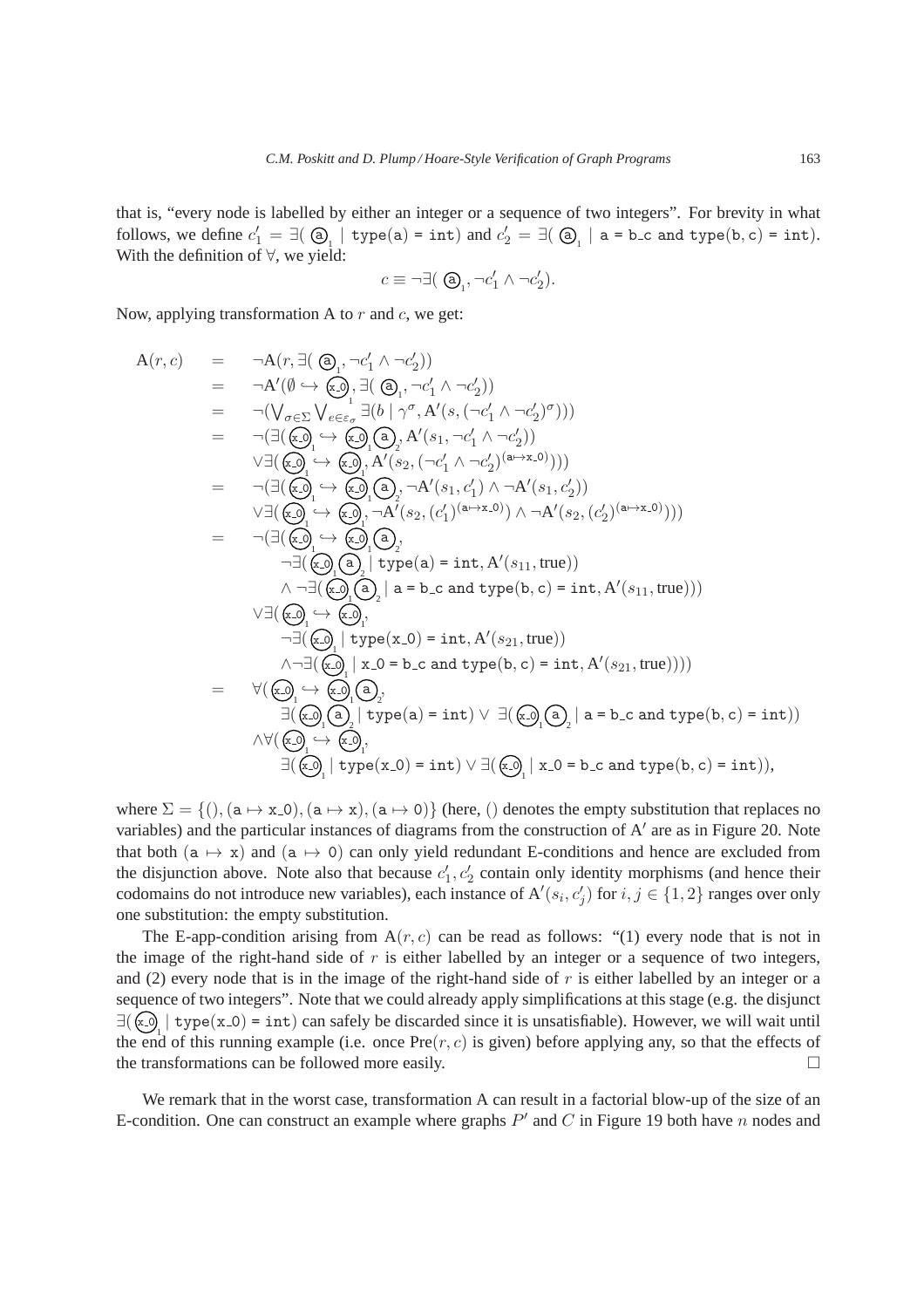

Figure 20. Instances of diagrams from the construction of A′

 $n$  edges, and there are more than  $n!$  pairwise non-isomorphic graphs  $E$  that satisfy the conditions of the construction of Proposition 7.2.

In order to prove Proposition 7.2, we first prove a lemma stating that an E-condition  $c$  over  $P$  can be shifted along an injective graph morphism  $p$  which has as its domain  $P$ . The proof is very similar to the proof of Lemma 3 in [10]. On the one hand, it is simplified since we consider only injective graph morphisms in our E-conditions, but on the other, it is made more complicated by the separation of graphs over the syntactic and semantic label alphabets.

## **Lemma 7.5. (Shifting E-conditions over morphisms)**

Let  $P \in \mathcal{G}(\text{Exp})$ . Let c be an E-condition true, or  $\exists (a : P \hookrightarrow C \mid \gamma, c')$  in which the nodes and edges of each graph (except those also in  $P$ ) are labelled by (sequences of) distinct variables. For all injective graph morphisms  $p: P \hookrightarrow P'$  and  $p'': (P')^{\alpha} \hookrightarrow H$  where  $P' \in \mathcal{G}(\mathrm{Exp})$ ,  $H \in \mathcal{G}(\mathcal{L})$ , and  $\alpha$  is a well-typed assignment,

$$
p'' \models A'(p, c) \text{ if and only if } p'' \circ p^{\alpha} \models c.
$$

 $\Box$ 

### **Proof:**

We proceed by structural induction, taking a similar approach to the proof of Lemma 3 in [10].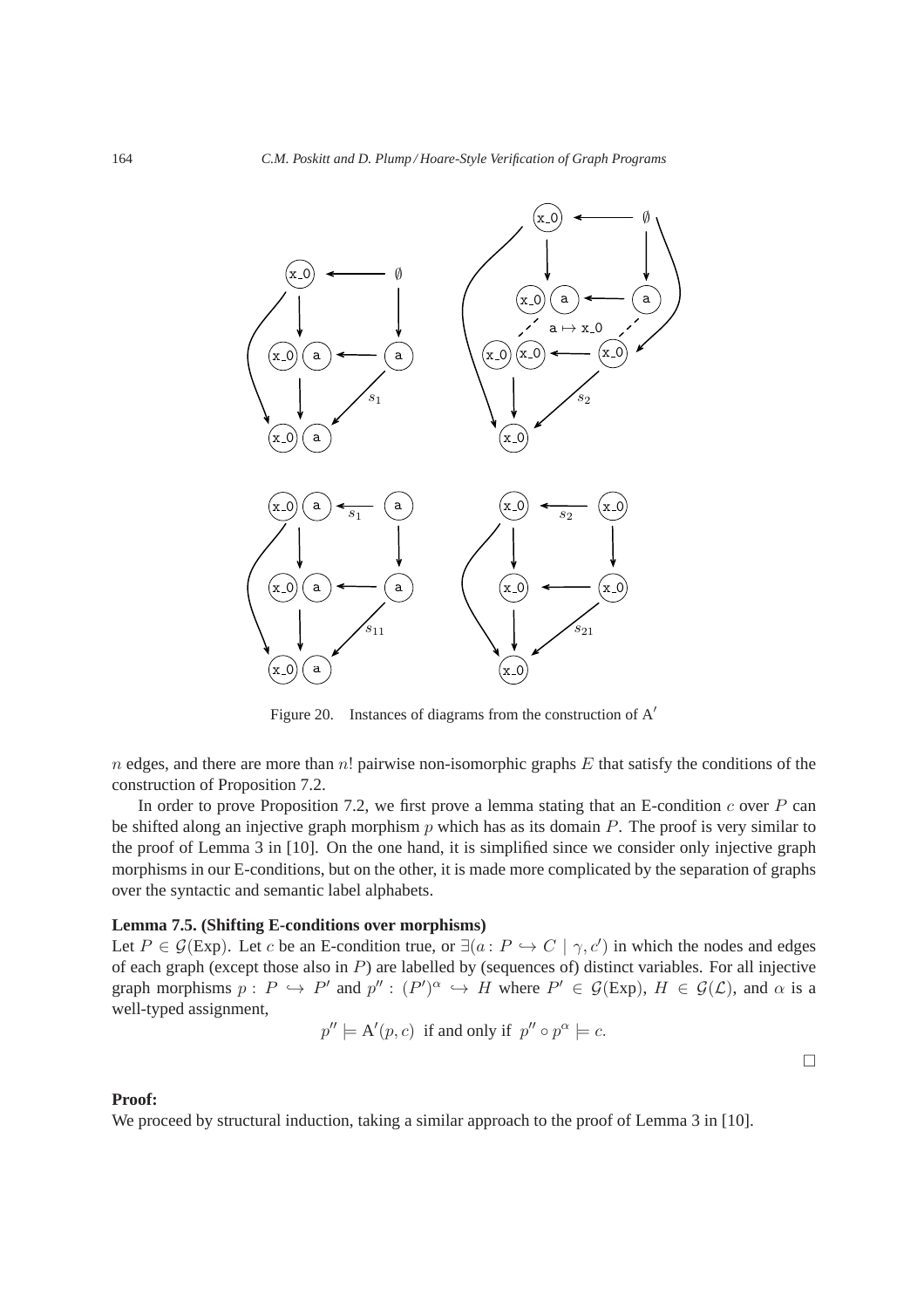*Induction basis.* Let  $c =$  true. Then we have  $p'' \models A'(p, \text{true}) =$  true and  $p'' \circ p^{\alpha} \models$  true. All morphisms satisfy true.

*Induction hypothesis.* The statement holds for E-condition  $c'$ .

*Induction step.* Let  $c = \exists (a : P \hookrightarrow C \mid \gamma, c')$ . For clarity, Figure 21 provides a diagram of the construction before and after the application of assignment  $\alpha$ .

*Only if.* Assume that  $p'' \models A'(p, c)$ . We assume without loss of generality that it does so by  $\alpha$  (see Remark 7.1), i.e.  $p'' \models_{\alpha} A'(p, c) = \bigvee_{\sigma \in \Sigma} \bigvee_{e \in \varepsilon_{\sigma}} \exists (b : P' \hookrightarrow E \mid \gamma^{\sigma}, A'(s : C^{\sigma} \hookrightarrow E, (c')^{\sigma}))$ . There exists at least one  $\sigma \in \Sigma$  and one  $e \in \varepsilon_{\sigma}$  such that  $p'' \models_{\alpha} \exists (b \mid \gamma^{\sigma}, A'(s, (c')^{\sigma}))$ . By definition of  $\models_{\alpha}$ , there exists an injective graph morphism  $q'' : E^{\alpha} \hookrightarrow H$  with  $p'' = q'' \circ b^{\alpha}$ . Define  $q' = q'' \circ s^{\alpha}$  and  $p' = p'' \circ p^{\alpha}$ , both of which are injective since injectivity is closed under composition. By construction,  $a' \circ p = q \circ a$  is a pushout. Since  $\sigma$  only replaces variables introduced in C, and thus also present in C' but not P or P', we have that  $P^{\sigma} = P$ ,  $(P')^{\sigma} = P'$ , and  $q^{\sigma} \circ a^{\sigma} = (a')^{\sigma} \circ p$  is a pushout. Clearly, applying  $\alpha$  to the morphisms of this pushout results in a pushout of graphs from  $\mathcal{G}(\mathcal{L})$ . By construction, we have  $b = e \circ (a')^{\sigma}$  and  $s = e \circ q^{\sigma}$ . With everything together, we derive that  $p'' \circ p^{\alpha} = p' = q' \circ (a^{\sigma})^{\alpha}$ and get  $p' = p'' \circ p^{\alpha} \models_{\alpha} \exists (a^{\sigma} \mid \gamma^{\sigma}).$ 

Now, we want to apply the induction hypothesis, but first must rewrite the assumption into an appropriate form (without substitutions). The assumption gives us  $q'' \models A'(s: C^{\sigma} \hookrightarrow E, (c')^{\sigma})^{\sigma_{\alpha}}$ ; with Lemma 7.2 we yield  $q'' \models A'(s,(c')^{\sigma})$ . By the construction,  $\sigma$  is undefined for variables not present in C. Since  $C^{\sigma}$  forms the common domain of the pushout in the construction of A', the E-condition generated by  $A'(s,(c')^{\sigma})$  is the same as the E-condition  $A'(x: C \hookrightarrow X, c')^{\sigma}$  where intuitively, X is the graph obtained from  $E$  by reversing the substitution. More specifically,  $X$  is the graph with the property  $X^{\alpha'} = E^{\alpha}$  where  $\alpha'$  is defined for all variables x as follows:

$$
\alpha'(x) = \begin{cases} \alpha(x) & \text{if } \sigma(x) \text{ is undefined,} \\ \sigma(x)^{\alpha} & \text{if } \sigma(x) \text{ is defined.} \end{cases}
$$

Using Lemma 7.2 again, we have  $x'' : X^{\alpha'} \hookrightarrow H \models A'(x : C \hookrightarrow X, c')$ . Now, we can use the induction hypothesis to yield  $x'' \circ x^{\alpha'} \models c'$ . Since  $X^{\sigma} = E$ ,  $X^{\alpha'} = E^{\alpha}$ , and since that  $\alpha'$  is "embedding" the effect of  $\sigma$ , we can bring the substitution back to the syntactic level to yield  $q'' \circ s^{\alpha} \models (c')^{\sigma}$ .

We have  $p'' \circ p^{\alpha} \models_{\alpha} \exists (a^{\sigma} \mid \gamma^{\sigma})$  and  $q' = q'' \circ s^{\alpha} \models (c')^{\sigma}$ . The latter is satisfied by an assignment that has at least the mappings of  $\alpha$  (since the domain of  $q'$  is  $(C^{\sigma})^{\alpha}$ , and since from the assumption,  $((\gamma')^{\sigma})^{\sigma_{\alpha}}$  must evaluate to tt under some assignment), so  $q' \models ((c')^{\sigma})^{\sigma_{\alpha}}$  by Lemma 7.1. Together, this gives us  $p'' \circ p^{\alpha} \models_{\alpha} \exists (a^{\sigma} \mid \gamma^{\sigma}, (c')^{\sigma})$ . By Lemma 7.2 and the definition of  $\models$ , we get the result that  $p'' \circ p^{\alpha} \models \exists (a \mid \gamma, c').$ 

*If.* Assume that  $p'' \circ p^{\alpha} \models c$ . We assume without loss of generality that it does so by  $\alpha$  (see Remark 7.1), i.e.  $p'' \circ p^{\alpha} \models_{\alpha} c$ . Define  $p' = p'' \circ p^{\alpha}$ , which is injective since injectivity is closed under composition. By the definition of  $\models_{\alpha}$ , there exists an injective graph morphism  $C^{\alpha} \hookrightarrow H$  with  $(C^{\alpha} \hookrightarrow H) \circ a^{\alpha} = p'$ . Consider substitutions  $\sigma \in \Sigma$  where  $(\gamma^{\sigma})^{\alpha} = \tau \tau$ , and injective graph morphisms  $q' : (C^{\sigma})^{\alpha} \hookrightarrow H$  with  $q' \circ (a^{\sigma})^{\alpha} = p'$  and  $q' \models ((c')^{\sigma})^{\sigma_{\alpha}}$  (we assume that  $\alpha$  has mappings for additional variables introduced by σ, see Remark 7.1). At least one such morphism is guaranteed to exist (i.e. if σ is the empty substitution). From the construction yield pushouts  $q^{\sigma} \circ a^{\sigma} = (a')^{\sigma} \circ p$  with pushout objects  $(C')^{\sigma}$ . Clearly, applying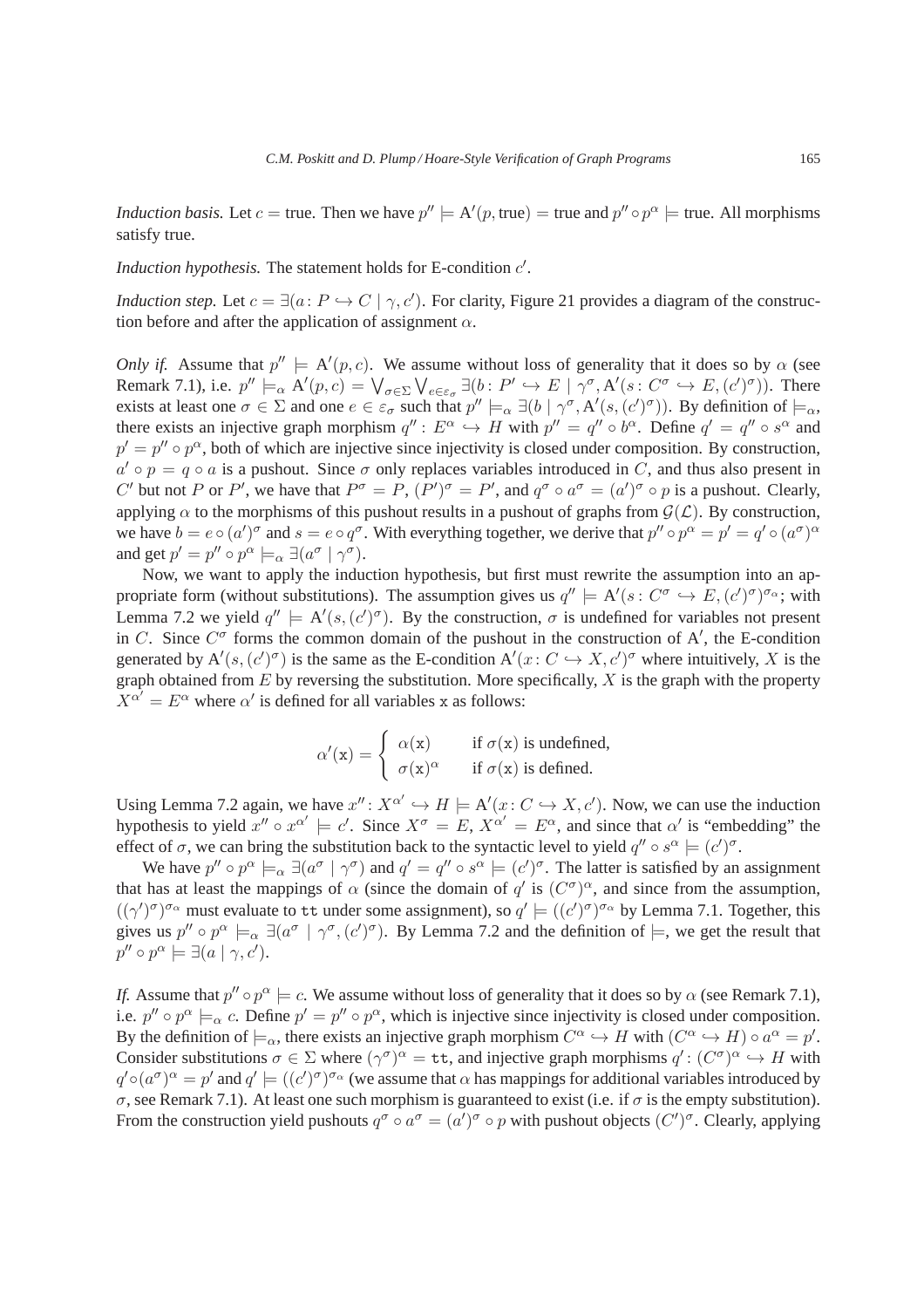

Figure 21. Instantiating the construction with an assignment

 $\alpha$  to the morphisms yields pushouts of graphs from  $\mathcal{G}(\mathcal{L})$ . By the universal property of pushouts, each pushout has a unique morphism  $h: ((C')^{\sigma})^{\alpha} \to H$  with  $p'' = h \circ ((a')^{\sigma})^{\alpha}$  and  $q' = h \circ (q^{\sigma})^{\alpha}$ . Consider  $y \circ x = h$ , a surjective-injective factorisation of h with  $x : ((C')^{\sigma})^{\alpha} \to X$  surjective,  $y : X \hookrightarrow H$ injective,  $X \in \mathcal{G}(\mathcal{L})$ , and injective morphisms  $t = x \circ (q^{\sigma})^{\alpha}$  and  $u = x \circ ((a')^{\sigma})^{\alpha}$ . Now, we argue that for whichever  $X \in \mathcal{G}(\mathcal{L})$  is yielded by the factorisation, the construction yields a graph  $E \in \mathcal{G}(\mathrm{Exp})$ such that  $E^{\alpha} \cong X$ .

Suppose that  $x$  is an injective morphism, and hence an isomorphism since it is also surjective, i.e.  $((C')^{\sigma})^{\alpha} \cong X$ . The construction yields an isomorphism, i.e.  $E \cong C^{\sigma}$ . It follows that  $E^{\alpha} \cong X$ . Suppose now that x is non-injective, i.e. some nodes (edges) in  $(C^{\sigma})^{\alpha}$  are merged. Since  $t, u$  are injective, the images of  $(P')^{\alpha}$  and  $(C^{\sigma})^{\alpha}$  in X must overlap. Hence, a variable in P' and another variable in C must both be instantiated by  $\alpha$  to the same label in  $\mathcal{L}$ . Yet these variables may be distinct and hence the labels they are in cannot be merged at the syntactic level. However, for non-empty  $\sigma \in \Sigma$ , such a variable in C, say x, can be replaced with a corresponding variable in P' by  $\sigma$  such that  $\alpha(x) = \sigma(x)^\alpha$ . Now, with P' and C sharing at least one label, the construction yields surjective morphisms  $e: C^{\sigma} \to E$  where  $E \not\cong C^{\sigma}$  and  $E^{\alpha} \cong X$ . The construction gives us  $s = e \circ q^{\sigma}$  and  $b = e \circ (a')^{\sigma}$ . It follows that  $e^{\alpha}, q'', s^{\alpha}$ , and  $b^{\alpha}$  are equal to  $x, y, t$ , and  $u$  up to isomorphism.

In all cases,  $p'' = h \circ ((a')^{\sigma})^{\alpha}$ ,  $h = q'' \circ e^{\alpha}$ , and  $b^{\alpha} = e^{\alpha} \circ ((a')^{\sigma})^{\alpha}$  yield  $p'' = q'' \circ b^{\alpha}$ , i.e.  $p'' \models_{\alpha} \bigvee_{\sigma \in \Sigma} \bigvee_{e \in \varepsilon_{\sigma}} \exists (b \mid \gamma^{\sigma})$ . In each case we can apply a similar argument to that in the "Only if" section of the proof to obtain  $q'' \models A'(s, (c')^{\sigma})$  from the induction hypothesis.

We have  $p'' \models_{\alpha} \bigvee_{\sigma \in \Sigma} \bigvee_{e \in \varepsilon_{\sigma}} \exists (b \mid \gamma^{\sigma})$  and  $q'' \models A'(s, (c')^{\sigma})$ . The latter is satisfied by an assignment that has at least the mappings of  $\alpha$  (analogous to the reasons at the end of the "only if" section), so  $q'' \models A'(s, (c')\sigma)_{\sigma\alpha}$  by Lemma 7.1. Together, this gives us  $p'' \models_{\alpha} \bigvee_{\sigma \in \Sigma} \bigvee_{e \in \varepsilon_{\sigma}} \exists (b \mid \gamma^{\sigma}, A'(s, (c')\sigma)) =$  $A'(p, c)$ . Finally, we use the definition of  $\models$  to yield the result that  $p'' \models A'(p, c)$ .

When considering Boolean formulae over E-conditions, the statement follows from the definition and induction hypothesis. □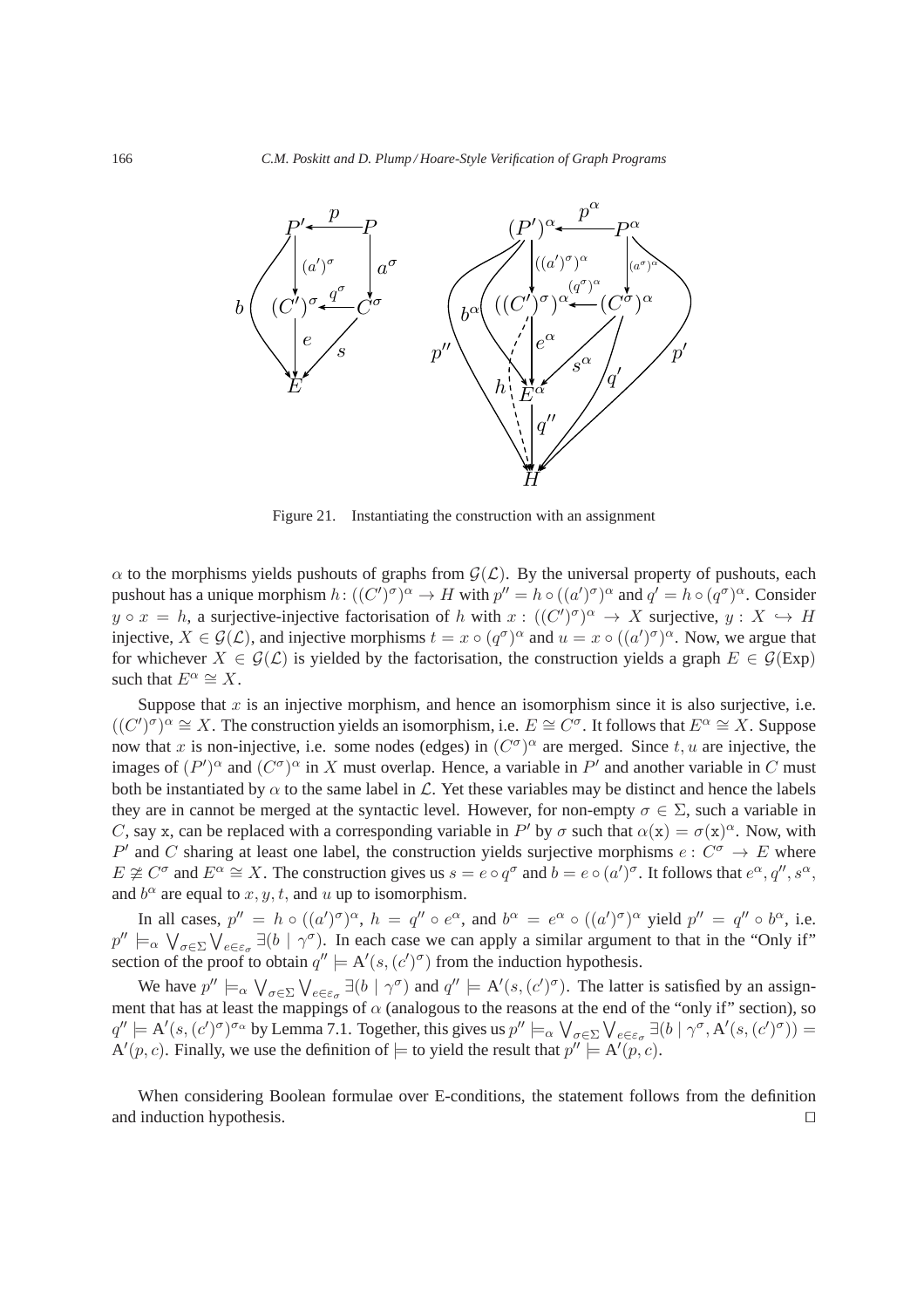Proof of Proposition 7.2.

From the construction of Proposition 7.2 and the statement of Lemma 7.5, we get  $h \models A(r, c)$  iff  $h \models A'(i_R, c)$  iff  $h \circ i_R^{\alpha} \models c$  iff  $i_H: \emptyset \hookrightarrow H \models c$  iff  $H \models c$ .

We now define and prove correct the transformation L, which transforms an E-app-condition over R (the right-hand side of a rule schema) into an E-app-condition over L (the left-hand side of a rule schema). Intuitively, one can think of the transformation as applying the rule schema in reverse to the graphs of the E-app-conditions.

### **Proposition 7.3. (Transformation of E-app-conditions)**

There is a transformation L such that, for every rule schema  $r = \langle L \leftrightarrow K \hookrightarrow R \rangle$  with rule schema condition  $\Gamma$ , every right E-app-condition c for r, and every direct derivation  $G \Rightarrow_{r,g,h} H$  with  $g: L^{\alpha} \hookrightarrow$ G and  $h: R^{\alpha} \hookrightarrow H$  where  $G, H \in \mathcal{G}(\mathcal{L})$  and  $\alpha$  is a well-typed assignment,

$$
g \models_{\alpha} L(r, c)
$$
 if and only if  $h \models_{\alpha} c$ .

*Construction.* All graphs used in the construction of the transformation belong to the class  $G(\text{Exp})$ .  $L(r, c)$  is inductively defined as follows. Let  $L(r, true) =$  true and  $L(r, \exists (a | \gamma, c')) = \exists (b | \gamma, L(r^*, c'))$ if  $\langle K \hookrightarrow R, a \rangle$  has a natural pushout complement (1) with  $r^* = \langle Y \hookleftarrow Z \hookrightarrow X \rangle$  denoting the "derived" rule by constructing natural pushout (2). If  $\langle K \hookrightarrow R, a \rangle$  has no natural pushout complement, then  $L(r, \exists (a | \gamma, c'))$  = false.



The transformation L is extended for Boolean formulae in the usual way, that is,  $L(r, \neg c) = \neg L(r, c)$ , and  $L(r, c_1 \wedge c_2) = L(r, c_1) \wedge L(r, c_2)$ .

**Example 7.5.** Continuing from Example 7.4, we get:

$$
L(r, A(r, c)) = \forall (\mathfrak{D}_1 \hookrightarrow \mathfrak{D}_1 \mathfrak{D}_2, \n\exists (\mathfrak{D}_1 \mathfrak{D}_2 \mid type(a) = int) \n\lor \exists (\mathfrak{D}_1 \mathfrak{D}_2 \mid a = b.c \text{ and type}(b, c) = int)) \n\land \forall (\mathfrak{D}_1 \hookrightarrow \mathfrak{D}_1, \n\exists (\mathfrak{D}_1 \mid type(x_0) = int) \n\lor \exists (\mathfrak{D}_1 \mid x_0 = b_c \text{ and type}(b, c) = int)).
$$

where the diagrams arising from applications of the construction are as given in Figure 22.

 $\Box$ 

 $\Box$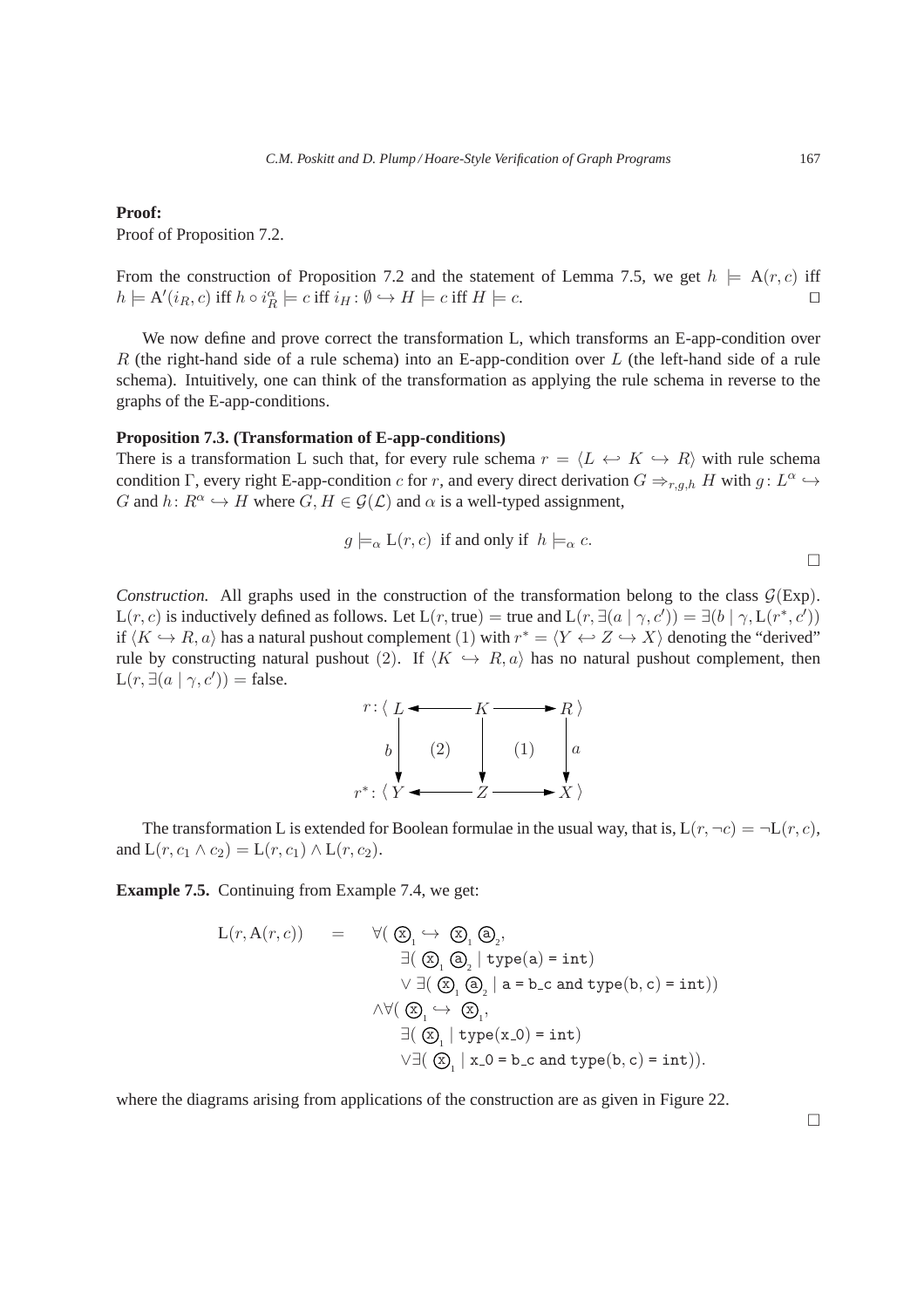

Figure 22. Instances of diagrams from the construction of L

Our proof of the proposition is similar to the proof of Theorem 6 in [10]. As earlier, the proof is simplified by the restriction to injective graph morphisms in E-conditions, but is made more complicated by the separation of graphs over the syntactic and semantic label alphabets.

## **Proof:**

We prove the proposition by structural induction.

*Induction basis.* Let  $c = \text{true}$ . By construction, we get  $L(r, c) = L(r, \text{true}) = \text{true}$ . We have  $g \models_{\alpha} \text{true}$ and  $h \models_{\alpha}$  true. All morphisms satisfy true.

*Induction hypothesis.* Assume that the proposition holds for E-condition  $c'$ .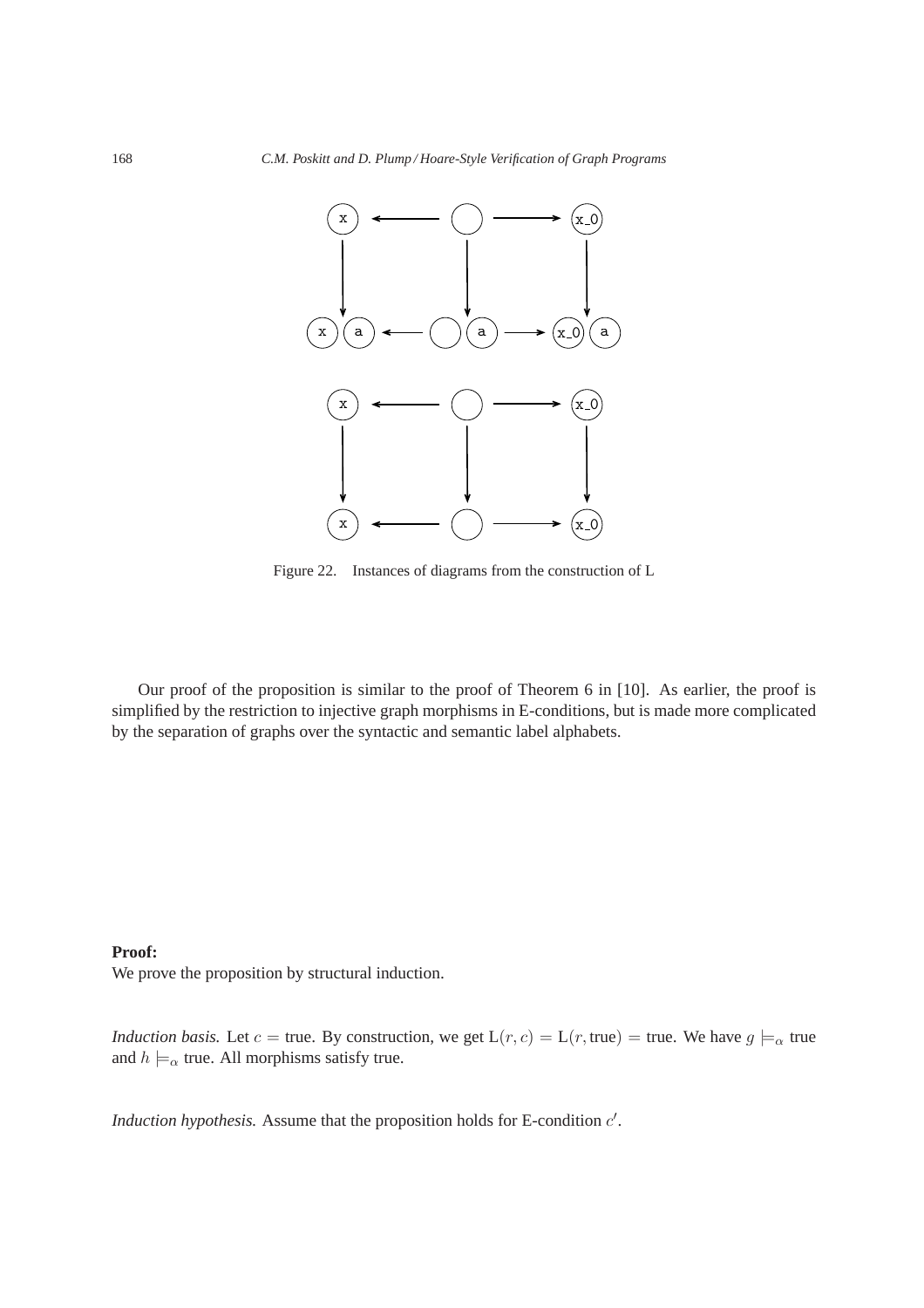*Induction step.* For a right E-app-condition of the form  $c = \exists (a \mid \gamma, c')$ , the construction distinguishes two cases. Let l and s denote the injective graph morphisms  $K \hookrightarrow L$  and  $K \hookrightarrow R$ , respectively. Let (1) and (2) denote the natural pushouts of the construction, and  $(1)^{\alpha}$  and  $(2)^{\alpha}$  denote the same diagrams but after the application of the well-typed assignment  $\alpha$  to the morphisms (as in Figure 23). Clearly, for a given assignment  $\alpha$ ,  $(1)^{\alpha}$  and  $(2)^{\alpha}$  are unique (up to isomorphism).

$$
L \stackrel{l}{\longleftrightarrow} K \stackrel{s}{\longleftrightarrow} R \qquad L^{\alpha} \stackrel{l^{\alpha}}{\longleftrightarrow} K^{\alpha} \stackrel{s^{\alpha}}{\longleftrightarrow} R^{\alpha}
$$
  

$$
\stackrel{b \downarrow}{\downarrow} \stackrel{(2)}{\downarrow} \stackrel{(1)}{\downarrow} \stackrel{l}{\downarrow}{}^a \qquad \stackrel{b^{\alpha} \downarrow}{\downarrow} \stackrel{(2)^{\alpha}}{\downarrow} \stackrel{(1)^{\alpha}}{\longleftarrow} \stackrel{l^{\alpha}}{\downarrow}{}^{\alpha}
$$
  

$$
Y \stackrel{\longleftarrow}{\longleftarrow} Z \stackrel{\longleftarrow}{\longrightarrow} X \qquad Y^{\alpha} \stackrel{\longleftarrow}{\longleftarrow} Z^{\alpha} \stackrel{\longleftarrow}{\longrightarrow} X^{\alpha}
$$

Figure 23. Instantiating the construction with an assignment

*Case one.* The morphisms  $\langle s, a \rangle$  have a natural pushout complement. By construction, we have L(r,  $\exists a \mid$  $(\gamma, c')$ ) =  $\exists (b \mid \gamma, L(r^*, c'))$  where  $b: L \hookrightarrow Y$  and  $r^* = \langle Y \leftrightarrow Z \hookrightarrow X \rangle$ .

A. First, we show that given an injective graph morphism  $q': Y^{\alpha} \hookrightarrow G$  with  $q' \circ b^{\alpha} = g$ , there is a decomposition of the pushouts (see Figure 24) which yields the injective graph morphism  $q$ :  $X^{\alpha} \hookrightarrow H$  with  $q \circ a^{\alpha} = h$ . Construct the pullback of  $q'$  and  $D \hookrightarrow G$ , obtaining the pullback object  $F \in \mathcal{G}(\mathcal{L})$ . By the universal property of pullbacks, there is a unique graph morphism  $K^{\alpha} \to F$ such that the arising diagrams commute. By the pushout-pullback decomposition,  $(2')$  and  $(4')$  are pushouts and pullbacks, i.e. natural pushouts.  $K^{\alpha} \to F$  is injective as  $b^{\alpha}$  is injective. Since the pushout complements of injective graph morphisms are unique up to isomorphism, and pushout (2') is a natural pushout, we get that (2') is equal to natural pushout (2)<sup> $\alpha$ </sup> up to isomorphism and  $F \cong Z^{\alpha}$ .



Figure 24. Decomposing a rule application

Now construct the natural pushout  $(1')$  of  $K^{\alpha} \hookrightarrow F$  and  $s^{\alpha}$ . By the uniqueness of pushout complements of injective morphisms,  $(1')$  equals  $(1)^\alpha$  (up to isomorphism). By the universal property of pushouts, there is a unique morphism  $q: X^{\alpha} \to H$  with  $q \circ a^{\alpha} = h$ . By the decomposition lemma of pushouts, diagram  $(3')$  is also a pushout. Since q' and hence  $F \hookrightarrow D$  are injective, it follows that  $q$  is also injective.

B. Given an injective graph morphism  $q: X^{\alpha} \hookrightarrow H$  with  $q \circ a^{\alpha} = h$ , one can yield  $q': Y^{\alpha} \hookrightarrow G$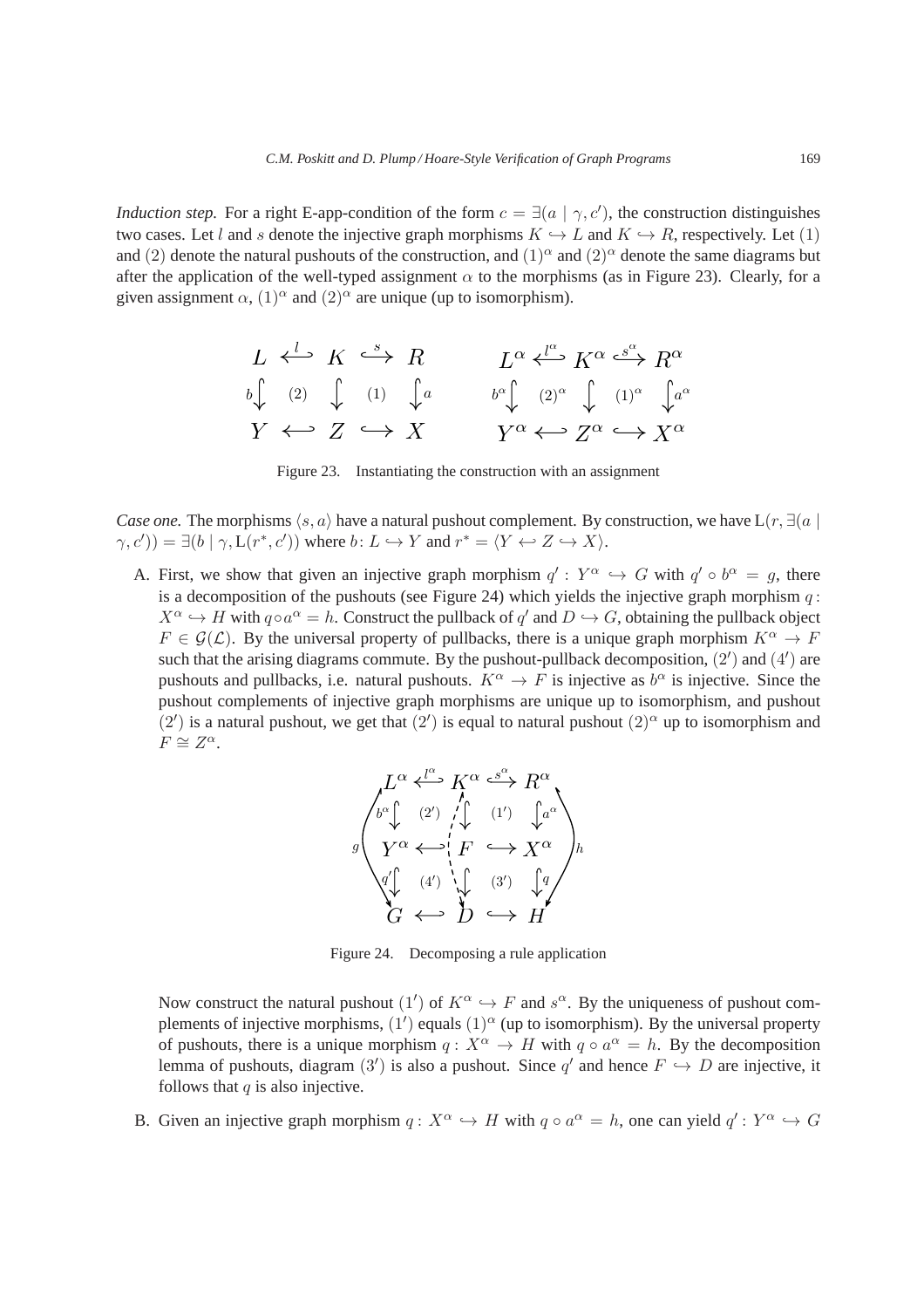with  $q' \circ b^{\alpha} = g$  by instantiating (1)-(2) into  $(1)^{\alpha}$ -(2)<sup> $\alpha$ </sup>, and decomposing these into  $(1') - (4')$  as above, i.e. starting by constructing  $(3')$  as a pullback of q and  $D \hookrightarrow H$ .

C. For an assignment  $\alpha'$  whose mappings comprise at least those of  $\alpha$ , the induction hypothesis states that  $q': Y^{\alpha} \hookrightarrow G \models_{\alpha'} L(r^*, c')$  if and only if  $q: X^{\alpha} \hookrightarrow H \models_{\alpha'} c$ . By the definitions of L,  $\models$ , Lemma 7.1, and the statements above, we have:

> $g \models_{\alpha} L(r, \exists (a | \gamma, c')) = \exists (b | \gamma, L(r^*, c'))$ iff  $\gamma^{\alpha} = \texttt{tt}$  and there exists  $q' : Y^{\alpha} \hookrightarrow G$  such that  $q' \circ b^{\alpha} = g$  and  $q' \models_{\alpha'} L(r^*, c')^{\sigma_{\alpha}}$ iff  $\gamma^{\alpha} = \text{tt}$  and there exists  $q' : Y^{\alpha} \hookrightarrow G$  such that  $q' \circ b^{\alpha} = g$  and  $q' \models_{\alpha'} L(r^*, c')$ iff  $\gamma^{\alpha} = \text{tt}$  and there exists  $q: X^{\alpha} \hookrightarrow H$  such that  $q \circ a^{\alpha} = h$  and  $q \models_{\alpha'} c'$ iff  $\gamma^{\alpha} = \text{tt}$  and there exists  $q \colon X^{\alpha} \hookrightarrow H$  such that  $q \circ a^{\alpha} = h$  and  $q \models_{\alpha'} (c')^{\sigma_{\alpha}}$ iff  $h \models_{\alpha} \exists (a \mid \gamma, c')$

*Case two.* The morphisms  $\langle s, a \rangle$  do not have a natural pushout complement. By construction, we have  $L(r, \exists (a | \gamma, c')) = \text{false}$ . The problem reduces to showing that  $g \models_{\alpha} \text{false}$  iff  $h \models_{\alpha} \exists (a | \gamma, c')$ . By the definition of  $\models_\alpha$ , no morphism satisfies false, hence it is sufficient to argue that h does not satisfy  $\exists (a | \gamma, c').$ 

Assume that  $h \models_{\alpha} \exists (a \mid \gamma, c')$ . Then there exists an injective graph morphism  $q: X^{\alpha} \hookrightarrow H$  with  $q \circ a^{\alpha} = h$ . Then, as in case one, the pushout can be decomposed into pushouts (1') and (3'). This means that the morphisms  $\langle s, a \rangle$  have a pushout complement, which contradicts the assumption.

When considering Boolean formulae over E-app-conditions, the statement follows from the definition and induction hypothesis. ⊓⊔

We conclude this section by defining and proving correct the transformation Pre, which makes use of the transformations A and L. Pre transforms a postcondition into a precondition, intuitively by the following steps: (1) transform the postcondition into an E-app-condition over the right-hand side of the rule schema, (2) transform this into an E-app condition over the left-hand side of the rule schema, (3) nest this within an E-constraint quantified over all morphisms from L which represent a match.

#### **Proposition 7.4. (Transformation of postconditions into preconditions)**

There is a transformation Pre such that, for every E-constraint c, every rule schema  $r = \langle L \leftrightarrow K \to R \rangle$ with rule schema condition Γ, and every direct derivation  $G \Rightarrow_{r} H$ ,

$$
G \models \text{Pre}(r, c) \text{ implies } H \models c. \Box
$$

*Construction.* Define  $Pre(r, c) = \forall (\emptyset \hookrightarrow L \mid \gamma_r, (\neg \text{Dang}(r) \land \tau(L, \Gamma) \Rightarrow L(r, A(r, c))))$ , where  $\gamma_r$  is as defined in Proposition 7.1.

**Example 7.6.** Continuing from Examples 7.4 and 7.5, we get: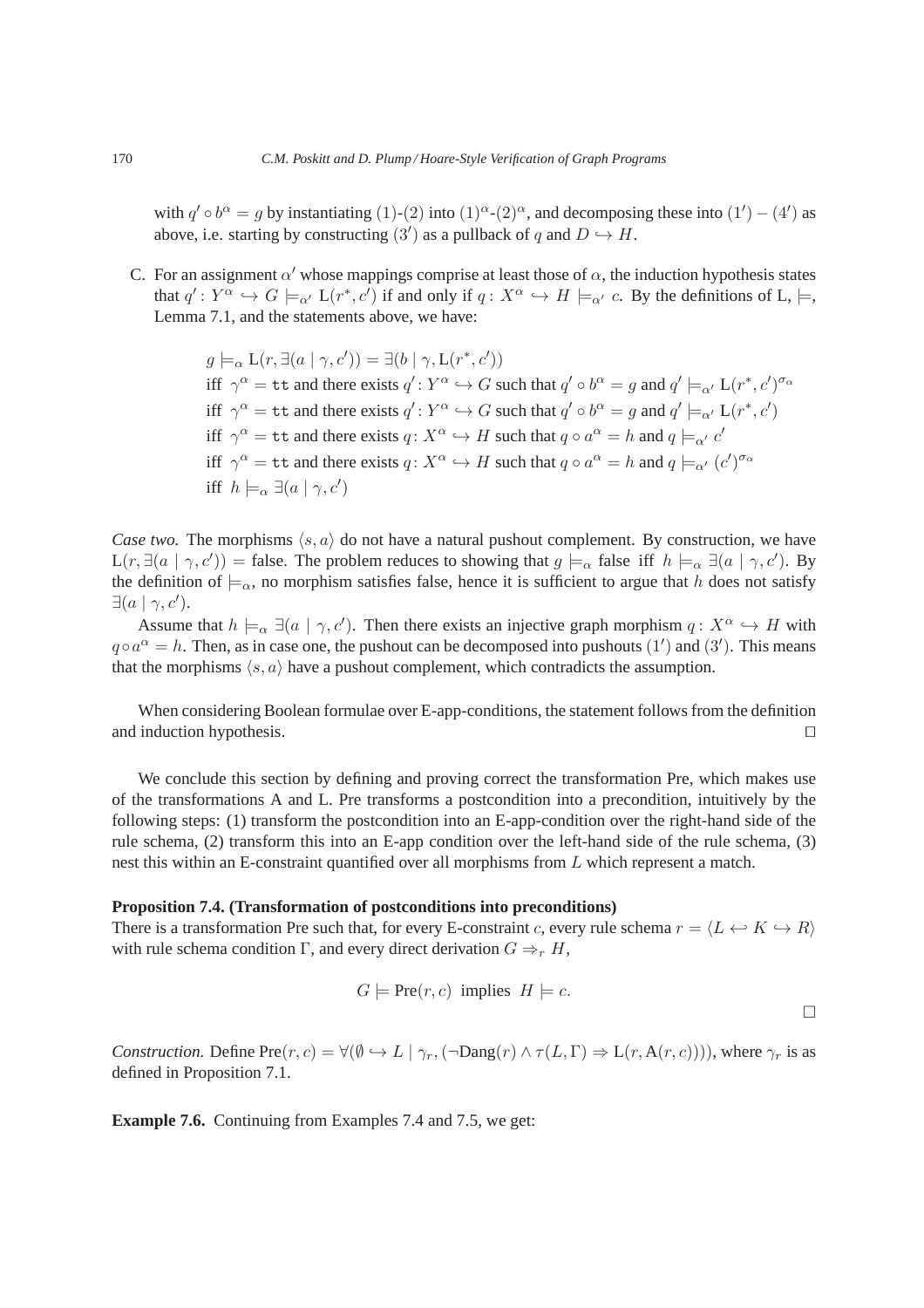$$
\begin{array}{lcl} \mathrm{Pre}(r,c) & = & \forall (\bigotimes_{1} \mid \mathrm{type}(x) = \mathrm{int}, \\ & & \forall (\bigotimes_{1} \textcircled{3}_{2}, \exists (\bigotimes_{1} \textcircled{3}_{2} \mid \mathrm{type}(a) = \mathrm{int}) \\ & & \forall \exists (\bigotimes_{1} \textcircled{3}_{2} \mid a = b \text{ c and type}(b,c) = \mathrm{int})) \\ & & \land \forall (\bigotimes_{1}, \exists (\bigotimes_{1} \mid \mathrm{type}(x\_0) = \mathrm{int}) \\ & & \lor \exists (\bigotimes_{1} \mid x\_0 = b \text{ c and type}(b,c) = \mathrm{int}))). \end{array}
$$

Since r does not delete any nodes, and does not have a rule schema condition,  $\neg$ Dang $(r) \wedge \tau(L, \Gamma) = \text{true}$ , simplifying the nested E-constraint generated by Pre. We can simplify  $Pre(r, c)$  by hand to yield:

$$
\begin{array}{lcl} \mathrm{Pre}(r,c) & \equiv & \forall (\bigotimes_{1} \textcircled{a}_{2} \mid \text{type}(x) = \text{int}, \exists (\bigotimes_{1} \textcircled{a}_{2} \mid \text{type}(a) = \text{int}) \\ & & \forall \exists (\bigotimes_{1} \textcircled{a}_{2} \mid a = b \text{ c and type}(b,c) = \text{int}) ). \end{array}
$$

## **Proof:**

Define  $i_G : \emptyset \hookrightarrow G$ . Assume that  $G \models \text{Pre}(r, c)$ . Then there exists an assignment  $\alpha$  such that  $G \models_{\alpha}$ Pre $(r, c)$ . Then  $i_G \models_{\alpha} \text{Pre}(r, c) = \forall (\emptyset \hookrightarrow L | \gamma_r, (\neg \text{Dang}(r) \land \tau(L, \Gamma) \Rightarrow L(r, A(r, c))))$ . By the definition of  $\models_\alpha$  for universally quantified E-conditions, for every  $q: L^\alpha \hookrightarrow G$  with  $q \circ (\emptyset \hookrightarrow L^\alpha) = i_G$ , we have that  $q \models \neg \text{Dang}(r)^{\sigma_{\alpha}} \land \tau(L, \Gamma)^{\sigma_{\alpha}} \Rightarrow L(r, A(r, c))^{\sigma_{\alpha}}$ . By Lemma 7.2 and the definition of  $\Rightarrow$ , we have that  $q \models \text{Dang}(r) \lor \neg \tau(L, \Gamma) \lor L(r, A(r, c)).$ 

Suppose that  $q \nvDash L(r, A(r, c))$ . Then q must satisfy  $\text{Dang}(r) \vee \neg \tau(L, \Gamma)$  meaning that  $G \npreceq_{\mathcal{R}}$  (this conclusion is clear from an examination of Proposition 7.1), i.e. a contradiction of the statement.

Suppose now that  $q \models L(r, A(r, c))$ . From Proposition 7.3 we get  $h: R^{\alpha} \hookrightarrow H \models A(r, c)$ . From Proposition 7.2 we get  $H \models c$ , the result. □

# **8. Soundness**

In this section, we present our main result that the proof rules of our Hoare logic are sound for proving partial correctness of graph programs. That is, a graph program  $P$  is partially correct with respect to a precondition c and a postcondition d (in the sense of Definition 6.1) if there exists a full proof tree whose root is the triple  $\{c\}$  P  $\{d\}$ .

**Theorem 8.1.** The proof system comprising the axioms and inference rules of Figures 12 is sound for graph programs, in the sense of partial correctness (Definition 6.1).  $\Box$ 

#### **Proof:**

To prove soundness, we prove that each single proof rule is correct by appealing to the semantic function  $\llbracket P \rrbracket G$  (see Section 4.3). The result then follows by structural induction on proof trees.

Let c, d, e, inv be E-constraints, P, Q be arbitrary graph programs, R be a set of conditional rule schemata,  $r, r_i$  be conditional rule schemata, and  $G, H, \overline{G}, G', H' \in \mathcal{G}(\mathcal{L})$ . Recall that the symbol  $\rightarrow$ denotes a small-step transition relation on configurations of graphs and programs.

[ruleapp]. Follows from Proposition 7.4.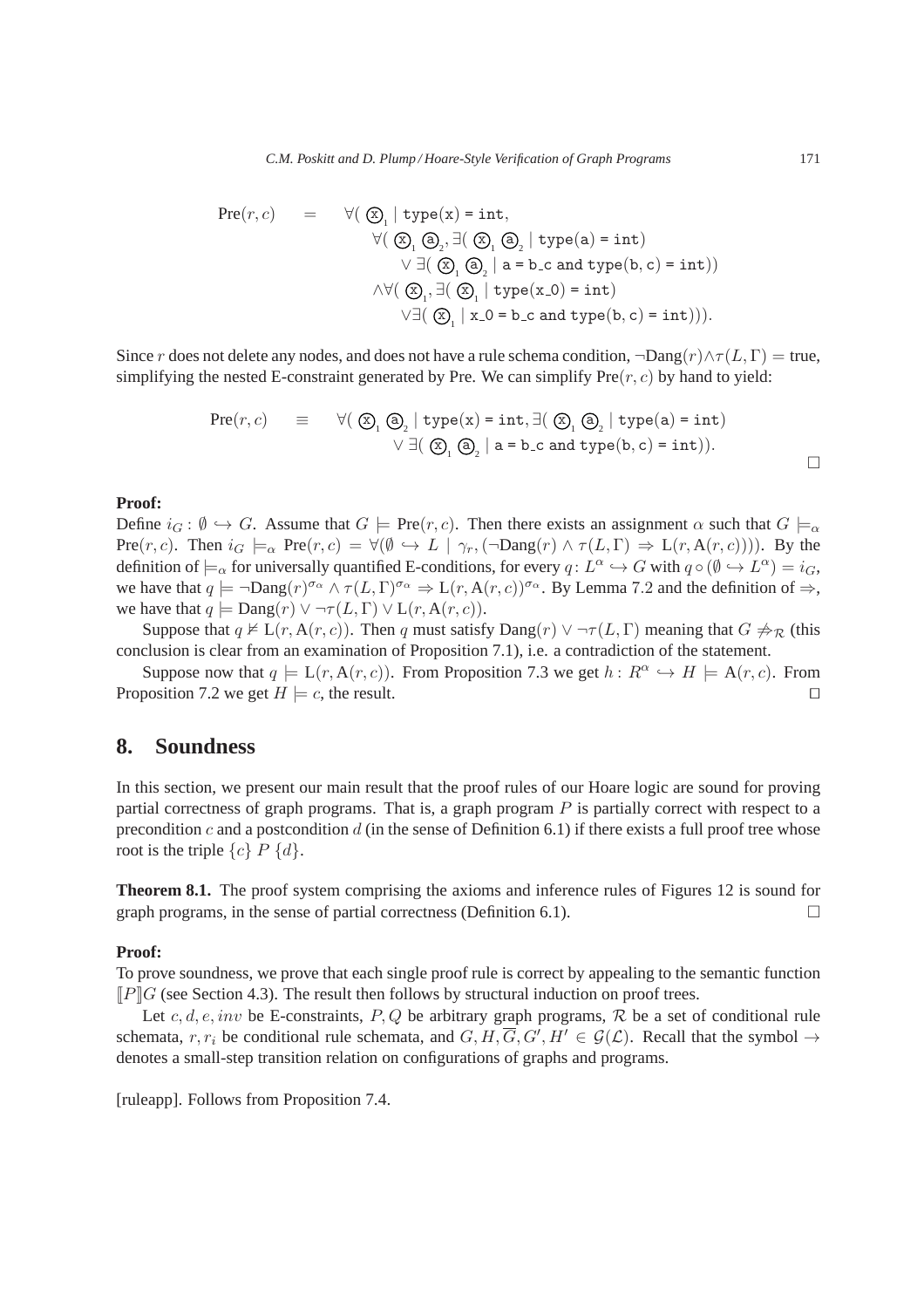[nonapp]. Suppose that  $G \models \neg \text{App}(\mathcal{R})$ . By Proposition 7.1, we get that there does not exist a graph H such that  $G \Rightarrow_R H$ , or equivalently,  $G \not\Rightarrow_R$ . From the inference rule  $\text{[Call}_2\text{]SOS}$  we obtain the transition  $\langle \mathcal{R}, G \rangle \to$  fail (intuitively, this indicates that the program terminates but without returning a graph). No graph will ever result; this is captured by the postcondition false, which no graph or morphism can satisfy.

[ruleset]. Suppose that we have a non-empty set of rule schemata  $\{r_1, \ldots, r_n\}$  denoted by R, that  $G \models c$ , and that we have a non-empty set of graphs  $\bigcup_{r\in\mathcal{R}}\{H\in\mathcal{G}(\mathcal{L})\mid G\Rightarrow_{r}H\}$  such that each  $H\models d$  (if the set was empty, then [nonapp] would apply). For this set of graphs to be non-empty, at least one  $r \in \mathcal{R}$ must be applicable to G. That is, there is a direct derivation  $G \Rightarrow_R H$  for some graph H that satisfies d. From the inference rule  $\text{[Call}_1\text{]SOS}$  and the assumption, we get  $\mathbb{R}\mathbb{C}G = \{H \in \mathcal{G}(\mathcal{L}) \mid \langle \mathcal{R}, G \rangle \to H\}$ such that each  $H \models d$ .

[comp]. Suppose that  $G \models c$ ,  $[P]G = \{G' \in \mathcal{G}(\mathcal{L}) \mid \langle P, G \rangle \rightarrow^+ G'\}$  such that each  $G' \models e$ , and  $\llbracket Q \rrbracket G' = \{ H \in \mathcal{G}(\mathcal{L}) \mid \langle Q, G' \rangle \rightarrow^+ H \}$  such that each  $H \models d$ . Then  $\llbracket P; Q \rrbracket G = \{ H \in \mathcal{G}(\mathcal{L}) \mid$  $\langle P; Q, G \rangle \rightarrow^+ \langle Q, G' \rangle \rightarrow^+ H$  such that each  $H \models d$  follows from applications of the inference rules  $[Seq<sub>1</sub>]$ <sub>SOS</sub> and  $[Seq<sub>2</sub>]$ <sub>SOS</sub>.

[cons]. Suppose that  $G' \models c', c \Rightarrow c', d' \Rightarrow d$ , and  $[P]G' = \{H' \in \mathcal{G}(\mathcal{L}) \mid \langle P, G' \rangle \rightarrow^+ H'\}$  such that each  $H' \models d'$ . If  $G \models c$ , we have  $G \models c'$  since  $c \Rightarrow c'$ . By the assumption, we have for each  $H \in [P]$   $G$ that  $H \models d'$ . From  $d' \Rightarrow d$ , we get  $H \models d$ .

[if<sub>1</sub>]. *Case One.* Suppose that  $G \models c$ ,  $[ P \parallel G = \{ H \in \mathcal{G}(\mathcal{L}) \mid \langle P, G \rangle \rightarrow^+ H \}$  such that each  $H \models d$ , and  $G \models App(R)$ . By Proposition 7.1, executing R on G will result in a graph. Hence by the assumption and the inference rule  $[[f_1]_{SOS}$ ,  $[\exists f \mathcal{R}]$  then  $P$  else  $Q||G = \{H \in \mathcal{G}(\mathcal{L}) \mid \forall f \mathcal{R} \}$  then  $P$  else  $Q, G \rightarrow$  $\langle P, G \rangle \rightarrow^+ H$  such that each  $H \models d$ .

*Case Two.* Suppose that  $G \models c$ ,  $[Q]G = \{H \in \mathcal{G}(\mathcal{L}) \mid \langle Q, G \rangle \rightarrow^+ H\}$  such that each  $H \models d$ , and  $G \models \neg \text{App}(\mathcal{R})$ . By Proposition 7.1, executing  $\mathcal{R}$  on G will not result in a graph. Hence by the assumption and the inference rule  $[\text{If}_2]_{SOS}$ ,  $[\text{if } R \text{ then } P \text{ else } Q]G = \{H \in \mathcal{G}(\mathcal{L}) \mid \text{if } R \text{ else } Q\}$  $\{\text{if } \mathcal{R} \text{ then } P \text{ else } Q, G\} \rightarrow \langle Q, G \rangle \rightarrow^+ H\} \text{ such that each } H \models d.$ 

[!]. We prove the soundness of this proof rule by induction over the number of executions of  $R$  that do not result in finite failure. Assume that for any graph G' such that  $G' \models inv, \llbracket \mathcal{R} \rrbracket G' = \{H' \in \mathcal{G}(\mathcal{L}) \mid$  $\langle \mathcal{R}, G' \rangle \to H'$  such that each  $H' \models inv$ .

*Induction basis.* Suppose that  $G \models inv$ . In the case that R cannot ever be applied to G without finite failure, only the inference rule  $[A\text{lap}_2]_{SOS}$  can be applied, that is,  $[\mathcal{R}]\mathcal{G} = \{G \in \mathcal{G}(\mathcal{L}) \mid \langle \mathcal{R}, G \rangle \to G\}.$ Since the graph is not changed, trivially, the invariant holds, i.e.  $G \models inv$ . Since the execution of R on G does not result in a graph,  $G \models \neg \text{App}(\mathcal{R})$ .

*Induction hypothesis.* There is a configuration  $\langle \mathcal{R} \cdot \cdot, \overline{G} \rangle$  such that  $\langle \mathcal{R} \cdot \cdot, \overline{G} \rangle \rightarrow^* H$ , with the property that if  $\overline{G} \models inv$ , then we have for each H in  $\overline{\mathcal{R}} \cdot \overline{\mathcal{G}} = \{H \in \mathcal{G}(\mathcal{L}) \mid \langle \mathcal{R}, \overline{G} \rangle \rightarrow^* H \}$  that  $H \models inv$  and  $H \models \neg \text{App}(\mathcal{R}).$ 

*Induction step.* Suppose that we have  $[\mathcal{R}]\mathcal{G} = \{H \in \mathcal{G}(\mathcal{L}) \mid \langle \mathcal{R}.\mathcal{G} \rangle \rightarrow \langle \mathcal{R}.\mathcal{G} \rangle \rightarrow^* H\}$  where the first small-step transition arises from an application of  $[Alap_1]_{SOS}$ . Suppose that  $G \models inv$ . Then by assumption,  $\overline{G} \models inv$ . It follows from the induction hypothesis that each  $H \models inv$  and  $H \models \neg \text{App}(\mathcal{R})$ . ⊓⊔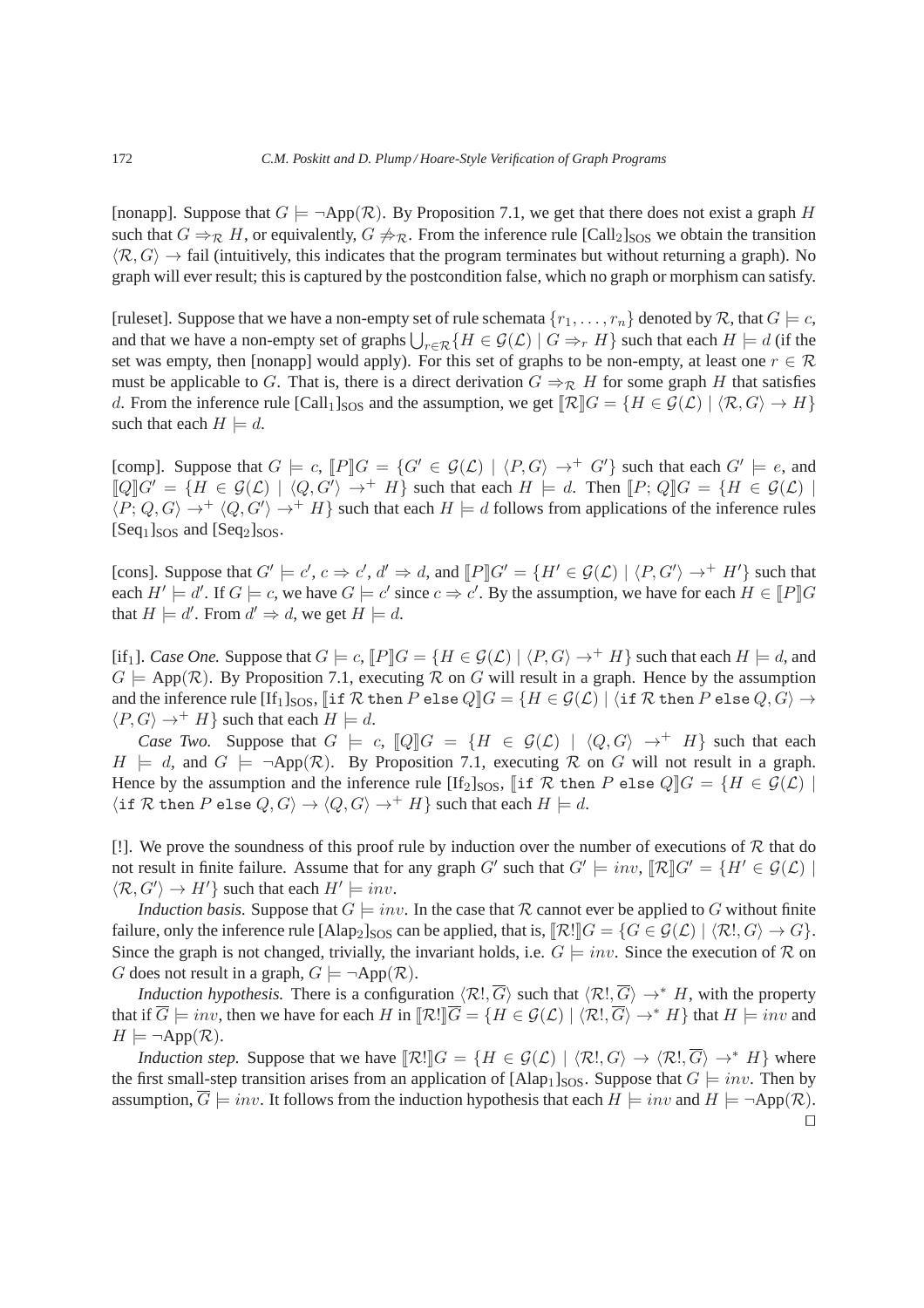## **9. Conclusion**

We have presented the first Hoare-style verification calculus for a practical graph transformation language. This required us to extend the nested graph conditions of Habel, Pennemann and Rensink with expressions as labels and with assignment constraints, in order to deal with GP's powerful rule schemata and infinite label alphabet. We have demonstrated the use of the calculus for proving partial correctness properties of a nondeterministic colouring program and a program checking for 2-colourability. Our main technical result is that our proof rules are sound with respect to GP's formal semantics.

It is an open problem whether the calculus is relatively complete, that is, whether for every program that is partially correct with respect to its pre- and postcondition, there exists a proof of this fact within the calculus when all valid implications  $c \Rightarrow d$  of E-constraints are added as axioms. This would correspond to Cook's classical result that Hoare logic for imperative programs is relatively complete [7]. In both cases, the crucial problem is to show that for a given loop and its postcondition, the weakest precondition can be expressed in the assertion language. However, classical completeness proofs exploit that program states are mappings from program variables to values, while the states of graph programs are graphs. We remark that even in the simpler case of the nested graph conditions of Habel, Pennemann and Rensink, it is open whether the weakest preconditions of loops can be finitely expressed. This is why in [11], infinite weakest preconditions are generated for loops.

We want to extend our calculus so that the total correctness of graph programs can be proved. Then, besides ensuring that a program is partially correct, a proof would guarantee that all program runs terminate if started from graphs satisfying the program's precondition. To achieve this, the proof rule for loops could be extended by using a termination function  $\# : \mathcal{G}(\mathcal{L}) \to \mathbb{N}$ . The antecedent  $\{inv\} \mathcal{R} \{inv\}$ would be strengthened to express that if  $G \models inv$  and  $G \Rightarrow_{\mathcal{R}} H$ , then  $H \models inv$  and  $\#G > \#H$ . The proof that  $R$  decreases the measure  $\#$  would happen outside the Hoare calculus, similar to the proofs of the implications in the consequence rule.

Another topic for future work is to generalise the calculus such that it can handle conditions of branching statements and loop bodies that are arbitrary subprograms rather than sets of rule schemata. This may require a substantial strengthening of the assertion language, in order to incorporate the finite failure concept of GP's semantics.

Finally, we would like to increase the expressiveness of E-conditions by following Habel and Radke [14] in introducing graph variables that represent graphs generated by hyperedge-replacement systems. It is shown in [14] that this allows to specify graph properties such as connectedness and acyclicity, which are not first-order properties and hence beyond the power of (finite) nested conditions and E-conditions.

**Acknowledgements.** We are grateful to the anonymous referees for their detailed and thoughtful comments which helped to improve this paper.

## **References**

- [1] Krzysztof R. Apt, Frank S. de Boer, and Ernst-Rudiger Olderog. ¨ *Verification of Sequential and Concurrent Programs*. Springer-Verlag, third edition, 2009.
- [2] Adam Bakewell, Detlef Plump, and Colin Runciman. Checking the shape safety of pointer manipulations. In *Int. Seminar on Relational Methods in Computer Science (RelMiCS 7), Revised Selected Papers*, volume 3051, pages 48–61. Springer-Verlag, 2004.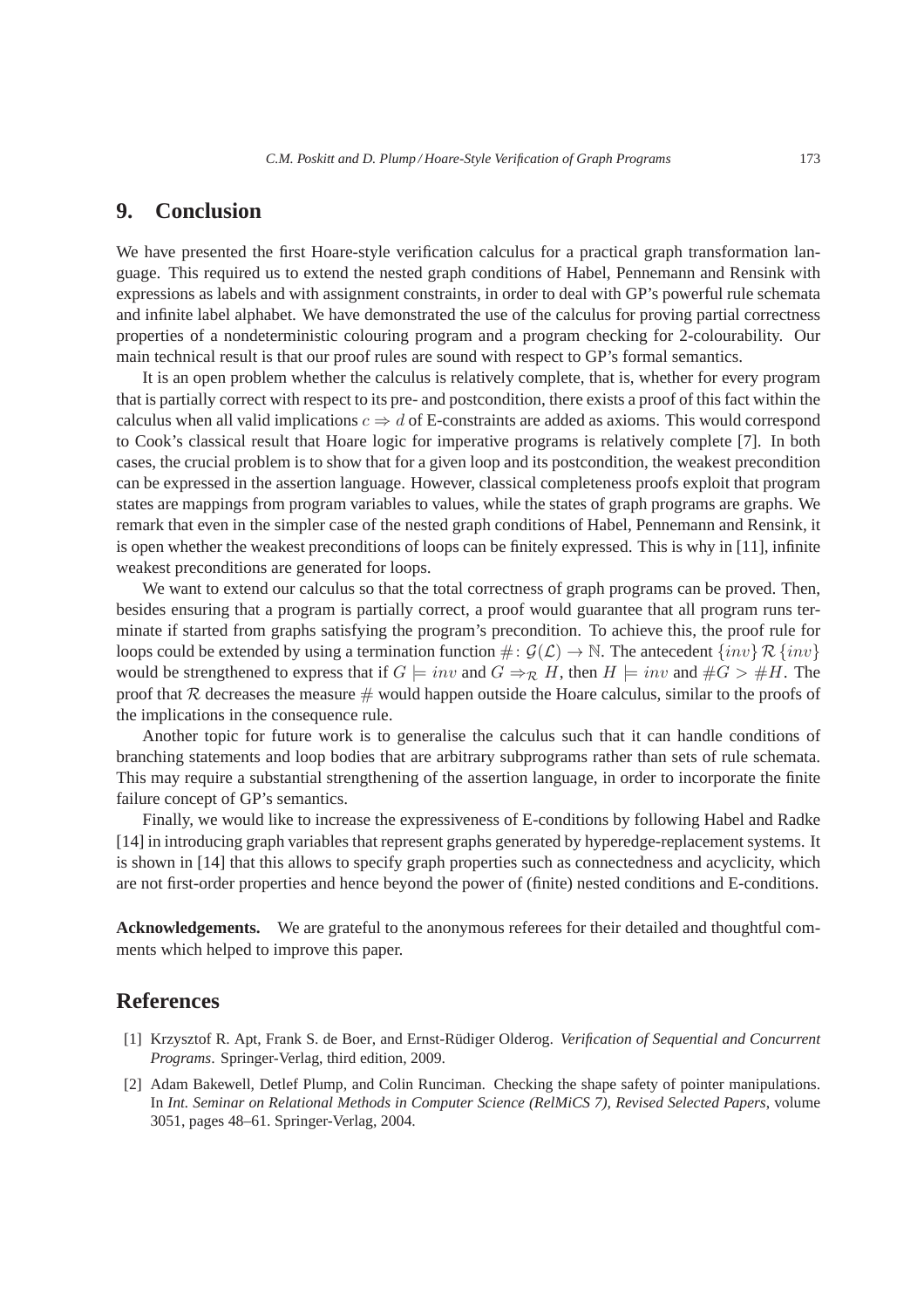- [3] Adam Bakewell, Detlef Plump, and Colin Runciman. Specifying pointer structures by graph reduction. In *Applications of Graph Transformations With Industrial Relevance (AGTIVE 2003), Revised Selected and Invited Papers*, volume 3062, pages 30–44. Springer-Verlag, 2004.
- [4] Paolo Baldan, Andrea Corradini, and Barbara König. A framework for the verification of infinite-state graph transformation systems. *Information and Computation*, 206(7):869–907, 2008.
- [5] Enrico Biermann, Claudia Ermel, and Gabriele Taentzer. Precise semantics of EMF model transformations by graph transformation. In *Proc. Model Driven Engineering Languages and Systems (MoDELS 2008)*, volume 5301, pages 53–67. Springer-Verlag, 2008.
- [6] Dénes Bisztray, Reiko Heckel, and Hartmut Ehrig. Compositional verification of architectural refactorings. In *Proc. Architecting Dependable Systems VI (WADS 2008)*, volume 5835, pages 308–333. Springer-Verlag, 2009.
- [7] Stephen A. Cook. Soundness and completeness of an axiom system for program verification. *SIAM Journal of Computing*, 7(1):70–90, 1978.
- [8] Rubino Geiß, Gernot Veit Batz, Daniel Grund, Sebastian Hack, and Adam M. Szalkowski. GrGen: A fast SPO-based graph rewriting tool. In *Proc. International Conference on Graph Transformation (ICGT 2006)*, volume 4178, pages 383–397. Springer-Verlag, 2006.
- [9] Lars Grunske, Leif Geiger, Albert Zündorf, Niels Van Eetvelde, Pieter Van Gorp, and Dániel Varró. Using graph transformation for practical model-driven software engineering. In Sami Beydeda, Matthias Book, and Volker Gruhn, editors, *Model-Driven Software Development*, pages 91–117. Springer-Verlag, 2005.
- [10] Annegret Habel and Karl-Heinz Pennemann. Correctness of high-level transformation systems relative to nested conditions. *Mathematical Structures in Computer Science*, 19(2):245–296, 2009.
- [11] Annegret Habel, Karl-Heinz Pennemann, and Arend Rensink. Weakest preconditions for high-level programs. In *Proc. Graph Transformations (ICGT 2006)*, volume 4178, pages 445–460. Springer-Verlag, 2006.
- [12] Annegret Habel and Detlef Plump. Computational completeness of programming languages based on graph transformation. In *Proc. Foundations of Software Science and Computation Structures (FOSSACS 2001)*, volume 2030, pages 230–245. Springer-Verlag, 2001.
- [13] Annegret Habel and Detlef Plump. Relabelling in graph transformation. In *Proc. International Conference on Graph Transformation (ICGT 2002)*, volume 2505, pages 135–147. Springer-Verlag, 2002.
- [14] Annegret Habel and Hendrik Radke. Expressiveness of graph conditions with variables. In *Proc. Colloquium on Graph and Model Transformation on the Occasion of the 65th Birthday of Hartmut Ehrig*, volume 30 of *Electronic Communications of the EASST*, 2010.
- [15] Frank Hermann, Hartmut Ehrig, Fernando Orejas, and Ulrike Golas. Formal analysis of functional behaviour for model transformations based on triple graph grammars. In *Proc. Graph Transformations (ICGT 2010)*, volume 6372, pages 155–170. Springer-Verlag, 2010.
- [16] C. A. R. Hoare. An axiomatic basis for computer programming. *Communications of the ACM*, 12(10):576– 580, 1969.
- [17] Karsten Hölscher, Paul Ziemann, and Martin Gogolla. On translating UML models into graph transformation systems. *Journal of Visual Languages Computing*, 17(1):78–105, 2006.
- [18] Marieke Huisman and Bart Jacobs. Java program verification via a Hoare Logic with abrupt termination. In *Proc. Fundamental Approaches to Software Engineering (FASE 2000)*, volume 1783, pages 284–303. Springer-Verlag, 2000.